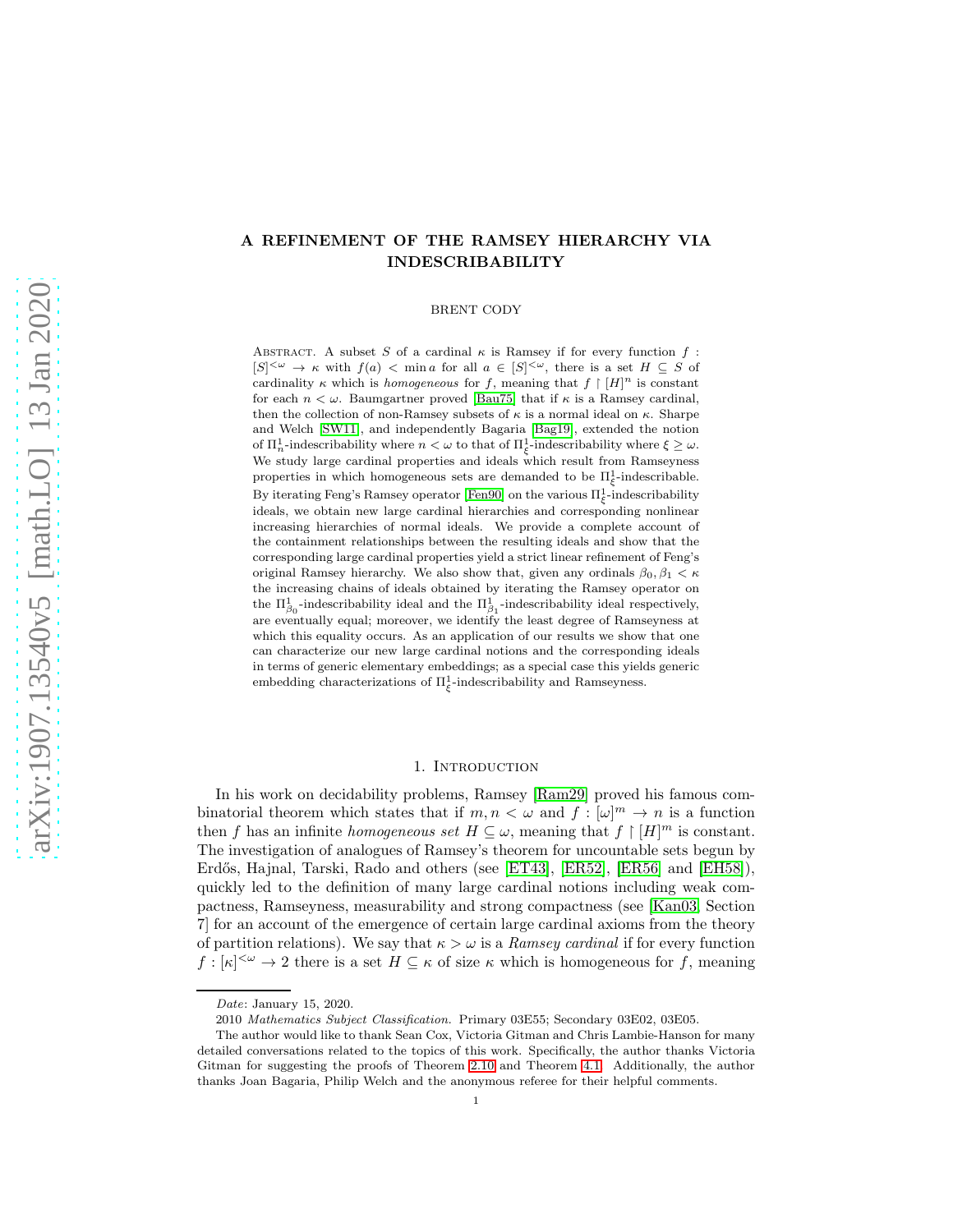that  $f \restriction [H]^n$  is constant for all  $n < \omega$ .<sup>[1](#page-1-0)</sup> The study of Ramsey-like properties of uncountable cardinals has been a central concern of set theorists working on large cardinals and infinitary combinatorics, with renewed interest in recent years (see [\[Bau77\]](#page-31-6), [\[Mit79\]](#page-32-4), [\[Fen90\]](#page-32-1), [\[SW11\]](#page-32-0), [\[Git11\]](#page-32-5), [\[GW11\]](#page-32-6), [\[CG15\]](#page-31-7), [\[HS18\]](#page-32-7), [\[SNW19\]](#page-32-8), [\[CGH\]](#page-31-8) and [\[HL\]](#page-32-9)). In this article, we study Ramsey-like properties of uncountable cardinals in which homogeneous sets are demanded to have degrees of indescribability: for example, a cardinal  $\kappa$  is  $1-\prod_{n=1}^{1}$ -Ramsey where  $n < \omega$  if and only if every function  $f : [\kappa]^{<\omega} \to 2$  has a  $\Pi_n^1$ -indescribable homogeneous set  $H \subseteq \kappa$ . Among other things, we show that hypotheses of this kind and their generalizations lead to a strict refinement of Feng's [\[Fen90\]](#page-32-1) original Ramsey hierarchy: we isolate large cardinal hypotheses which provide strictly increasing hierarchies between Feng's  $\Pi_{\alpha}$ -Ramsey and  $\Pi_{\alpha+1}$ -Ramsey cardinals for all  $\alpha < \kappa$ .

Baumgartner showed (see [\[Bau75\]](#page-31-0) and [\[Bau77\]](#page-31-6)) that in many cases large cardinal properties can be viewed as properties of subsets of cardinals and not just of the cardinals themselves. Recall that for  $S \subseteq \kappa$  where  $\kappa$  is a cardinal, a function  $f : [S]^{<\omega} \to \kappa$  is regressive if  $f(a) < \min a$  for all  $a \in [S]^{<\omega}$ . It is well-known (see [\[Bau77,](#page-31-6) Section 4] or [\[Git07,](#page-32-10) Lemma 2.42]) that  $\kappa$  is a Ramsey cardinal if and only if for every regressive function  $f : [\kappa]^{<\omega} \to \kappa$  there is a set  $H \subseteq \kappa$  of size  $\kappa$ which is homogeneous for f. A set  $S \subseteq \kappa$  is Ramsey if every regressive function  $f: [S]^{<\omega} \to \kappa$  has a homogeneous set  $H \subseteq S$  of size  $\kappa$ <sup>[2](#page-1-1)</sup>. This leads naturally to the consideration of large cardinal ideals: for example, Baumgartner showed that if  $\kappa$  is a Ramsey cardinal then the collection of non-Ramsey subsets of  $\kappa$  is a nontrivial normal ideal on  $\kappa$  called the *Ramsey ideal*. Similarly, a set  $S \subseteq \kappa$  is  $\Pi_n^1$ -indescribable if for all  $A \subseteq V_\kappa$  and all  $\Pi_n^1$  sentences  $\varphi$ , if  $(V_\kappa, \in, A) \models \varphi$  then there is an  $\alpha \in S$  such that  $(V_{\alpha}, \in, A \cap V_{\alpha}) \models \varphi$ , and the collection  $\Pi_n^1(\kappa)$  of non- $\Pi_n^1$ -indescibable subsets of κ is a normal ideal on κ when κ is  $\Pi_n^1$ -indescribable. Baumgartner proved that a cardinal  $\kappa$  is Ramsey if and only if  $\kappa$  is pre-Ramsey,<sup>[3](#page-1-2)</sup>  $\kappa$  is  $\Pi_1^1$ -indescribable and the union of the  $\Pi_1^1$ -indescribability ideal on  $\kappa$  and the pre-Ramsey ideal on  $\kappa$  generate a nontrivial ideal<sup>[4](#page-1-3)</sup> which equals the Ramsey ideal; furthermore, reference to these ideals cannot be removed from this characterization because the least cardinal which is both pre-Ramsey and  $\Pi_1^1$ -indescribable is not Ramsey. Thus, Baumgartner's work shows that consideration of large cardinal ideals is, in a sense, necessary for certain results.

Generalizing the definition of Ramseyness, Feng [\[Fen90\]](#page-32-1) defined the Ramsey operator R as follows. Given an ideal  $I \supseteq [\kappa]^{<\kappa}$  on  $\kappa$ , we define an ideal  $\mathcal{R}(I)$  on  $\kappa$ by letting  $S \notin \mathscr{R}(I)$  if and only if for every regressive function  $f : [S]^{<\omega} \to \kappa$  there is a set  $H \in I^+$  homogeneous for f. It is easy to see that  $I \subseteq \mathscr{R}(I)$  and that  $I \subseteq J$ implies  $\mathscr{R}(I) \subseteq \mathscr{R}(J)$  for all ideals  $I, J \supseteq [\kappa]^{<\kappa}$  on  $\kappa$ . Feng proved that if  $\kappa$  is a regular cardinal and  $I \supseteq [\kappa]^{<\kappa}$  is an ideal on  $\kappa$ , then  $\mathscr{R}(I)$  is a normal ideal on  $\kappa$ .<sup>[5](#page-1-4)</sup>

<span id="page-1-0"></span><sup>&</sup>lt;sup>1</sup>See [\[Git11\]](#page-32-5) for additional motivation and an explanation of how Ramsey cardinals fit into the large cardinal hierarchy.

<span id="page-1-1"></span><sup>&</sup>lt;sup>2</sup>Let us point out here that several authors, including Baumgartner [\[Bau77\]](#page-31-6) and Feng [\[Fen90\]](#page-32-1), use a different definition of Ramsey set which is equivalent to ours (see Proposition [2.8](#page-8-0) below): in [\[Bau77\]](#page-31-6), a set  $S \subseteq \kappa$  is Ramsey if for every club  $C \subseteq \kappa$  and every regressive function  $f : [S]^{<\omega} \to \kappa$ there is a set  $H \subseteq S \cap C$  of size  $\kappa$  which is homogeneous for f.

<sup>3</sup>Pre-Ramseyness is defined below in Section [2.3.](#page-7-0)

<span id="page-1-3"></span><span id="page-1-2"></span><sup>&</sup>lt;sup>4</sup>An ideal on  $\kappa$  is nontrivial if it is not equal to the entire powerset of  $\kappa$ .

<span id="page-1-4"></span><sup>&</sup>lt;sup>5</sup>Feng used a different definition of  $\mathcal{R}(I)$  which is equivalent to ours when either  $I \supseteq \text{NS}_{\kappa}$  or  $I = [\kappa]^{<\kappa}$  (see Theorem [2.10](#page-9-0) below).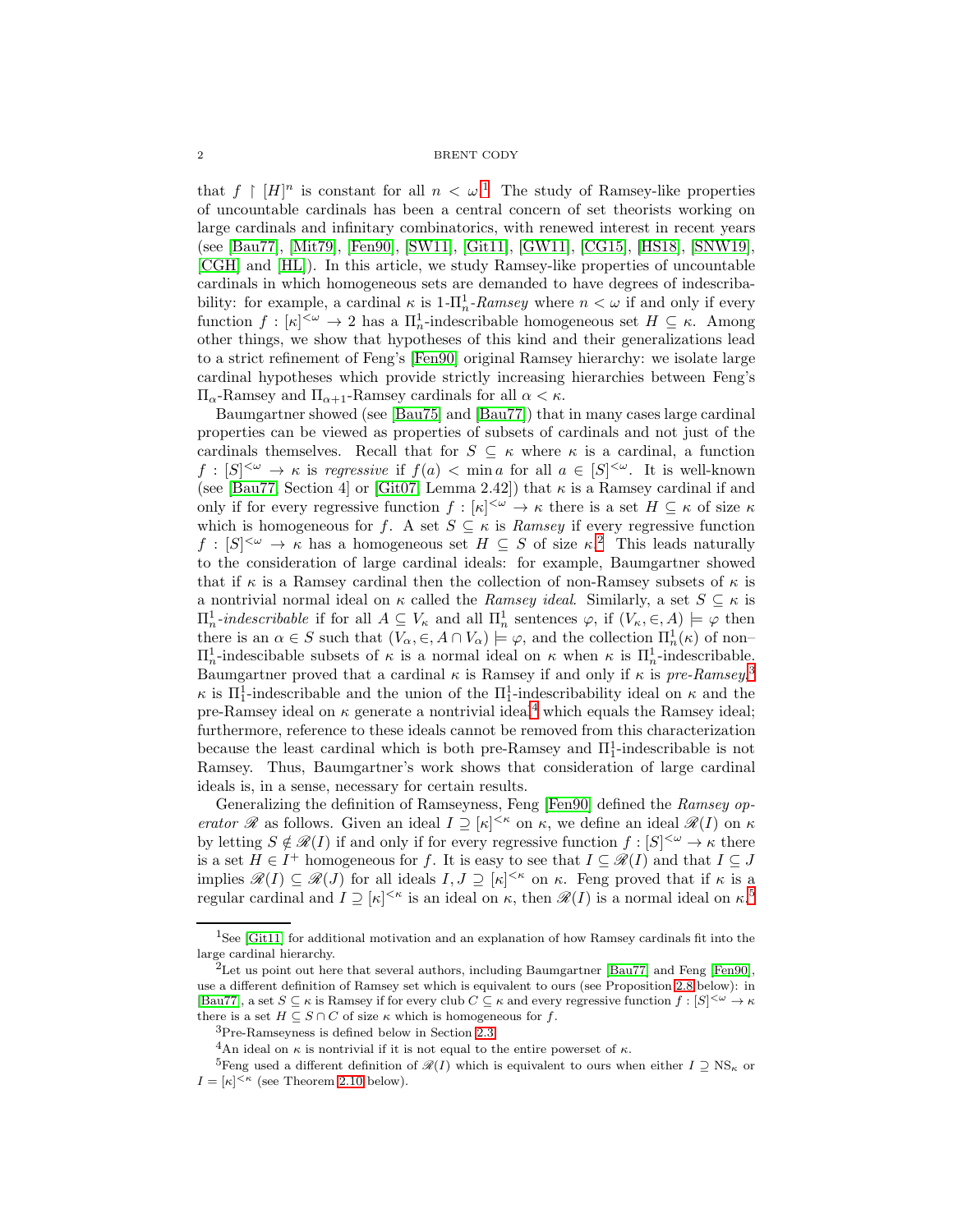Notice that  $\kappa$  is a Ramsey cardinal if and only if  $\kappa \notin \mathcal{R}([\kappa]^{<\kappa})$ , and in this case  $\mathscr{R}([\kappa]^{<\kappa})$  is the Ramsey ideal on  $\kappa$ . Building on Baumgartner's work [\[Bau77\]](#page-31-6) on the ineffability hierarchy below a completely ineffable cardinal, Feng showed that one can iterate the Ramsey operator to obtain an increasing chain of ideals on  $\kappa$ corresponding to a strict hierarchy of large cardinals as follows. Define  $I_{-2}^{\kappa}=[\kappa]^{<\kappa}$ and  $I_{-1}^{\kappa} = \text{NS}_{\kappa}$ . For  $n < \omega$  let  $I_n^{\kappa} = \mathscr{R}(I_{n-2}^{\kappa})$ . Let  $I_{\alpha+1}^{\kappa} = \mathscr{R}(I_{\alpha}^{\kappa})$ . If  $\alpha$  is a limit ordinal let  $I_{\alpha}^{\kappa} = \bigcup_{\xi < \alpha} I_{\xi}^{\kappa}$ . It may at first appear strange that Feng's definition of  $I_{n}^{\kappa}$ refers to  $NS_{\kappa}$  for odd  $n < \omega$ . We will return to this issue below in Remark [1.1](#page-2-0) after introducing some notation which clarifies this issue and which will be important for the rest of the paper. In Feng's terminology,<sup>[6](#page-2-1)</sup> a cardinal  $\kappa$  is  $\Pi_{\alpha}$ -Ramsey if and only if  $\kappa \notin I_{\alpha}^{\kappa}$  and  $\kappa$  is *completely Ramsey* if and only if  $\kappa \notin I_{\alpha}^{\kappa}$  for all  $\alpha$ . Generalizing a result of Baumgartner, Feng proved that  $I_m^{\kappa} \supseteq \prod_{m=1}^1(\kappa)$  for  $1 \leq m < \omega$ , and as a consequence the axioms " $\exists \kappa(\kappa \text{ is } \Pi_n\text{-Ramsey})$ " form a strictly increasing hierarchy. Using canonical functions, which were introduced by Baumgartner [\[Bau77\]](#page-31-6) in his study of the ineffability hierarchy, Feng proved that this hierarchy of large cardinal axioms can be extended to obtain a strictly increasing hierarchy of axioms of the form " $\exists \kappa(\kappa \text{ is } \Pi_{\alpha}$ -Ramsey)". Moreover, Feng gave characterizations of the  $\Pi_n$ -Ramsey cardinals for  $n < \omega$  in terms of indescribability ideals, which are similar to Baumgartner's above mentioned characterization of Ramseyness in that they use generalizations of pre-Ramseyness and the reference to ideals in the characterizations cannot be removed.

We introduce some notation that differs slightly from Feng's and which simplifies the presentation of our results. For an ideal  $I \supseteq [\kappa]^{<\kappa}$  we define  $\mathscr{R}^{\alpha}(I)$  for all ordinals  $\alpha$  as follows. Let  $\mathscr{R}^0(I) = I$ . Assuming  $\mathscr{R}^{\alpha}(I)$  has been defined let  $\mathscr{R}^{\alpha+1}(I) = \mathscr{R}(\mathscr{R}^{\alpha}(I))$ . If  $\alpha$  is a limit ordinal, let  $\mathscr{R}^{\alpha}(I) = \bigcup_{\xi < \alpha} \mathscr{R}^{\xi}(I)$ . Feng's increasing chain of ideals can then be written as

<span id="page-2-3"></span>
$$
[\kappa]^{<\kappa} \subseteq \text{NS}_{\kappa} \subseteq \mathscr{R}([\kappa]^{<\kappa}) \subseteq \mathscr{R}(\text{NS}_{\kappa}) \subseteq \mathscr{R}^{2}([\kappa]^{<\kappa}) \subseteq \mathscr{R}^{2}(\text{NS}_{\kappa}) \subseteq \cdots
$$
 (F)

<span id="page-2-0"></span>**Remark 1.1.** Notice that  $\mathscr{R}^{\omega}([\kappa]^{<\kappa}) = \mathscr{R}^{\omega}(NS_{\kappa})$ , and thus  $\mathscr{R}^{\alpha}([\kappa]^{<\kappa}) = \mathscr{R}^{\alpha}(NS_{\kappa})$ for  $\alpha \geq \omega$ .

Sharpe and Welch [\[SW11,](#page-32-0) Definition 3.21] extended the notion of  $\Pi_n^1$ -indescribability of a cardinal  $\kappa$  where  $n < \omega$  to that of  $\Pi_{\xi}^1$ -indescribability where  $\xi < \kappa^+$  by demanding that the existence of a winning strategy for a particular player in a certain finite game played at  $\kappa$  implies that the same player has a winning strategy in the analogous game played at some cardinal less than  $\kappa$ . Later, Bagaria [\[Bag19,](#page-31-1) Definition 4.2] gave an alternative definition of the  $\Pi_{\xi}^1$ -indescribability of a cardinal  $\kappa$  for  $\xi < \kappa$  using the indescribability of rank-initial segments of the set-theoretic universe by certain sentences in an infinitary logic. In what follows we will use Bagaria's definition since it seems easier to work with in this context. Bagaria extended the definitions of the classes of  $\prod_n^1$  and  $\Sigma_n^1$  formulas to define the natural classes of  $\Pi_{\xi}^{1}$  and  $\Sigma_{\xi}^{1}$  formulas for all ordinals  $\xi$ . For example, a formula is  $\Pi_{\omega}^{1}$ if it is of the form  $\bigwedge_{n<\omega}\varphi_n$  where each  $\varphi_n$  is  $\Pi_n^1$  and it contains finitely-many free second order variables.<sup>[7](#page-2-2)</sup> A set  $S \subseteq \kappa$  is said to be  $\Pi_{\xi}^1$ -*indescribable* if for all  $A \subseteq V_{\kappa}$  and all  $\Pi_{\xi}^{1}$  sentences  $\varphi$ , if  $(V_{\kappa}, \in, A) \models \varphi$  then there is some  $\alpha \in S$  such

<sup>&</sup>lt;sup>6</sup>We tend to avoid Feng's terminology because his " $\Pi_{\alpha}$ -Ramsey" notation may create confusion with notation we employ for Ramsey properties defined using the  $\Pi_{\xi}^{1}$ -indescribability ideals.

<span id="page-2-2"></span><span id="page-2-1"></span><sup>7</sup>See Section [2.4](#page-11-0) below or [\[Bag19\]](#page-31-1) for details.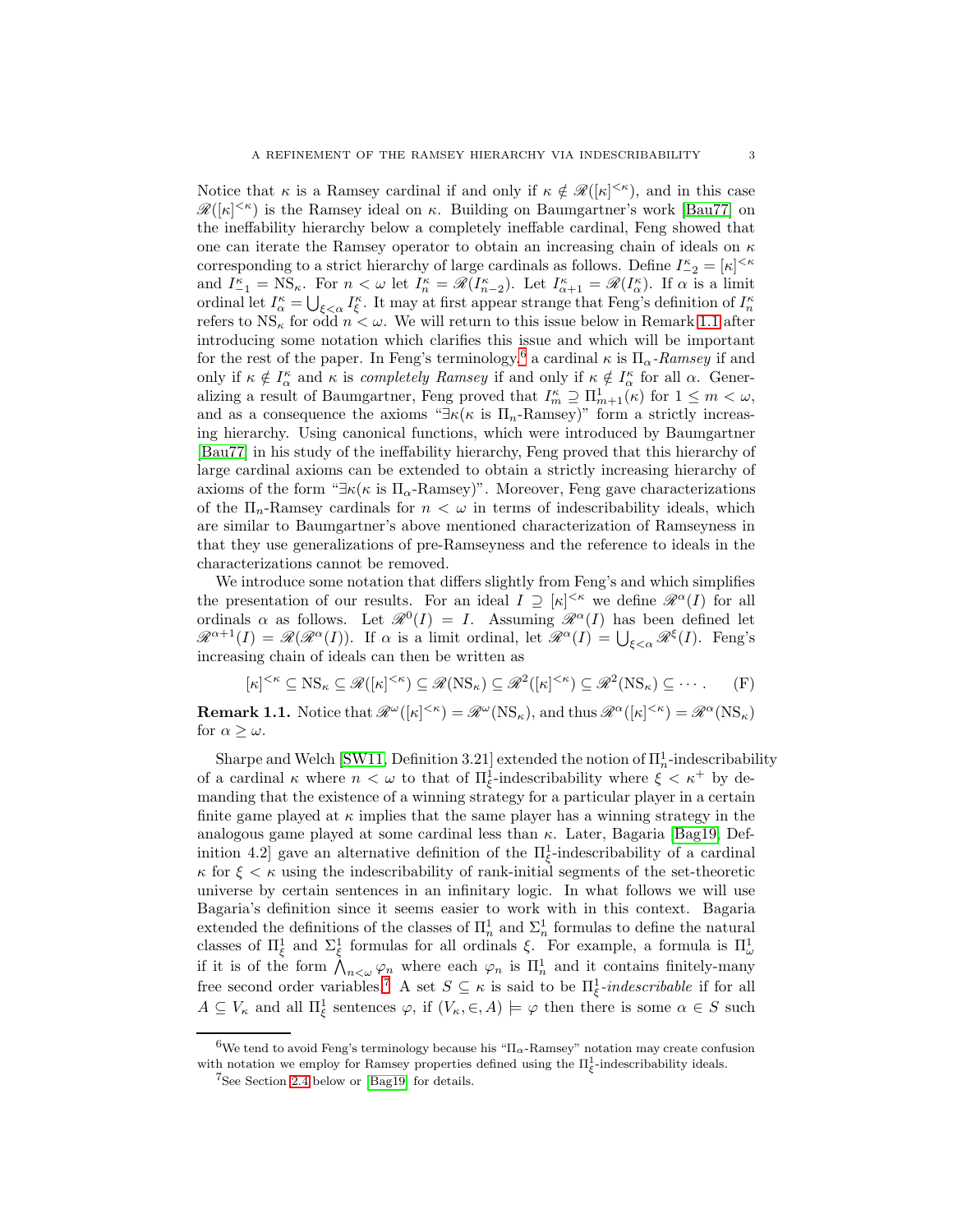#### 4 BRENT CODY

that  $(V_\alpha, \in, A \cap V_\alpha) \models \varphi$ . Furthermore, Bagaria showed that when  $\xi > 0$ , if  $\kappa$  is  $\Pi_{\xi}^1$ -indescribable then the collection

$$
\Pi_{\xi}^{1}(\kappa) = \{ X \subseteq \kappa \mid X \text{ is not } \Pi_{\xi}^{1} \text{-indescribeable} \}
$$

is a nontrivial normal ideal on  $\kappa$ . As a matter of notational convenience we let  $\Pi^1_{-1}(\kappa) = [\kappa]^{<\kappa}.$ 

In this article we study ideals of the form  $\mathcal{R}^{\alpha}(\Pi_{\beta}^{1}(\kappa))$  for ordinals  $\alpha, \beta < \kappa$  and the corresponding hierarchy of large cardinals, which provides a strict refinement of Feng's original hierarchy.<sup>[8](#page-3-0)</sup> For  $\alpha, \beta < \kappa$  we say that  $\kappa$  is  $\alpha$ - $\Pi^1_\beta$ -Ramsey if  $\kappa \notin$  $\mathscr{R}^{\alpha}(\Pi_{\beta}^{1}(\kappa)).$  We show that, even though  $\kappa$  being  $\alpha$ - $\Pi_{\beta}^{1}$ -Ramsey may be equivalent to  $\kappa$  being  $\alpha$ - $\Pi^1_{\beta'}$ -Ramsey for some  $\beta < \beta' < \kappa$  (see Theorem [1.2](#page-4-0) below), by choosing β's appropriately, hypotheses of the form " $\exists \kappa (\kappa \text{ is } \alpha \text{-}\Pi^1_\beta\text{-Ramsey})$ " for  $\beta < \kappa$  yield a strict hierarchy of hypotheses between " $\exists \kappa$  ( $\kappa$  is  $\Pi_{\alpha}$ -Ramsey)" and " $\exists \kappa$  ( $\kappa$  is  $\Pi_{\alpha+1}$ -Ramsey)". In order to prove this hierarchy result, it seems that a careful analysis of the corresponding ideals is required (see Remark [7.3](#page-24-0) and Figure [4](#page-26-0) below). This seems to be a natural sequel to Feng's work, given that he included  $\mathscr{R}^n(\text{NS}_{\kappa})$  in his hierarchy and when  $\kappa$  is inaccessible the  $\Pi_0^1$ -indescribability ideal  $\Pi_0^1(\kappa)$  equals  $NS_{\kappa}$ .

As a first observation, it is not hard to see that the ideals  $\mathscr{R}^n(\Pi_1^1(\kappa))$  for  $n < \omega$ fit into Feng's increasing chain [\(F\)](#page-2-3) as expected:

$$
[\kappa]^{<\kappa} \subseteq \text{NS}_{\kappa} \subseteq \Pi_1^1(\kappa) \subseteq \mathscr{R}([\kappa]^{<\kappa}) \subseteq \mathscr{R}(\text{NS}_{\kappa}) \subseteq \mathscr{R}(\Pi_1^1(\kappa)) \subseteq
$$
  

$$
\mathscr{R}^2([\kappa]^{<\kappa}) \subseteq \mathscr{R}^2(\text{NS}_{\kappa}) \subseteq \mathscr{R}^2(\Pi_1^1(\kappa)) \subseteq \cdots
$$

However, since the Ramseyness of a cardinal  $\kappa$  can be expressed by a  $\Pi^1_2$  sentence over  $V_{\kappa}$ , it follows that the least Ramsey cardinal is not  $\Pi_2^1$ -indescribable and hence it is not true in general that  $\Pi_2^1(\kappa) \subseteq \mathcal{R}([\kappa]^{<\kappa})$ . We give a complete account of the nonlinear structure consisting of ideals  $\mathscr{R}^{\alpha}(\Pi_{\beta}^{1}(\kappa))$  for  $\alpha, \beta < \kappa$  under the containment relations  $\subseteq$  and  $\subseteq$ .

After reviewing the relevant results of Baumgatner, Feng and Bagaria in Section [2](#page-4-1) and after establishing some basic properties of the ideals  $\mathscr{R}^{\alpha}(\Pi_{\beta}^{1}(\kappa))$  in Section [3,](#page-13-0) we prove our first reflection result in Section [4](#page-14-1) concerning the ideals  $\mathscr{R}^{\alpha}(\Pi_{\beta}^{1}(\kappa))$  for  $\alpha, \beta < \kappa$ . It follows from a result of Baumgartner [\[Bau75,](#page-31-0) Theorem 4.1] that if  $\kappa$  is a Ramsey cardinal then the set of cardinals less than  $\kappa$  which are  $\Pi_n^1$ -indescribable for all  $n$  is in the Ramsey filter on  $\kappa$ . We generalize this result by proving that for all  $\alpha < \kappa$ , if  $\kappa \notin \mathscr{R}^{\alpha+1}([\kappa]^{<\kappa})$  (i.e.  $\kappa$  is  $\Pi_{\alpha+1}$ -Ramsey in Feng's terminology) then the set of  $\xi < \kappa$  such that  $\xi \notin \mathcal{R}^{\alpha}(\Pi_{\beta}^{1}(\xi))$  for all  $\beta < \xi$  is in the filter dual to  $\mathscr{R}^{\alpha+1}([\kappa]^{<\kappa})$ . Hence " $\exists \kappa(\kappa \notin \mathscr{R}^{\alpha+1}([\kappa]^{<\kappa}))$ " is strictly stronger than " $\exists \kappa \forall \beta < \kappa$  $(\kappa \notin \mathscr{R}^{\alpha}(\Pi_{\beta}^{1}(\kappa)))$ ".

In Section [5,](#page-16-0) we prove a technical lemma which is fundamental for the rest of the paper and which establishes an ordinal  $\gamma(\alpha, \beta)$  which suffices to express the fact that a set  $S \subseteq \kappa$  is in  $\mathscr{R}^{\alpha}(\Pi_{\beta}^{1}(\kappa))^{+}$  using a  $\Pi_{\gamma(\alpha,\beta)}^{1}$  sentence over  $V_{\kappa}$ . This

<span id="page-3-0"></span><sup>&</sup>lt;sup>8</sup>We restrict the values of  $\alpha$  and  $\beta$  for which we consider  $\mathcal{R}^{\alpha}(\Pi^1_{\beta}(\kappa))$  to be less than  $\kappa$  because, as explained in Section [2.4,](#page-11-0) for Bagaria's version of indescribability, if the  $\Pi_{\beta}^1$ -indescribability ideal  $\Pi_{\beta}^1(\kappa)$  is nontrivial then  $\beta < \kappa$ , and if  $\alpha \geq \kappa$  and  $\beta < \kappa$  then  $\mathscr{R}^{\alpha}(\Pi_{\beta}^1(\kappa)) = \mathscr{R}^{\alpha}([\kappa]^{<\kappa})$ by Theorem [1.2](#page-4-0) and Corollary [7.5.](#page-25-0) Thus, apparently, consideration of the ideals  $\mathscr{R}^{\alpha}(\Pi_{\beta}^{1}(\kappa))$  for  $\alpha \geq \kappa$  and  $\beta < \kappa$  is redundant given Feng's work on  $\mathscr{R}^{\alpha}([\kappa]^{<\kappa})$ .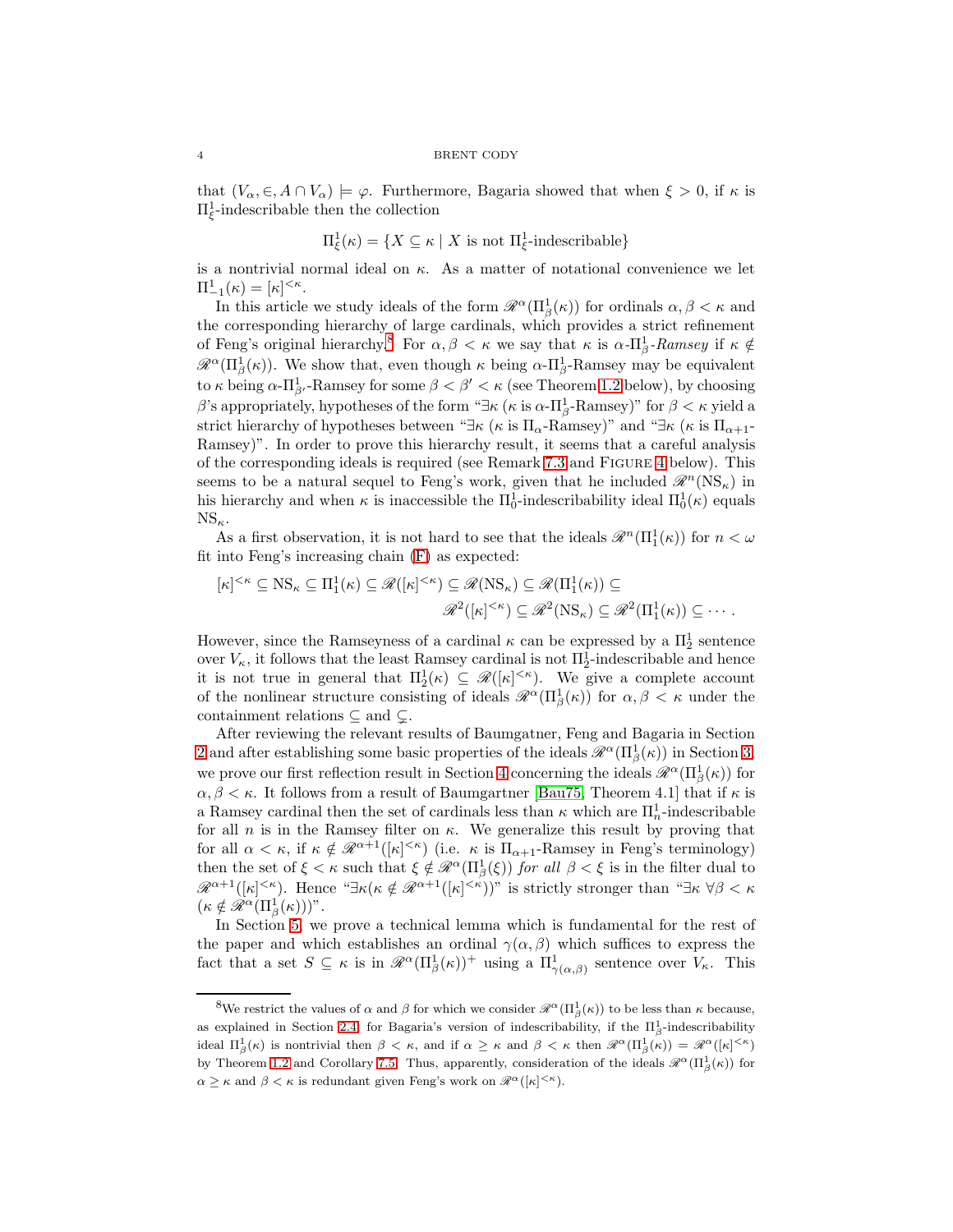lemma provides a generalization of a result of Sharpe and Welch [\[SW11,](#page-32-0) Remark 3.17] which states that " $S \in \mathcal{R}^{\alpha}([\kappa]^{<\kappa})^{+}$ " is a  $\Pi^1_{2:(1+\alpha)}$  property.

In Section [6,](#page-17-0) we give a full account of the nonlinear containment structure of the ideals  $\mathscr{R}^m(\Pi_\beta^1(\kappa))$  $\mathscr{R}^m(\Pi_\beta^1(\kappa))$  $\mathscr{R}^m(\Pi_\beta^1(\kappa))$  for  $m \leq \omega$  and  $\beta < \kappa$  (see FIGURE 1 below). We derive several corollaries from this result. For example, we provide characterizations of the large cardinal property  $\kappa \notin \mathcal{R}^m(\Pi_\beta^1(\kappa))$  which are analogous to Baumgartner's characterization of Ramseyness discussed above. As a consequence,  $\kappa \notin \mathcal{R}^m(\Pi_\beta^1(\kappa))$ implies  $\kappa$  is  $\Pi_{\beta+2m}^1$ -indescribable, and moreover the ideal  $\mathscr{R}^m(\Pi_{\beta}^1(\kappa))$  equals the ideal generated by the  $\Pi_{\beta+2m}^1$ -indescribability ideal and a generalization of the pre-Ramsey ideal (see Corollary [6.2](#page-19-1) below). Furthermore, we prove that " $\exists \kappa(\kappa \notin \mathbb{R})$ "  $\mathscr{R}^m(\Pi^1_{\beta+1}(\kappa))$ " is strictly stronger than " $\exists \kappa(\kappa \notin \mathscr{R}^m(\Pi^1_{\beta}(\kappa))$ " and that the large cardinal axioms associated to the ideals  $\mathscr{R}^m(\Pi_\beta^1(\kappa))$  fit into a linear strict hierarchy when the ideals are nontrivial. Furthermore, in analogy with the fact quoted in Remark [1.1](#page-2-0) above, we show that if  $\kappa \notin \mathcal{R}^{\omega}(\Pi_{\beta}^{1}(\kappa))$  then for all  $n < \omega$ ,

$$
\mathscr{R}^{\omega}(\Pi_{\beta}^{1}(\kappa)) = \mathscr{R}^{\omega}(\Pi_{\beta+n}^{1}(\kappa)).
$$

Let us point out that the proof of this result is substantially different from the observations made in Remark [1.1](#page-2-0) since the relevant ideals

$$
\{\mathscr{R}^m(\Pi^1_{\beta+n}(\kappa)) \mid m, n < \omega \text{ and } \beta < \kappa\}
$$

do not form an increasing chain. Another way of phrasing this result is that at the  $\omega$ -th level of the Ramsey hierarchy, the ideal chains  $\langle \mathscr{R}^{\alpha}(\Pi_{\beta}^{1}(\kappa)) | \alpha \langle \kappa \rangle$  and  $\langle \mathscr{R}^\alpha(\Pi_{\beta+n}^1(\kappa))\mid \alpha<\kappa\rangle$  become equal.

In Section [7,](#page-22-0) we extend these results to the ideals  $\mathscr{R}^{\alpha}(\Pi_{\beta}^{1}(\kappa))$  for  $\omega < \alpha < \kappa$ and  $\beta \in \{-1\} \cup \kappa$ . That is, we provide a complete account of the containment relationships between ideals of the form  $\mathscr{R}^{\alpha}(\Pi_{\beta}^{I}(\kappa))$ . As a culmination of these results, given  $\beta_0 < \beta_1$  in  $\{-1\} \cup \kappa$  we isolate the precise location in the Ramsey hierarchy at which the ideal chains  $\langle \mathcal{R}^{\alpha}(\Pi_{\beta_0}^1(\kappa)) | \alpha \langle \kappa \rangle$  and  $\langle \mathcal{R}^{\alpha}(\Pi_{\beta_1}^1(\kappa)) | \alpha \langle \kappa \rangle$  $\kappa$ ) become equal by proving the following theorem (see FIGURE [3](#page-25-1) below for an illustration of this result). In what follows,  $\Pi_{-1}^1(\kappa) = [\kappa]^{<\kappa}$  and  $\Pi_0^1(\kappa) = NS_{\kappa}$ .

<span id="page-4-0"></span>**Theorem 1.2.** Suppose  $\beta_0 < \beta_1$  are in  $\{-1\} \cup \kappa$  and let  $\sigma = \text{ot}(\beta_1 \setminus \beta_0)$ . Define  $\alpha = \sigma \cdot \omega$ . Suppose  $\kappa \in \mathscr{R}^{\alpha}(\Pi^1_{\beta_1}(\kappa))^+$  so that the ideals under consideration are nontrivial. Then  $\alpha$  is the least ordinal such that  $\mathscr{R}^{\alpha}(\Pi^1_{\beta_0}(\kappa)) = \mathscr{R}^{\alpha}(\Pi^1_{\beta_1}(\kappa)).$ 

Furthermore, we prove that the large cardinal hypotheses of the form " $\exists \kappa \kappa \notin$  $\mathscr{R}^{\alpha}(\Pi_{\beta}^{1}(\kappa))$ " provide a strict linear refinement of Feng's original hierarchy up to  $\Pi_{\kappa}$ -Ramseyness (see Theorem [7.7](#page-26-1) and FIGURE [4](#page-26-0) below).

Finally, in Section [8,](#page-29-0) as an application of our results we provide characterizations of the ideals  $\mathcal{R}^{\alpha}(\Pi_{\beta}^{1}(\kappa))$  for  $\alpha, \beta < \kappa$  in terms of generic elementary embeddings. As a special case, this also yields generic embedding characterizations of  $\Pi_{\xi}^1$ -indescribability and Ramseyness.

#### 2. Preliminaries

<span id="page-4-1"></span>Here we describe some notation that will be used throughout the paper and some results from the literature. We cover some results of Baumgartner (from [\[Bau75\]](#page-31-0) and [\[Bau77\]](#page-31-6)) and Feng [\[Fen90\]](#page-32-1) which serve as motivation for our results. Then we give a brief account of Bagaria's extension [\[Bag19\]](#page-31-1) of  $\Pi_n^1$ -indescribability to  $\Pi_{\xi}^{1}$ -indescribability where  $\xi$  can be any ordinal.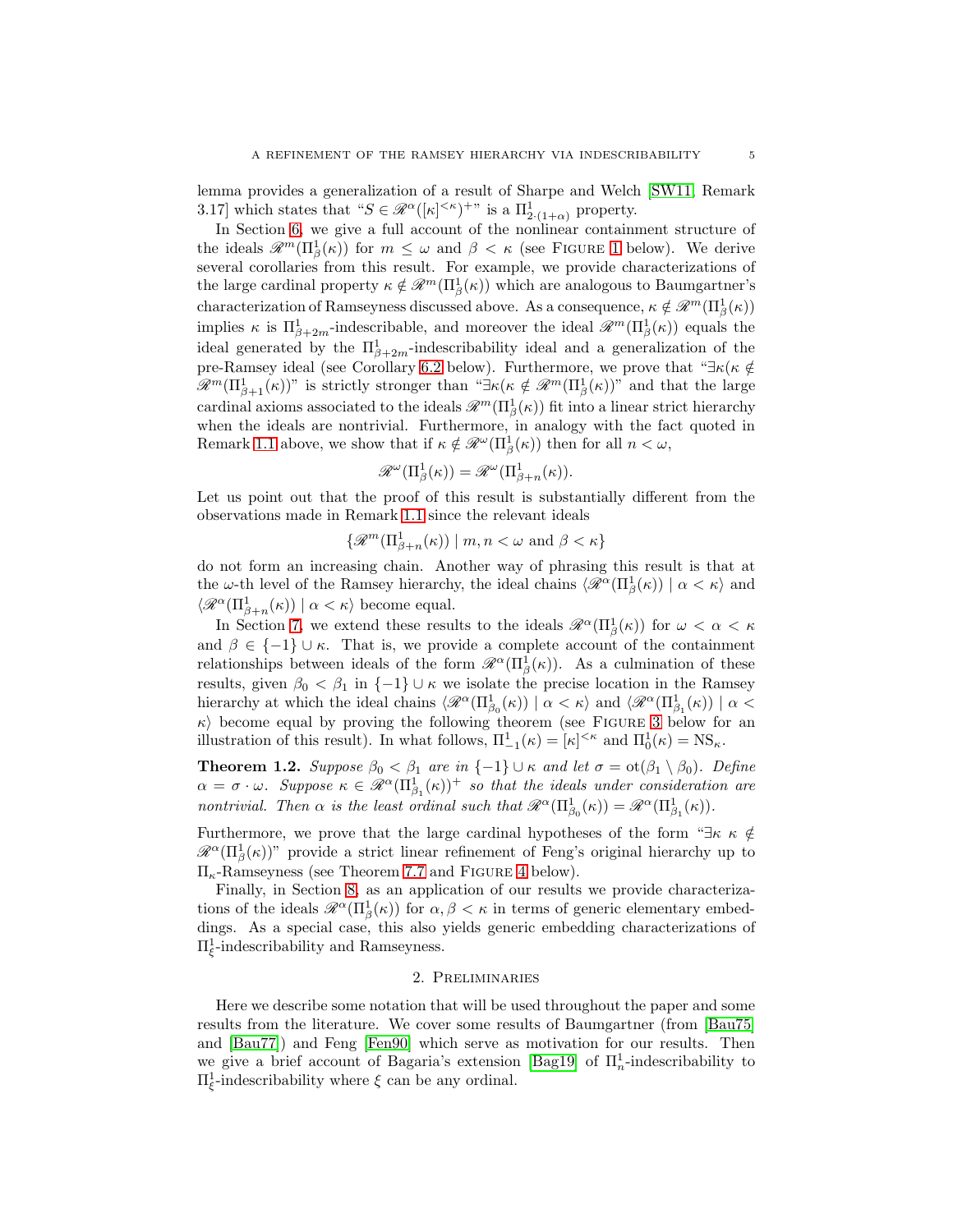2.1. Definitions and Notation. Given an ideal I on a cardinal  $\kappa$  we let

 $I^+ = \{ X \subseteq \kappa \mid X \notin I \}$ 

be the corresponding collection of positive sets and we let

 $I^* = \{ X \subseteq \kappa \mid \kappa \setminus S \in I \}$ 

be the filter dual to I. For notational convenience, and in order to avoid double negations, in what follows we will often write  $X \in I^+$  instead of  $X \notin I$ . If  $\mathcal{A} \subseteq P(\kappa)$ is a collection of subsets of  $\kappa$  then we write  $\overline{A}$  to denote the ideal on  $\kappa$  generated by A:

$$
\overline{\mathcal{A}} = \{ X \subseteq \kappa \mid (\exists \mathcal{B} \in [\mathcal{A}]^{<\omega}) X \subseteq \bigcup \mathcal{B} \}.
$$

An ideal I on  $\kappa$  is called *nontrivial* if  $I \neq P(\kappa)$ 

We will be concerned with showing that certain large cardinal ideals are obtained by taking the ideal generated by a union of some other large cardinal ideals. We will make repeated use of the following simple remark, which was used implicitly by Baumgartner (see the proof of Theorem 4.4 in [\[Bau77\]](#page-31-6)).

<span id="page-5-1"></span>**Remark 2.1.** Suppose  $I_0$ ,  $I_1$  and J are ideals on  $\kappa$ . In order to prove that  $J =$  $\overline{I_0 \cup I_1}$ , part of what we must show is that  $J \supseteq \overline{I_0 \cup I_1}$ , or in other words  $J^+ \subseteq$  $\overline{I_0 \cup I_1}^+$ . Notice that we may obtain a chain of equivalences directly from the definitions involved:

$$
J^+ \subseteq \overline{I_0 \cup I_1}^+ \iff \overline{I_0 \cup I_1} \subseteq J
$$
  

$$
\iff I_0 \cup I_1 \subseteq J
$$
  

$$
\iff J^+ \subseteq I_0^+ \cap I_1^+.
$$

In what follows, in order to prove that the property  $J^+ \subseteq \overline{I_0 \cup I_1}^+$  (or equivalently the property  $J \supseteq \overline{I_0 \cup I_1}$  holds for various ideals, we will prove  $J^+ \subseteq I_0^+ \cap I_1^+$  and include a reference to this remark.

2.2. Baumgartner's ineffability hierarchy. Let us review a few results due to Baumgartner using slightly different notation than [\[Bau75\]](#page-31-0) and [\[Bau77\]](#page-31-6). Suppose  $\kappa > \omega$  is a cardinal and  $S \subseteq \kappa$ . We say that  $\vec{S} = \langle S_\alpha \mid \alpha \in S \rangle$  is a  $(1, S)$ -sequence<sup>[9](#page-5-0)</sup> if for each  $\alpha \in S$  we have  $S_{\alpha} \subseteq \alpha$ . Given a  $(1, S)$ -sequence  $\vec{S} = \langle S_{\alpha} | \alpha \in S \rangle$ , a set  $H \subseteq S$  is homogeneous for  $\vec{S}$  if for all  $\alpha, \beta \in H$  with  $\alpha < \beta$  we have  $S_{\alpha} = S_{\beta} \cap \alpha$ .

Given an ideal  $I \supseteq [\kappa]^{<\kappa}$  on  $\kappa$  we define another ideal  $\mathscr{I}(I)$  by letting  $S \in \mathscr{I}(I)^+$ if and only if for every (1, S)-sequence  $\vec{S}$  there is a set  $H \subseteq S$  in  $I^+$  such that H is homogeneous for  $\vec{S}$ . A set  $S \subseteq \kappa$  is *ineffable* if  $S \in \mathscr{I}(\text{NS}_{\kappa})^+$ . Baugartner showed that when  $\kappa$  is an ineffable cardinal the collection  $\mathcal{I}(NS_{\kappa})$  of non-ineffable subsets of  $\kappa$  is a normal ideal on  $\kappa$ , which we call the *ineffability ideal* on  $\kappa$ . Notice that  $\mathscr I$ can be viewed as a function mapping ideals to ideals, which we call the ineffability operator.

Baumgartner [\[Bau75,](#page-31-0) Theorem 5.3] gave several characterizations of ineffability in terms of partition properties. Given a set  $S \subseteq \kappa$ , a function  $f : [S]^2 \to \kappa$  is said to be regressive if  $f(a) < \min a$  for all  $a \in [S]^2$ . A set  $H \subseteq S$  is homogeneous for a function  $f: [S]^2 \to \kappa$  if  $f \restriction [H]^2$  is constant.

<span id="page-5-0"></span> $^{9}$ Such sequences are sometimes called S-lists (see [\[Wei12\]](#page-32-11) or [\[HLN19\]](#page-32-12)). However, we prefer Baumgartner's terminology because we will need to distinguish  $(1, S)$ -sequences from Feng's  $(\omega, S)$ sequences (see Section [2.3\)](#page-7-0).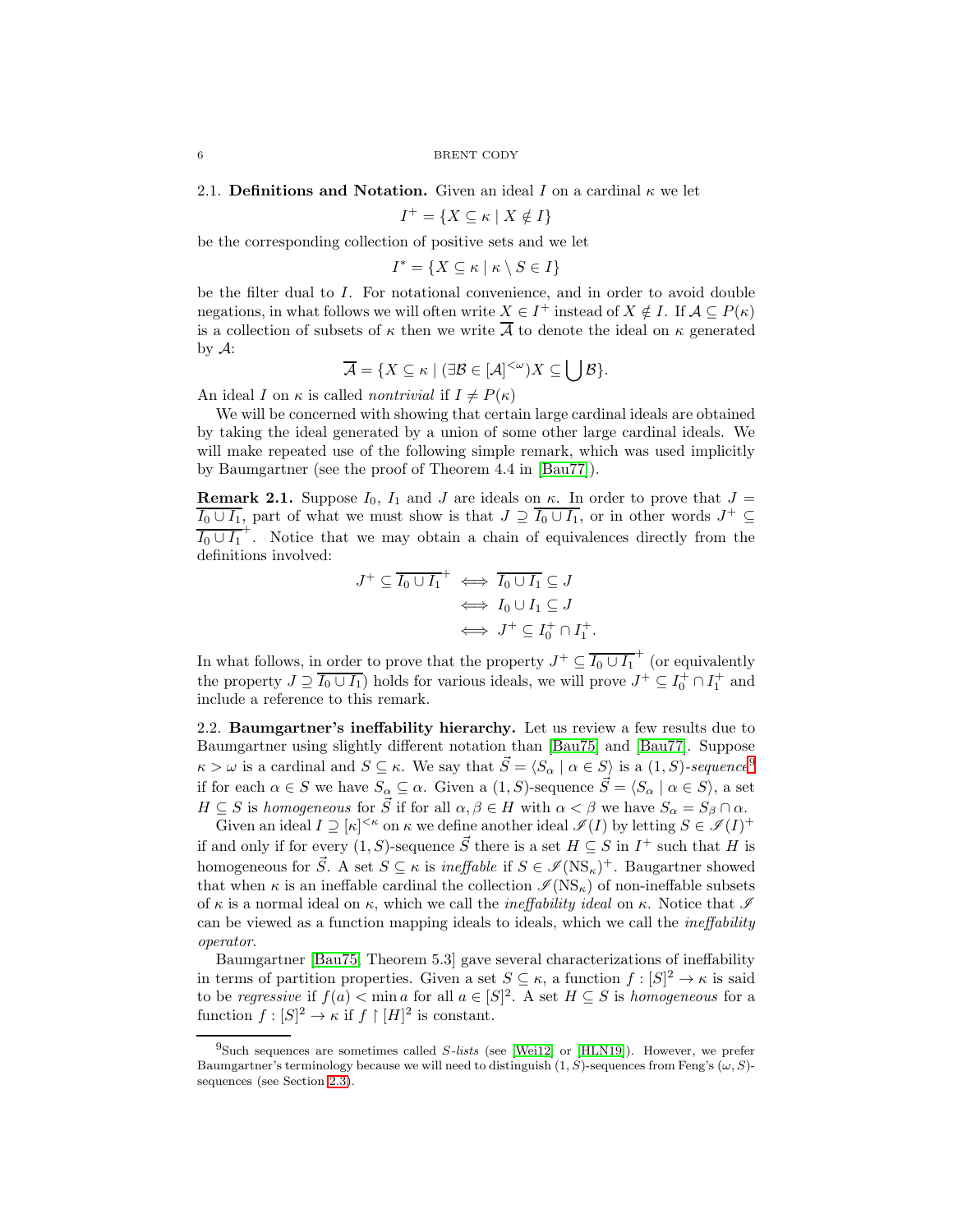<span id="page-6-3"></span>**Theorem 2.2** (Baumgartner). Let  $\kappa$  be a cardinal and  $S \subseteq \kappa$ . The following are equivalent.

- $(1)$  *S* is ineffable.
- (2) For every regressive function  $f : [S]^2 \to \kappa$  there is a set  $H \subseteq S$  stationary in  $\kappa$  which is homogeneous for f.
- (3) κ is regular and for every function  $f : [S]^2 \to 2$  there is a set  $H \subseteq S$ stationary in  $\kappa$  which is homogeneous for f.

Now suppose that  $\vec{I} = \langle I_{\alpha} | \alpha \leq \kappa$  is an uncountable cardinal) is a sequence such that each  $I_\alpha \supseteq [\alpha]^{<\alpha}$  is an ideal on  $\alpha$  and  $I_\alpha = P(\alpha)$  when  $\alpha$  is a singular cardinal. We define an ideal  $\mathcal{I}_0(\vec{I})$  on  $\kappa$  by letting  $S \in \mathcal{I}_0(\vec{I})^+$  if and only if for every  $(1, S)$ -sequence  $\overline{S}$  and every club  $C \subseteq \kappa$  there is an  $\alpha \in S \cap C$  for which there is a set  $H \subseteq S \cap C \cap \alpha$  in  $I^+_{\alpha}$  homogeneous for  $\vec{S}$ . When no confusion will arise, as in the case where the nontrivial ideals  $I_{\alpha}$  have a uniform definition, we write  $\mathscr{I}_0(I_\kappa)$  instead of  $\mathscr{I}_0(\vec{I}).$ 

For example, let  $\bar{J} = \langle J_\alpha | \alpha \leq \kappa$  is a cardinal) be defined by letting  $J_\alpha = \text{NS}_\alpha$ when  $\alpha$  is regular and  $J_{\alpha} = P(\alpha)$  when  $\alpha$  is singular. A set  $S \subseteq \kappa$  is subtle if  $S \in \mathscr{I}_0(NS_\kappa)^+ = \mathscr{I}_0(\vec{J})^{+.10}$  $S \in \mathscr{I}_0(NS_\kappa)^+ = \mathscr{I}_0(\vec{J})^{+.10}$  $S \in \mathscr{I}_0(NS_\kappa)^+ = \mathscr{I}_0(\vec{J})^{+.10}$  Futhermore, Baumgartner proved that if  $\kappa$  is a subtle cardinal then  $\mathcal{I}_0(NS_{\kappa})$  is a normal ideal on  $\kappa$ , which we call the *subtle ideal* on κ. We refer to  $\mathscr{I}_0$  as the *subtle operator*. Recall that every ineffable set is subtle, the least subtle cardinal is not  $\Pi_1^1$ -indescribable and, as shown by Baumgartner [\[Bau75,](#page-31-0) Theorem 4.1], the existence of a subtle cardinal is strictly stronger than the existence of a cardinal which is  $\Pi_n^1$ -indescribable for all  $n < \omega$ .

As another example, let  $\vec{J} = \langle J_\alpha | \alpha \leq \kappa$  is a cardinal) be a sequence of ideals defined by letting  $J_\alpha = \Pi_1^1(\alpha)$  when  $\alpha$  is  $\Pi_1^1$ -indescribable and  $J_\alpha = P(\alpha)$  otherwise. Then  $\mathscr{I}_0(\Pi_1^1(\kappa)) = \mathscr{I}_0(\vec{J})$  and a set S is in  $\mathscr{I}_0(\Pi_1^1(\kappa))^+$  if and only if for every  $(1, S)$ sequence  $\vec{S}$  and every club  $C \subseteq \kappa$  there is an  $\alpha \in S \cap C$  for which there is a set  $H \subseteq S \cap C \cap \alpha$  in  $\Pi_1^1(\alpha)^+$  which is homogeneous for  $\vec{S}$ <sup>[11](#page-6-1)</sup>

Baumgartner showed [\[Bau75,](#page-31-0) Theorem 5.1] that subtlety can be characterized using partition properties.

<span id="page-6-2"></span>**Theorem 2.3** (Baumgartner). Let  $\kappa$  be a cardinal and  $S \subseteq \kappa$ . The following are equivalent.

- (1) S is subtle, that is,  $S \in \mathcal{I}_0(\text{NS}_{\kappa})^+$ .
- (2) For every regressive function  $f : [S]^2 \to \kappa$  and every club  $C \subseteq \kappa$  there is a regular cardinal  $\alpha \leq \kappa$  and a set  $H \subseteq S \cap C \cap \alpha$  stationary in  $\alpha$  which is homogeneous for f.
- (3) For every function  $f : [S]^2 \to 2$  and every club  $C \subseteq \kappa$  there is a regular cardinal  $\alpha \leq \kappa$  and a set  $H \subseteq S \cap C \cap \alpha$  stationary in  $\alpha$  which is homogeneous for f.
- (4) For every (1, S)-sequence  $\vec{S}$  and every club  $C \subseteq \kappa$  there is a set  $\{\alpha_0, \alpha_1\} \in$  $[S \cap C]^2$  which is homogeneous for  $\vec{S}$ .

The following theorem, perhaps one of the most noteworthy of [\[Bau75\]](#page-31-0), shows that in order to have a full understanding of certain large cardinals, one must

<sup>&</sup>lt;sup>10</sup>Baumgartner showed that  $S \in \mathcal{I}_0(NS_\kappa)^+$  is equivalent to the more often used definition of subtlety of a set  $S$  given in Theorem [2.3](#page-6-2) (4). We use the stated definition of subtlety of  $S$  for ease of presentation.

<span id="page-6-1"></span><span id="page-6-0"></span><sup>&</sup>lt;sup>11</sup>Note that the set H being in  $\Pi_1^1(\alpha)^+$  implies  $\alpha$  is  $\Pi_1^1$ -indescribable.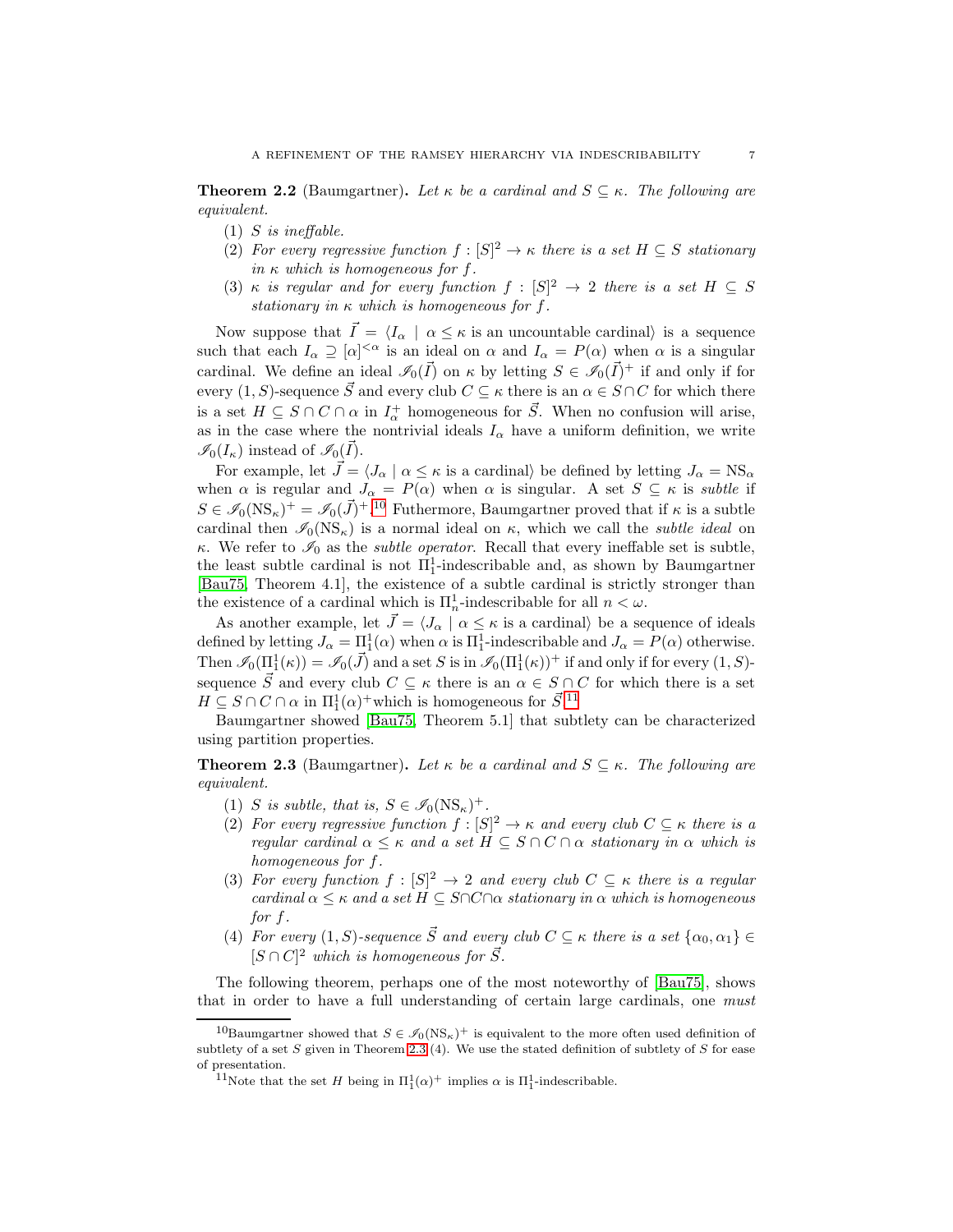#### 8 BRENT CODY

consider large cardinal ideals. Taking  $n = 0$  in the following theorem, one can easily see that a cardinal  $\kappa$  is ineffable if and only if it is subtle,  $\Pi_2^1$ -indescribable and additionally the subtle ideal and the  $\Pi^1_2$ -indescribable ideal generate a nontrivial ideal which equals the ineffability ideal; moreover, reference to these ideals cannot be removed from this characterization.

<span id="page-7-1"></span>**Theorem 2.4** (Baumgartner). Suppose  $\kappa$  is a cardinal and  $n < \omega$ . Then  $\kappa \in$  $\mathscr{I}(\Pi^1_n(\kappa))^+$  if and only if both of the following hold.

(1)  $\kappa \in \mathcal{I}_0(\Pi_n^1(\kappa))^+$  and  $\kappa \in \Pi_{n+2}^1(\kappa)^+$ .

(2) The ideal generated by  $\mathscr{I}_0(\Pi^1_n(\kappa)) \cup \Pi^1_{n+2}(\kappa)$  is nontrivial and equals  $\mathscr{I}(\Pi^1_n(\kappa))$ . Moreover, reference to the ideals in the above characterization cannot be removed because the least cardinal  $\kappa$  such that  $\kappa \in \mathcal{I}_0(\Pi_n^1(\kappa))^+$  and  $\kappa \in \Pi_{n+2}^1(\kappa)^+$  is not in

 $\mathscr{I}(\Pi^1_n(\kappa))^+$ .

In his second article [\[Bau77\]](#page-31-6) on ineffability properties, Baumgartner iterated the ineffability operator  $\mathscr I$  and defined an increasing chain of ideals as follows. Define  $\mathscr{I}^0(NS_\kappa) = NS_\kappa$  and  $\mathscr{I}^{\alpha+1}(NS_\kappa) = \mathscr{I}(\mathscr{I}^{\alpha}(NS_\kappa))$ . If  $\alpha$  is a limit ordinal let  $I^{\alpha}(\text{NS}_{\kappa}) = \bigcup_{\xi < \alpha} \mathscr{I}^{\xi}(\text{NS}_{\kappa})$ . Since the ideals  $\mathscr{I}^{\alpha}(\text{NS}_{\kappa})$  form an increasing chain and there are only  $2^{\kappa}$  subsets of  $\kappa$ , there must be an  $\alpha < (2^{\kappa})^+$  such that  $\mathscr{I}^{\alpha}(\text{NS}_{\kappa}) =$  $\mathscr{I}^{\alpha+1}(NS_{\kappa})$ . A cardinal  $\kappa$  is *completely ineffable* if when  $\alpha$  is the least ordinal such that  $\mathscr{I}^{\alpha}(NS_{\kappa}) = \mathscr{I}^{\alpha+1}(NS_{\kappa})$  the ideal  $\mathscr{I}^{\alpha}(NS_{\kappa})$  is nontrivial. Baumgartner introduced *canonical function* in order to prove [\[Bau77,](#page-31-6) Theorem 3.7] that if  $\beta < \kappa^+$ and  $\kappa \in \mathscr{I}^{\beta}(\text{NS}_{\kappa})^+$  (i.e.  $\mathscr{I}^{\beta}(\text{NS}_{\kappa})$  is a nontrivial ideal) then for all  $\alpha < \beta$  the containment  $\mathscr{I}^{\alpha}(\text{NS}_{\kappa}) \subseteq \mathscr{I}^{\alpha+1}(\text{NS}_{\kappa})$  is proper.

**Remark 2.5.** Although Baumgartner briefly mentions the ideals  $\mathscr{I}^m(\Pi_n^1(\kappa))$  in [\[Bau77\]](#page-31-6) (see the discussion following Corollary 3.5), they, as well as ideals of the form  $\mathscr{I}^{\alpha}(\Pi_n^1(\kappa))$  for ordinals  $\alpha > 1$ , seem to be otherwise absent from both [\[Bau75\]](#page-31-0) and [\[Bau77\]](#page-31-6).

<span id="page-7-0"></span>2.3. Baumgartner's result on the Ramsey ideal and Feng's Ramsey hier-archy. Recall from Section [1,](#page-0-0) that Feng [\[Fen90\]](#page-32-1) defined the Ramsey operator  $\mathscr{R}$ , which is analogous to the ineffability operator  $\mathscr{I}$ , and iterated  $\mathscr{R}$  in order to define completely Ramsey cardinals. As noted by Feng [\[Fen90,](#page-32-1) Definition 2.1], it is easy to see that if  $I \subseteq J$  are ideals on  $\kappa$  then  $\mathscr{R}(I) \subseteq \mathscr{R}(J)$ . Although it will not be used in what follows, let us show that under reasonable assumptions one obtains proper containment  $\mathcal{R}(I) \subseteq \mathcal{R}(J)$ .

**Proposition 2.6.** If  $[\kappa]^{<\kappa} \subseteq I \subsetneq J$  are nontrivial ideals on  $\kappa$  such that  $\mathscr{R}(I)^+ \cap J \neq J$  $\emptyset$  and for all  $X \in I^+$  there exist  $X_0, X_1 \in I^+$  such that  $X = X_0 \sqcup X_1$ , then  $\mathscr{R}(I) \subseteq \mathscr{R}(J)$ .

*Proof.* Suppose  $I \subseteq J$  are as in the statement of the lemma. Let us show that  $\mathscr{R}(I) \neq \mathscr{R}(J)$ . Choose  $X \in \mathscr{R}(I)^+ \cap J$ . Since  $X \in I^+$ , there exist  $X_0, X_1 \in I^+$ such that  $X = X_0 \sqcup X_1$ . Notice that  $X_0, X_1 \in J$  since  $X_0, X_1 \subseteq X \in J$ . Define a function  $f: [X]^{<\omega} \to 2$  by

$$
f(\vec{\alpha}) = \begin{cases} 1 & \text{if } \vec{\alpha} \in X_0^{<\omega} \cup X_1^{<\omega} \\ 0 & \text{otherwise} \end{cases}
$$

Since  $X \in \mathcal{R}(I)^+$  there is a homogeneous set for f in  $I^+$ . However, it is straightforward to show that if  $H \subseteq X$  is homogeneous for f, then H is either a subset of  $X_0$  or a subset of  $X_1$ , and is therefore in J. Thus  $X \in \mathcal{R}(J)$ .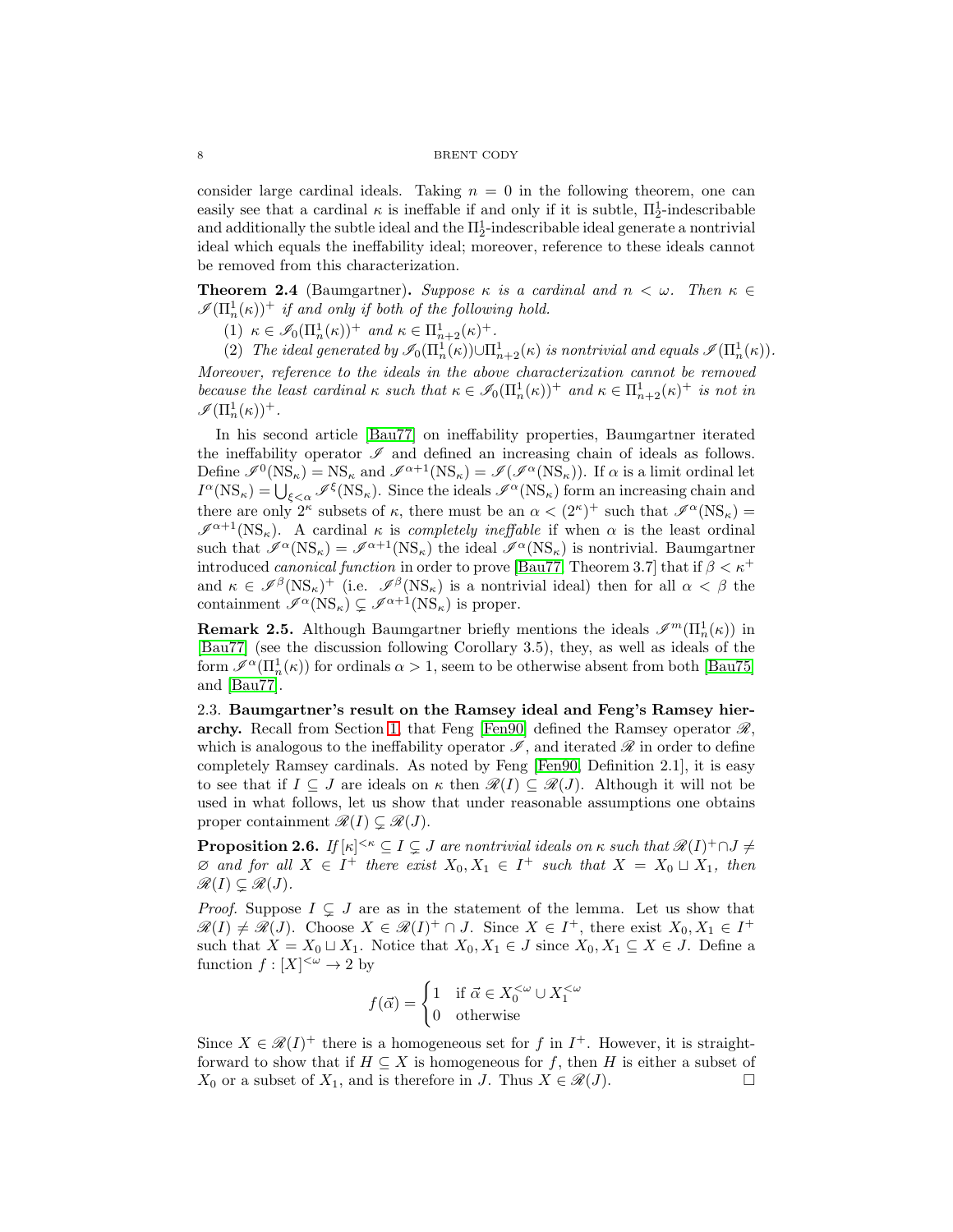Let us define another operator  $\mathcal{R}_0$  which is analogous to  $\mathcal{I}_0$ . Suppose that  $\vec{I} = \langle I_\alpha | \alpha \leq \kappa$  is a cardinal) is a sequence such that each  $I_\alpha \supseteq [\alpha]^{<\alpha}$  is an ideal on α. Recall that for a set  $S \subseteq \kappa$  a function  $f : [S]^{< ω} \to \kappa$  is regressive if  $f(a) < min(a)$ for all  $a \in [S]^{<\omega}$ . We define an ideal  $\mathscr{R}_0(\vec{I})$  on  $\kappa$  by letting  $S \in \mathscr{R}_0(\vec{I})^+$  if and only if for every regressive function  $f : [S]^{<\omega} \to \kappa$  and every club  $C \subseteq \kappa$  there is an  $\alpha \in S \cap C$  for which there is a set  $H \subseteq S \cap C \cap \alpha$  in  $I^+_{\alpha}$  which is homogeneous for f, meaning that  $f \upharpoonright [H]^n$  is constant for each  $n < \omega$ . As before (see the discussion after Theorem [2.2\)](#page-6-3), many of the ideals  $I_{\alpha}$  will be understood to be trivial, and when no confusion will arise, as in the case where the ideals  $I_{\alpha}$  have a uniform definition, we write  $\mathscr{R}_0(I_\kappa)$  instead of  $\mathscr{R}_0(\vec{I})$ . Baumgartner defined a set  $S \subseteq \kappa$  to be pre-Ramsey if and only if  $S \in \mathcal{R}_0([\kappa]^{<\kappa})^+$ . Thus, pre-Ramseyness is to Ramseyness as subtlety is to ineffability.

Feng [\[Fen90,](#page-32-1) Theorem 2.3] gave a characterization of Ramseyness which resembles the definition of ineffability. Suppose  $S \subseteq \kappa$ . For each  $n < \omega$  and for all increasing sequences  $\alpha_1 < \cdots < \alpha_n$  taken from S suppose that  $S_{\alpha_1,\ldots,\alpha_n} \subseteq \alpha_1$ . Then we say that

$$
\vec{S} = \langle S_{\alpha_1, \dots, \alpha_n} \mid n < \omega \land (\alpha_1, \dots, \alpha_n) \in [S]^n \rangle
$$

is an  $(\omega, S)$ -sequence. A set  $H \subseteq S$  is said to be *homogeneous* for an  $(\omega, S)$ sequences  $\vec{S}$  if for all  $0 < n < \omega$  and for all increasing sequences  $\alpha_1 < \cdots < \alpha_n$  and  $\beta_1 < \cdots < \beta_n$  taken from H with  $\alpha_1 \leq \beta_1$  we have  $S_{\alpha_1 \cdots \alpha_n} = S_{\beta_1 \cdots \beta_n} \cap \alpha_1$ .

The following theorem is essentially due to Feng (see [\[Fen90,](#page-32-1) Theorem 2.2 and Theorem 2.3]), with the exception of clause (4) which appears in [\[SW11,](#page-32-0) Theorem 3.2].

<span id="page-8-1"></span>**Theorem 2.7** (Feng). Let  $\kappa$  be a regular cardinal and suppose I is an ideal on  $\kappa$ such that  $I \supseteq \text{NS}_{\kappa}$ . For  $S \subseteq \kappa$  the following are equivalent.

- (1) Every function  $f: [S]^{<\omega} \to 2$  has a homogeneous set  $H \in P(S) \cap I^+$ .
- (2) For all  $\gamma < \kappa$ , every function  $f : [S]^{<\omega} \to \gamma$  has a homogeneous set  $H \in$  $P(S) \cap I^+$ .
- (3) Every structure A in a language of size less than  $\kappa$  with  $\kappa \subset A$  has a set of indiscernibles  $H \in P(S) \cap I^+$ .
- (4)  $S \in \mathcal{R}(I)^+$ , that is, for every regressive function  $f : [S]^{<\omega} \to \kappa$  there is a set  $H \in P(S) \cap I^+$  which is homogeneous for f.
- (5) For every club  $C \subseteq \kappa$ , every regressive function  $f : [S]^{<\omega} \to \kappa$  has a homogeneous set  $H \in P(S \cap C) \cap I^+$ .
- (6) For all  $(\omega, S)$ -sequences  $\vec{S}$  there is a set  $H \in P(S) \cap I^+$  which is homogeneous for  $\vec{S}$ .

<span id="page-8-0"></span>**Proposition 2.8.** Suppose  $I \supseteq [\kappa]^{< \kappa}$  is an ideal on a regular cardinal  $\kappa$ . Then clauses  $(4)$ ,  $(5)$  and  $(6)$  of Theorem [2.7](#page-8-1) are equivalent.

Proof. The equivalence of (5) and (6) is due to Feng [\[Fen90,](#page-32-1) Theorem 2.3]. It is easy to see that  $(5)$  implies  $(4)$ . Let us show that  $(4)$  implies  $(5)$ .<sup>[12](#page-8-2)</sup> Suppose  $(4)$  holds and fix a regressive function  $f : [S]^{<\omega} \to \kappa$  and a club  $C \subseteq \kappa$ . First, let us argue that  $|S \cap C| = \kappa$ . Suppose  $|S \cap C| < \kappa$  and let  $\alpha = \sup(S \cap C)$ . Define  $g : S \setminus (\alpha + 1) \to \kappa$ by letting  $q(\xi)$  be the greatest element of C which is less than  $\xi$ . Notice that q is

<span id="page-8-2"></span> $12$ The author would like to thank the anonymous referee for this argument as well as Victoria Gitman for an earlier version.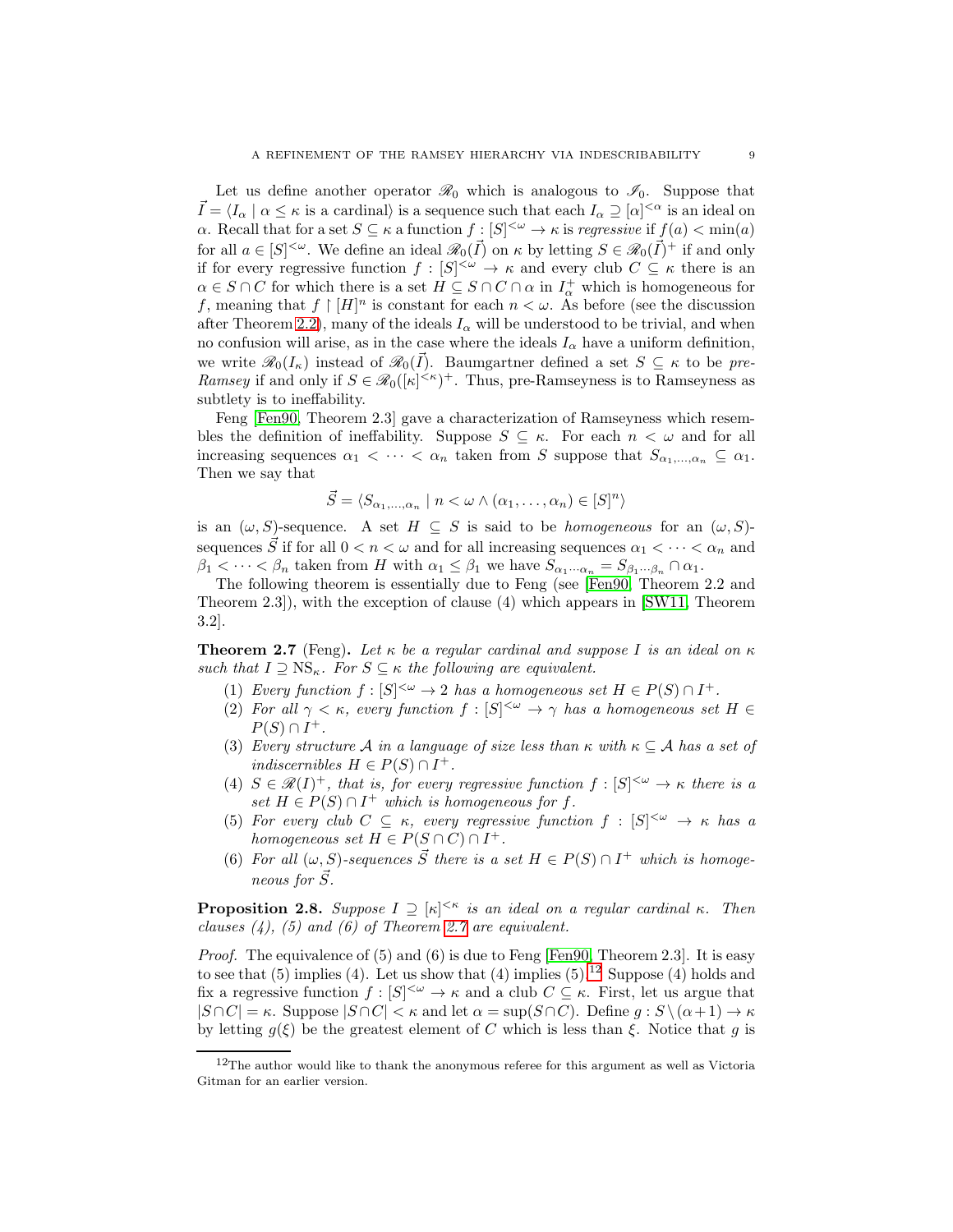regressive. Now let  $G: [S]^{<\omega} \to \kappa$  be any regressive function with  $G({\{\xi\}}) = g(\xi)$ for  $\xi \in S \setminus (\alpha + 1)$ . By (4), there is a homogeneous set  $H \in P(S) \cap I^+$  for G, but then since  $G \restriction [H]^1$  is constant, it follows that g is constant on the unbounded set H, but this contradicts the fact that C is unbounded. Thus  $|S \cap C| = \kappa$ . To prove (5) we must show that there is a homogeneous set  $H \in P(S \cap C) \cap I^+$  for f. Let us define another function  $h: [S \cap C]^{<\omega} \to \kappa$  by letting

$$
h(\{\xi\}) = \begin{cases} f(\{\xi\}) & \text{if } x \in S \cap C \\ \sup(C \cap \xi) & \text{if } x \in S \setminus C \end{cases}
$$

and for  $n > 1$  let  $h \restriction [S \cap C]^n = f \restriction [S \cap C]^n$ . Then h is regressive, and using (4), there is a homogeneous set  $H \in P(S) \cap I^+$  for h. Using an argument similar to the above argument for  $|S \cap C| = \kappa$ , we see that  $|H \cap (S \setminus C)| < \kappa$  and hence  $H \cap C \in I^+$ . Since  $h \restriction [S \cap C]^{<\omega} = f \restriction [S \cap C]^{<\omega}$ , it follows that  $H \cap C$  is homogeneous for f, yielding  $(5)$ .

We will need the next easy consequence of Proposition [2.8.](#page-8-0)

<span id="page-9-2"></span>**Corollary 2.9.** Suppose  $\kappa$  is a cardinal,  $I \supseteq \text{NS}_{\kappa}$  is an ideal on  $\kappa$  and  $S \in \mathcal{R}(I)^+$ . Then every  $(1, S)$ -sequence  $\vec{S} = \langle S_\alpha | \alpha \in S \rangle$  has a homogeneous set  $H \subseteq S$  in  $I^+$ . *Proof.* Let  $\vec{S}_*$  be any  $(\omega, S)$ -sequence extending  $\vec{S}$ . Since  $S \in \mathcal{R}(I)^+$  there is a set  $H \subseteq S$  in  $I^+$  which is homogeneous for  $\vec{S}_{*}$ . Clearly H is also homogeneous for  $\vec{S}$ .

In order to prove a certain reflection result (see Theorem [4.1](#page-14-0) below), we will use a characterization of Ramsey sets which is given in terms of elementary embeddings; the analogue of this characterization for Ramsey cardinals is essentially due to Michell [\[Mit79\]](#page-32-4) and was further explored by Gitman [\[Git11\]](#page-32-5). Recall that a transitive set  $M \models ZFC^-$  of size  $\kappa$  with  $\kappa \in M$  is called a weak  $\kappa$ -model. If M is a weak  $\kappa$ model we say that an M-ultrafilter U on  $\kappa$  is *weakly amenable* if for every sequence  $\langle X_\alpha | \alpha \langle \kappa \rangle$  in M of subsets of  $\kappa$ , the set  $\{\alpha \langle \kappa | X_\alpha \in U\}$  is an element of M. An M-ultrafilter U on  $\kappa$  is countably complete if whenever  $\langle A_n | n \langle \omega \rangle$  is a sequence of elements of U, possibly external to M, it follows that  $\bigcap_{n<\omega} A_n \neq \emptyset$ . Taking  $S = \kappa$  in the following theorem one obtains Mitchell's characterization of Ramsey cardinals [\[Git11,](#page-32-5) Proposition 2.8(3)].

<span id="page-9-0"></span>**Theorem 2.10** (Mitchell). Suppose  $\kappa$  is a regular cardinal and  $S \subseteq \kappa$ . Then  $S \in \mathcal{R}(|\kappa|^{< \kappa})^+$  (i.e. S is a Ramsey set) if and only if for every  $A \subseteq \kappa$  there is a weak  $\kappa$ -model M with  $A, S \in M$  for which there exists a weakly amenable countably complete M-ultrafilter U on  $\kappa$  with  $S \in U$ .

Proof. Since the proof of this theorem is a straightforward modification of arguments appearing in [\[Git07\]](#page-32-10) and [\[Git11\]](#page-32-5), we provide a brief sketch together with citations to more detailed arguments.[13](#page-9-1)

Suppose S is Ramsey. Fix  $A \subseteq \kappa$ . We follow the argument in [\[Git11,](#page-32-5) Section 4], which is also given in more detail in [\[Git07,](#page-32-10) Chapter 2]. First we argue that there is a set  $H \in [\kappa]^{\kappa}$  of good indiscernibles for  $(L_{\kappa}[A, S], A, S)$  (recall that a set of indiscernibles  $H \subseteq \kappa$  for  $(L_{\kappa}[A, S], A, S)$  is good if for all  $\gamma \in I$ ,  $\gamma$  is a cardinal,  $(L_{\gamma}[A, S], A, S) \prec (L_{\kappa}[A, S], A, S)$  and  $I \setminus \gamma$  is a set of indiscernibles for

<span id="page-9-1"></span><sup>&</sup>lt;sup>13</sup>The author would like to thank Victoria Gitman for a helpful conversation regarding this argument.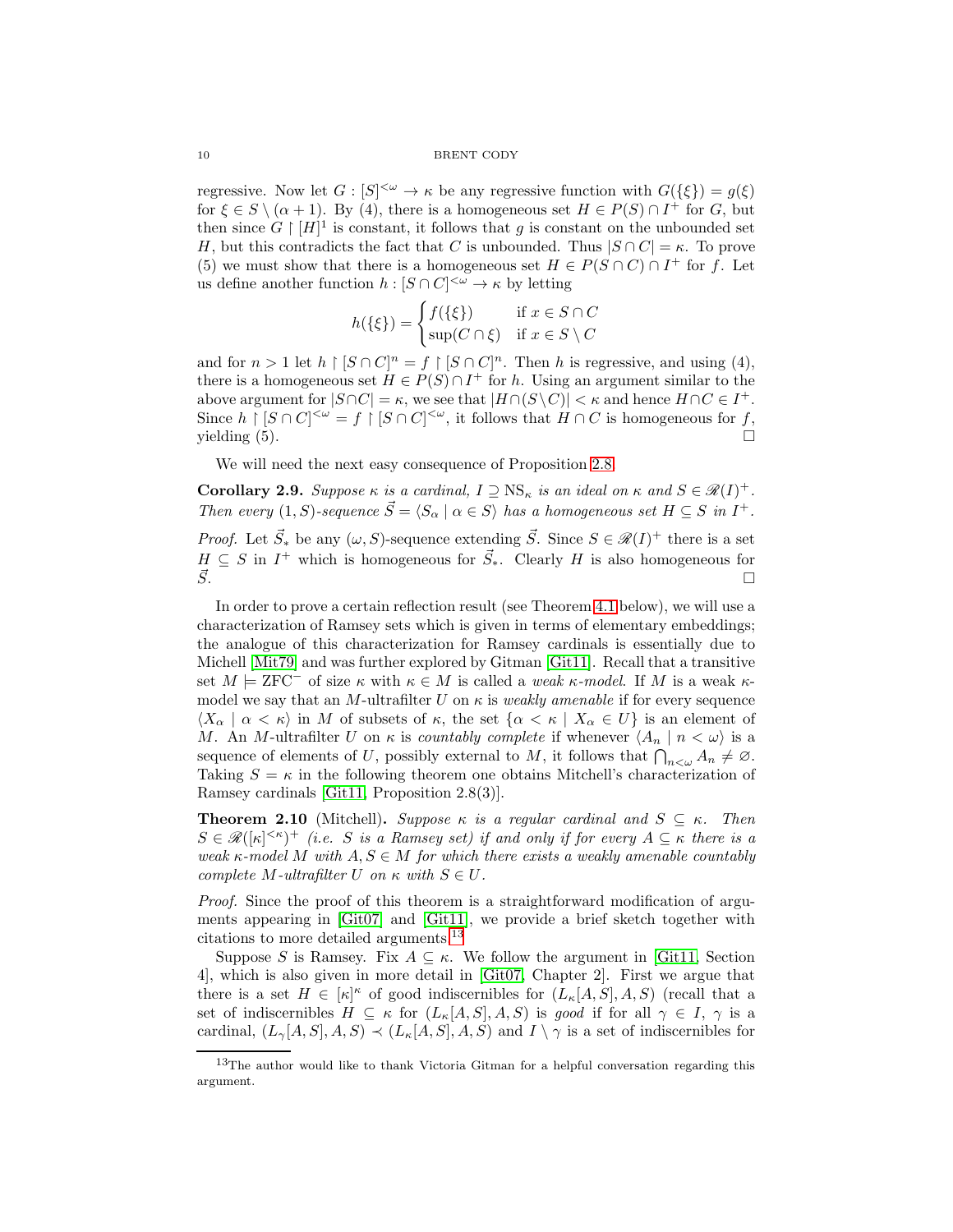$(L_{\kappa}[A, S], A, S, \xi)_{\xi \in \gamma}$ . Using the argument for [\[Git07,](#page-32-10) Lemma 2.43], it follows that there is a club  $C \subseteq \kappa$  and a regressive function  $h : [C]^{<\omega} \to \kappa$  such that any homogeneous set for h is a set of good indiscernibles for  $(L_{\kappa}[A, S], A, S)$ . Since S is Ramsey, it follows that  $S \cap C$  is Ramsey, and thus the regressive function  $h: [S \cap C]^{<\omega} \to \kappa$  has a homogeneous set  $H \in P(S \cap C) \cap [\kappa]^{\kappa}$ . Using the fact that H is a good set of indiscernibles for  $(L_{\kappa}[A, S], A, S)$ , and by following the argument for [\[Git07,](#page-32-10) Theorem 2.35, pp. 104–114], one can construct a weak  $\kappa$ -model M with  $A, S \in M$  for which there is a weakly amenable countably complete M-ultrafilter U on  $\kappa$  such that a set  $X \in P(\kappa)^M$  is in U if and only if there exists  $\alpha < \kappa$ with  $H \setminus \alpha \subseteq X$  (see [\[Git07,](#page-32-10) Lemma 2.44.12] for this characterization of U). Since  $H \subseteq S \cap C$ , it follows that  $S \in U$ .

Conversely, suppose that for every  $A \subseteq \kappa$  there is a weak  $\kappa$ -model M with  $A, S \in M$  for which there is a weakly amenable countably complete M-ultrafilter U on  $\kappa$  with  $S \in U$ . To see that S is Ramsey, fix a regressive function  $f : [S]^{<\omega} \to \kappa$ . We follow the proof of [\[Git11,](#page-32-5) Theorem 3.10]. Let M be a weak  $\kappa$ -model with  $f \in M$  and let U be a weakly amenable countably complete M-ultrafilter with  $S \in U$ . Using the weak amenability of U we can define the product ultrafilters  $U^n$  on  $P(\kappa^n)^M$  for all  $n < \omega$  as follows. Let  $U^0 = U$ . Given  $U^n$  let  $U^{n+1}$  be the ultrafilter on  $\kappa^n \times \kappa$  defined by  $X \in U^{n+1}$  if and only if  $X \in P(\kappa^n \times \kappa)^M$  and  $\{\vec{\alpha} \in \kappa^n \mid \{\xi < \kappa \mid \vec{\alpha} \cap \xi \in X\} \in U\} \in U^n$ . Since  $S \in U$ , it follows by induction that  $S^n \in U^n$  for all  $n < \omega$ . For each  $n < \omega$ , let  $j_{U^n} : M \to N_n$  be the ultrapower of M by  $U^n$  and let  $f_n = f \restriction [S]^n$ . Recall that for each  $n < \omega$ , the critical point of  $j_{U^n}$  is  $\kappa$  and  $X \in U^n$  if and only if  $(\kappa, j_U(\kappa), \ldots, j_{U^{n-1}}(\kappa)) \in j_{U^n}(X)$  (see [\[Git07,](#page-32-10) Lemma 2.33]). Fix  $n < \omega$ . By elementarity  $j_{U^n}(f_n)$  is regressive and hence  $j_{U^n}(f_n)(\kappa, j_U(\kappa), \ldots, j_{U^{n-1}}(\kappa)) = \eta < \kappa$ . Thus  $H'_n = {\{\vec{\alpha} \in S^n \mid f_n(\vec{\alpha}) = \eta\}} \in U^n$ . By [\[Git11,](#page-32-5) Proposition 2.5], there is a set  $H_n \in U$  such that for all increasing sequences  $\alpha_1 < \cdots < \alpha_n$  from  $H_n$  we have  $(\alpha_1, \ldots, \alpha_n) \in H'_n$ . Thus,  $H_n$  is homogeneous for  $f_n$ . Notice that  $H = \bigcap_{n<\omega} H_n$  must have size  $\kappa$  because if H were bounded, say  $H \subseteq \alpha < \kappa$ , then the set  $(\kappa \setminus \alpha) \cap \bigcap_{n<\omega} H_n$  would be empty, which is impossible by countable completeness since  $\kappa \setminus \alpha \in U$ . Since H is homogeneous for f we have established  $S \in \mathscr{R}([\kappa]^{<\kappa})$ .  $\left\langle \kappa\right\rangle$ .

Theorem [2.10](#page-9-0) naturally leads to the following characterization of  $\mathscr{R}([\kappa]^{<\kappa})$  due to Mitchell in terms of elementary embeddings (see [\[Git11\]](#page-32-5) for more information).

<span id="page-10-0"></span>**Theorem 2.11** (Mitchell). A set  $S \subseteq \kappa$  is Ramsey, or, in other words,  $S \in$  $\mathscr{R}([\kappa]^{<\kappa})^+$ , if and only if for every  $A\subseteq\kappa$  there is a weak  $\kappa$ -model M with  $A, S\in M$ and there is an elementary embedding  $j : M \to N$  such that

- (1) The critical point of j is  $\kappa$ .
- (2) N is transitive.
- (3)  $P(\kappa)^M = P(\kappa)^N$
- (4) Whenever  $\langle A_n | n < \omega \rangle$  is a sequence of elements of  $P(\kappa)^M$  which is possibly external to M and  $\kappa \in j(A_n)$  for all  $n < \omega$ , then  $\bigcap_{n<\omega} A_n \neq \varnothing$ .
- (5)  $\kappa \in j(S)$ .

Baumgartner [\[Bau77,](#page-31-6) Theorem 4.4] gave a characterization of Ramsey cardinals which is similar to his characterization of ineffable cardinals (Theorem [2.4](#page-7-1) above):  $\kappa$  is Ramsey if and only if it is pre-Ramsey,  $\Pi^1_1$ -indescribable and additionally the pre-Ramsey ideal and the  $\Pi^1_1$ -indescribability ideal generate a nontrivial ideal which equals the Ramsey ideal; moreover, reference to these ideals cannot be removed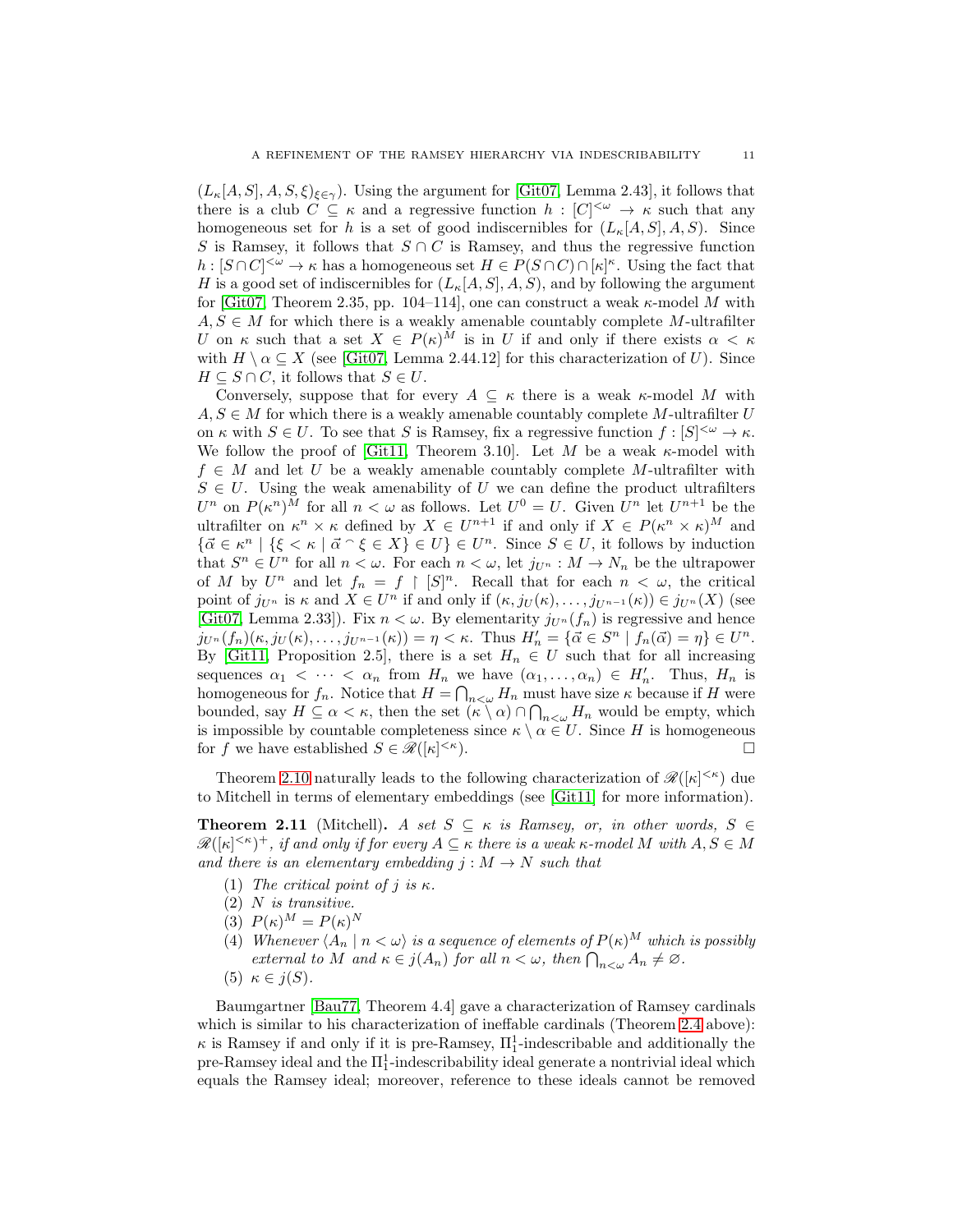from this characterization. Feng [\[Fen90,](#page-32-1) Theorem 4.8] generalized Baumgartner's characterization of Ramseyness. Taking  $m = 1$  and  $n = 0$  in the following theorem yields Baumgartner's result.

**Theorem 2.12** (Feng). Suppose  $\kappa$  is a cardinal and let  $I_{-1} = [\kappa]^{<\kappa}$  and  $I_0 = \text{NS}_{\kappa}$ . Let  $1 \leq m < \omega$  and  $n \in \{-1,0\}$ . Then  $\kappa \in \mathcal{R}^m(I_n)^+$  if and only if both of the following hold.

- (1)  $\kappa \in \mathcal{R}_0(\mathcal{R}^{m-1}(I_n))^+$  and  $\kappa \in \Pi_{n+2m}^1(\kappa)^+$ .
- (2) The ideal generated by  $\mathscr{R}_0(\mathscr{R}^{m-1}(I_n)) \cup \Pi_{n+2m}^1(\kappa)$  is nontrivial and equals  $\mathscr{R}^m(I_n)$ .

Moreover, reference to the ideals in the above characterization cannot be removed because the least cardinal  $\kappa$  such that  $\kappa \in \mathcal{R}_0(\mathcal{R}^{m-1}(I_n))^+$  and  $\kappa \in \Pi_{n+2m}^1(\kappa)^+$  is not in  $\mathscr{R}(I_n)^+$ .

Feng [\[Fen90,](#page-32-1) Theorem 5.2] also proved that the  $\Pi_{\alpha}$ -Ramsey cardinals form a hierarchy which is strictly increasing in consistency strength.

**Theorem 2.13** (Feng). Let  $\langle f_\alpha | \alpha \langle \kappa^+ \rangle$  be a sequence of canonical functions on a regular uncountable cardinal  $\kappa^{14}$  $\kappa^{14}$  $\kappa^{14}$  If  $\kappa$  is  $\Pi_{\alpha+1}$ -Ramsey and  $\alpha < \kappa^+$ , then  $\{\gamma < \kappa \mid \gamma \text{ is } \Pi_{f_\alpha(\gamma)}\text{-Ramsey}\}$  is in the  $\Pi_{\alpha+1}\text{-Ramsey filter on } \kappa$ .

<span id="page-11-0"></span>2.4. Transfinite indescribability. Sharpe and Welch [\[SW11,](#page-32-0) Definition 3.21] introduced a version of  $\Pi_{\xi}^1$ -indescribability for  $\xi \geq \omega$  which is defined in terms of the existence of winning strategies in certain finite games. Inedpendently, Bagaria [\[Bag19,](#page-31-1) Section 4] defined a natural notion of  $\Pi_{\xi}^1$ -formula for  $\xi \geq \omega$  using infinitary logic, and then gave a definition of  $\Pi_{\xi}^1$ -indescribability in terms of rank initial segments of the set theoretic universe. As mentioned in Section [1,](#page-0-0) it is not difficult to see that Sharpe-Welch notion of the  $\Pi_{\xi}^1$ -indescribability of a cardinal  $\kappa$  is equivalent to Bagaria's notion for  $\xi < \kappa$ . For the reader's convenience, we summarize Bagaria's definition, which we will use throughout the paper.

Definition 2.14 (Bagaria). In what follows all quantifiers which are explicitly displayed are of second order. For any ordinal  $\xi$ , we say that a formula is  $\Sigma_{\xi+1}^1$  if it is of the form

$$
\exists X_0,\ldots,X_k\varphi(X_0,\ldots,X_k)
$$

where  $\varphi(X_0,\ldots,X_k)$  is  $\Pi_{\xi}^1$ . And a formula is  $\Pi_{\xi+1}^1$  if it is of the form

$$
\forall X_0,\ldots,X_k\varphi(X_0,\ldots,X_k)
$$

where  $\varphi(X_0,\ldots,X_k)$  is  $\Sigma_{\xi}^1$ .

If  $\xi$  is a limit ordinal, we say that a formula is  $\Pi_{\xi}^{1}$  if it is of the form

$$
\bigwedge_{\zeta<\xi}\varphi_\zeta
$$

where  $\varphi_{\zeta}$  is  $\Pi_{\zeta}^{1}$  for all  $\zeta < \xi$  and the infinite conjunction has only finitely-many free second-order variables. And we say that a formula is  $\Sigma_{\xi}^{1}$  if it is of the form

$$
\bigvee_{\zeta<\xi}\varphi_\zeta
$$

<span id="page-11-1"></span> $14$ See [\[Bau77\]](#page-31-6) and [\[Fen90\]](#page-32-1) for the definition and relevant facts concerning canonical sequences of functions.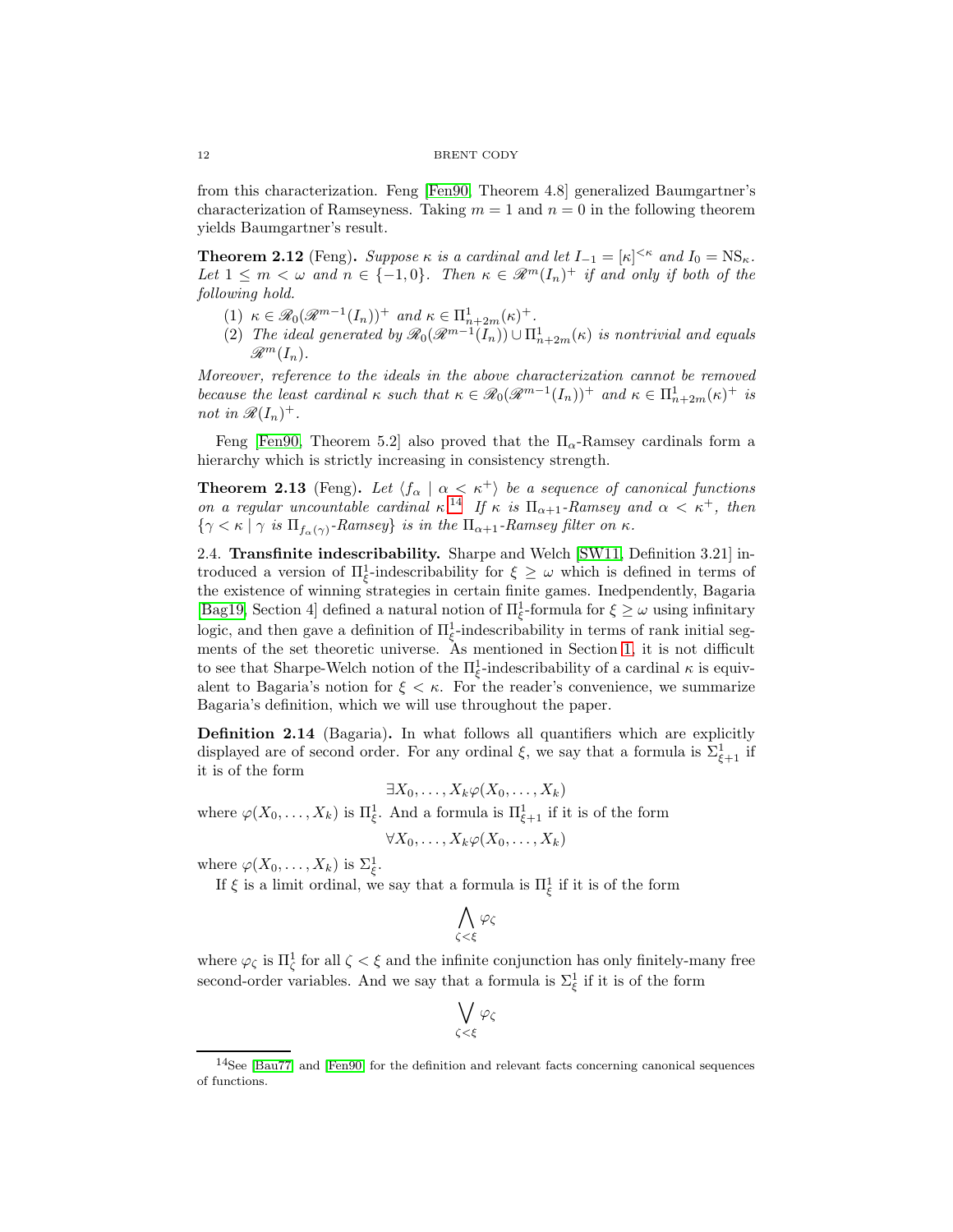where  $\varphi_{\zeta}$  is  $\Sigma_{\zeta}^{1}$  for all  $\zeta < \xi$  and the infinite disjunction has only finitely-many free second-order variables.

**Definition 2.15** (Bagaria). Suppose  $\kappa$  is a cardinal. A set  $S \subseteq \kappa$  is  $\Pi_{\xi}^1$ -indescribable if for all subsets  $A \subseteq V_{\kappa}$  and every  $\Pi_{\xi}^{1}$  sentence  $\varphi$ , if  $(V_{\kappa}, \in, A) \models \varphi$  then there is some  $\alpha \in S$  such that  $(V_{\alpha}, \in, A \cap V_{\alpha}) \models \varphi$ .

**Remark 2.16.** As pointed out by Bagaria, it is clear from the definition that if  $\kappa$ is  $\Pi_{\xi}^1$ -indescribable then  $\xi < \kappa$ . When we write  $\kappa \in \Pi_{\xi}^1(\kappa)^+$ , this indicates that  $\kappa$ is  $\Pi_{\xi}^{1}$ -indescribable, and hence it should be understood that  $\xi < \kappa$ .

There is a natural normal ideal associated to the  $\Pi_{\xi}^{1}$ -indescribability of a cardinal. The following result is due to Bagaria [\[Bag19\]](#page-31-1), and independently Brickhill and Welch (see [\[BW,](#page-31-9) Lemma 3.21] and [\[Bri,](#page-31-10) Lemma 4.3.7]).

**Proposition 2.17** (Bagaria; Brickhill-Welch). If  $\kappa$  is a  $\Pi_{\xi}^1$ -indescribable cardinal where  $\xi < \kappa$  then the collection

$$
\Pi_{\xi}^{1}(\kappa) = \{ X \subseteq \kappa \mid X \text{ is not } \Pi_{\xi}^{1}\text{-}indescribeable \}
$$

is a nontrivial normal ideal on κ.

In some cases, it will be convenient to work with a weak version of  $\Pi_{\xi}^{1}$ -indescribability.

**Definition 2.18.** A set  $S \subseteq \kappa$  is *weakly*  $\Pi_{\xi}^1$ -*indescribable* if for all  $A \subseteq \kappa$  and all  $\Pi_{\xi}^{1}$  sentences  $\varphi$ , if  $(\kappa, \in, A) \models \varphi$  then there is an  $\alpha \in S$  such that  $(\alpha, \in, A \cap \alpha) \models \varphi$ .

**Remark 2.19.** It is easy to check that if  $\kappa$  is inaccessible a set  $S \subseteq \kappa$  is weakly  $\Pi_{\xi}^1$ -indescribable if and only if it is  $\Pi_{\xi}^1$ -indescribable, and hence

 $\Pi_{\xi}^{1}(\kappa) = \{ X \subseteq \kappa \mid X \text{ is weakly } \Pi_{\xi}^{1} \text{-indescribe} \}.$ 

Next, we show that one of Baumgartner's fundamental technical lemmas from [\[Bau75\]](#page-31-0) can be extended from  $\Pi_n^1$ -indescribability to Bagaria's notion of  $\Pi_\xi^1$ -indescribability. The following lemma also extends a result of Brickhill and Welch [\[BW,](#page-31-9) Theorem 5.3] concerning their notion of  $\gamma$ -ineffability, where the  $\gamma$ -ineffability of  $\kappa$ is equivalent under the assumption  $V = L$  to  $\kappa \in \mathscr{I}(\Pi_\gamma^1(\kappa))^+$  for  $\gamma < \kappa$ .

<span id="page-12-0"></span>**Lemma 2.20.** Suppose  $S \subseteq \kappa$  and for every  $(1, S)$ -sequence  $\vec{S} = \langle S_\alpha | \alpha \in S \rangle$  there is a  $B \in Q$  such that B is homogeneous for  $\vec{S}$ . If  $Q \subseteq \bigcap_{\xi \in \{-1\} \cup \beta} \Pi_{\xi}^1(\kappa)^+$  where  $\beta < \kappa$ , then S is a  $\Pi_{\beta+1}^1$ -indescribable subset of  $\kappa$ . (Notice that if  $\beta = \eta + 1$  is a successor ordinal, the result states that if  $Q \subseteq \Pi^1_\eta(\kappa)^+$  where  $\eta < \kappa$ , then S is a  $\Pi^1_{\eta+2}$ -indescribable subset of  $\kappa$ .)

*Proof.* The case in which  $\beta < \omega$  is due to Baumgartner (see [\[Bau75,](#page-31-0) Lemma 7.1] for the case in which  $1 \leq \beta \leq \omega$  and the discussion after Theorem 7.2 in [\[Bau75\]](#page-31-0) for the case in which  $\beta = 0$ ). Notice that the assumption that every  $(1, S)$ -sequence  $\vec{S} = \langle S_\alpha \mid \alpha \in S \rangle$  has a homogeneous set  $H \in \bigcap_{\xi \in \{-1\} \cup \beta} \Pi^1_{\xi}(\kappa)^+$  implies that  $\kappa$  is inaccessible, and hence, in order to show that  $\kappa$  is  $\Pi_{\beta+1}^1$ -indescribable, it suffices to show that  $\kappa$  is weakly  $\Pi_{\beta}^1$ -indescribable. First, let us consider the case in which  $\beta$ is a limit ordinal. Suppose  $(\kappa, \in, A) \models \forall X \left(\bigvee_{\xi \leq \beta} \varphi_{\xi}\right)$  where  $\varphi_{\xi}$  is  $\Sigma_{\xi}^{1}$  for  $\xi < \beta$ . Suppose for all  $\alpha \in S$  there is an  $S_{\alpha} \subseteq \alpha$  such that  $(\alpha, \in, A \cap \alpha) \models \bigwedge_{\xi \leq \beta} \neg \varphi_{\xi}[S_{\alpha}].$ By assumption there is a  $B \in Q$  which is homogeneous for  $\overline{S} = \langle S_\alpha \mid \alpha \in S \rangle$ .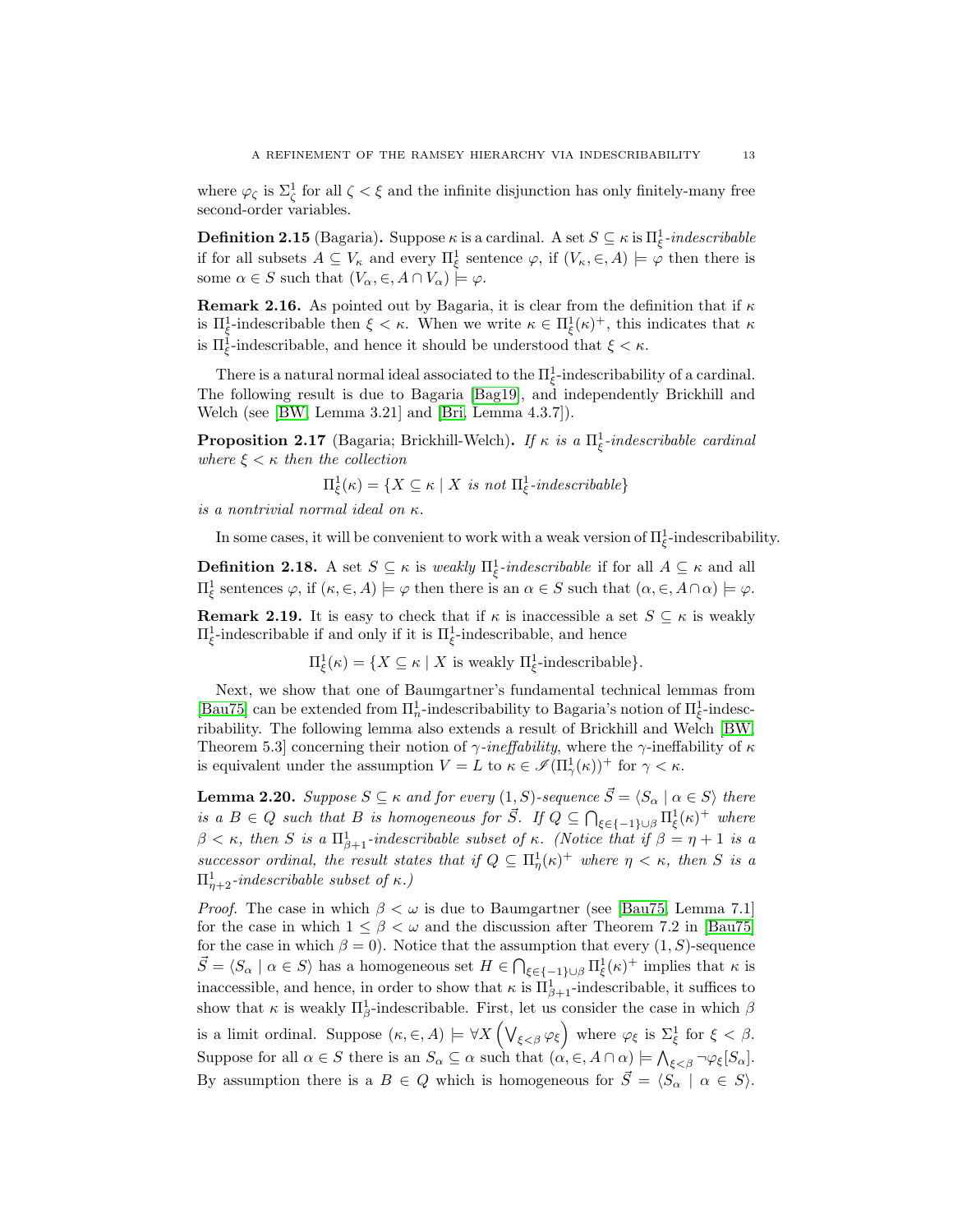#### 14 BRENT CODY

Let  $X = \bigcup_{\alpha \in B} S_{\alpha}$ . Then for some  $\zeta < \beta$  we have  $(\kappa, \in, A) \models \varphi_{\zeta}[X]$ . Since  $B \in \bigcap_{\xi \in \{-1\} \cup \beta} \Pi_{\xi}^1(\kappa)^+$ , there is an  $\alpha \in B$  such that  $(\alpha, \in, A \cap \alpha) \models \varphi_{\zeta}[X \cap \alpha]$ . Since B is homogeneous for  $\vec{X}$  we see that  $X \cap \alpha = S_\alpha$  and thus  $(\alpha, \in, A \cap \alpha) \models \varphi_{\zeta}[S_\alpha],$ a contradiction.

When  $\beta = \eta + 1$  is a successor ordinal the argument is very similar to Baum-gartner's argument for [\[Bau75,](#page-31-0) Lemma 7.1]. We must show that if  $Q \subseteq \Pi^1_\eta(\kappa)^+$ then S is a  $\Pi_{\eta+2}^1$ -indescribable subset of  $\kappa$ . Suppose  $(\kappa, \in, A) \models \forall X \exists Y \psi(X, Y)$ where  $\psi(X,Y)$  is a  $\Pi^1_\eta$  formula. Further suppose that for each  $\alpha \in S$  there is an  $S_{\alpha} \subseteq \alpha$  such that  $(\alpha, \in, A \cap \alpha, S_{\alpha}) \models \forall Y \neg \psi(S_{\alpha}, Y)$ . This defines a  $(1, S)$ -sequence  $\vec{S} = \langle S_\alpha \mid \alpha \in S \rangle$ . By assumption there is a  $B \in Q$  which is homogeneous for  $\vec{S}$ . Let  $X = \bigcup_{\alpha \in B} S_{\alpha}$ . Then there is a  $Y \subseteq \kappa$  such that  $(\kappa, \in, A, X, Y) \models \psi(X, Y)$ . Since B is  $\Pi^1_{\eta}$ -indescribable, there is an  $\alpha \in B$  such that  $(\alpha, \in, A \cap \alpha, X \cap \alpha, Y \cap \alpha)$   $\models$  $\psi(X \cap \alpha, Y \cap \alpha)$ . Since  $X \cap \alpha = X_\alpha$ , this is a contradiction.

# 3. BASIC PROPERTIES OF THE IDEALS  $\mathscr{R}^{\alpha}(\Pi^1_{\beta}(\kappa))$

<span id="page-13-0"></span>In this section we begin our study of the ideals  $\mathscr{R}^{\alpha}(\Pi_{\beta}^{1}(\kappa))$  obtained from iterating Feng's Ramsey operator on Bagaria's  $\Pi_{\beta}^1$ -indescribability ideals. The following straightforward lemmas will be used in Section [6](#page-17-0) and Section [7](#page-22-0) below to prove that a proper containment holds between two particular ideals.

Recall that if  $S_{\xi}$  is a stationary subset of  $\xi$  for all  $\xi$  in some set  $S \subseteq \kappa$  which is stationary in  $\kappa$ , then  $\bigcup_{\xi \in S} S_{\xi}$  is stationary in  $\kappa$ . The next lemma shows that the analogous fact is true for the ideals  $\mathscr{R}^{\alpha}(\Pi_{\beta}^{1}(\kappa)).$ 

<span id="page-13-1"></span>**Lemma 3.1.** Suppose  $\alpha < \kappa$  and  $\beta \in \{-1\} \cup \kappa$ . Further suppose  $S \in \mathcal{R}^{\alpha}(\Pi_{\beta}^{1}(\kappa))^{+}$ and for each  $\xi \in S$  let  $S_{\xi} \in \mathcal{R}^{\alpha}(\Pi_{\beta}^{1}(\xi))^{+}$ . Then  $\bigcup_{\xi \in S} S_{\xi} \in \mathcal{R}^{\alpha}(\Pi_{\beta}^{1}(\kappa))^{+}$ .

*Proof.* Suppose  $\alpha = 0$ . Fix  $A \subseteq V_{\kappa}$  and let  $\varphi$  be a  $\Pi_{\beta}^{1}(\kappa)$  sentence such that  $(V_{\kappa}, \in, A) \models \varphi$ . Since  $S \in \Pi_{\beta}^{1}(\kappa)^{+}$ , there is a  $\xi \in S$  such that  $(V_{\xi}, \in, A \cap V_{\xi}) \models \varphi$ . Now since  $S_{\xi} \in \Pi_{\beta}^{1}(\xi)^{+}$ , there is a  $\zeta \in S_{\xi}$  such that  $(V_{\zeta}, \xi, A \cap V_{\zeta}) \models \varphi$ . Hence  $\bigcup_{\xi \in S} S_{\xi} \in \Pi_{\beta}^1(\kappa)^+.$ 

If  $\alpha$  is a limit and the result holds for all ordinals less than  $\alpha$ , it can easily be checked that the result holds for  $\alpha$  using the fact that  $\mathscr{R}^{\alpha}(\Pi_{\beta}^{1}(\kappa)) = \bigcup_{\zeta < \alpha} \mathscr{R}^{\zeta}(\Pi_{\beta}^{1}(\kappa)).$ 

Now suppose  $\alpha > 0$  is a successor ordinal and the result holds for  $\alpha - 1$ , let us show that it holds for  $\alpha$ . Fix a regressive function  $f: \left[\bigcup_{\xi \in S} S_{\xi}\right]^{<\omega} \to \kappa$ . For each  $\xi \in S$  there is a set  $H_{\xi} \subseteq S_{\xi}$  in  $\mathcal{R}^{\alpha-1}(\Pi_{\beta}^{1}(\xi))^{+}$  homogeneous for  $f \upharpoonright [S_{\xi}]^{<\omega}$ . Since  $S \in \mathscr{R}^{\alpha}(\Pi_{\beta}^{1}(\kappa))^{+}$ , it follows by Corollary [2.9](#page-9-2) that the  $(1, S)$ -sequence  $\vec{H} = \langle H_{\xi} | \xi \in$ S) has a homogeneous set  $H \subseteq S$  in  $\mathcal{R}^{\alpha-1}(\Pi_\beta^1(\kappa))^+$ . By our inductive hypothesis,  $\bigcup_{\xi\in H} H_{\xi} \in \mathcal{R}^{\alpha-1}(\Pi_{\beta}^1(\kappa))^+$ . It will suffice to show that  $\bigcup_{\xi\in H} H_{\xi}$  is homogeneous for f. Suppose  $\vec{\alpha}, \vec{\beta} \in \left[\bigcup_{\xi \in H} H_{\xi}\right]^{n}$ . By the homogeneity of H, it follows that there is a  $\xi \in H$  such that  $\vec{\alpha}, \vec{\beta} \in [H_{\xi}]^n$ . Since  $H_{\xi}$  is homogeneous for  $f \restriction [S_{\xi}]^{<\omega}$ , we have  $f(\vec{\alpha}) = f(\vec{\beta}).$ 

Recall that if  $\kappa$  is a weakly compact cardinal, then the set of non–weakly compact cardinals less than  $\kappa$  is a weakly compact subset of  $\kappa$ . The next lemma shows that the corresponding fact is true for the ideals  $\mathscr{R}^{\alpha}(\Pi^1_{\beta}(\kappa)).$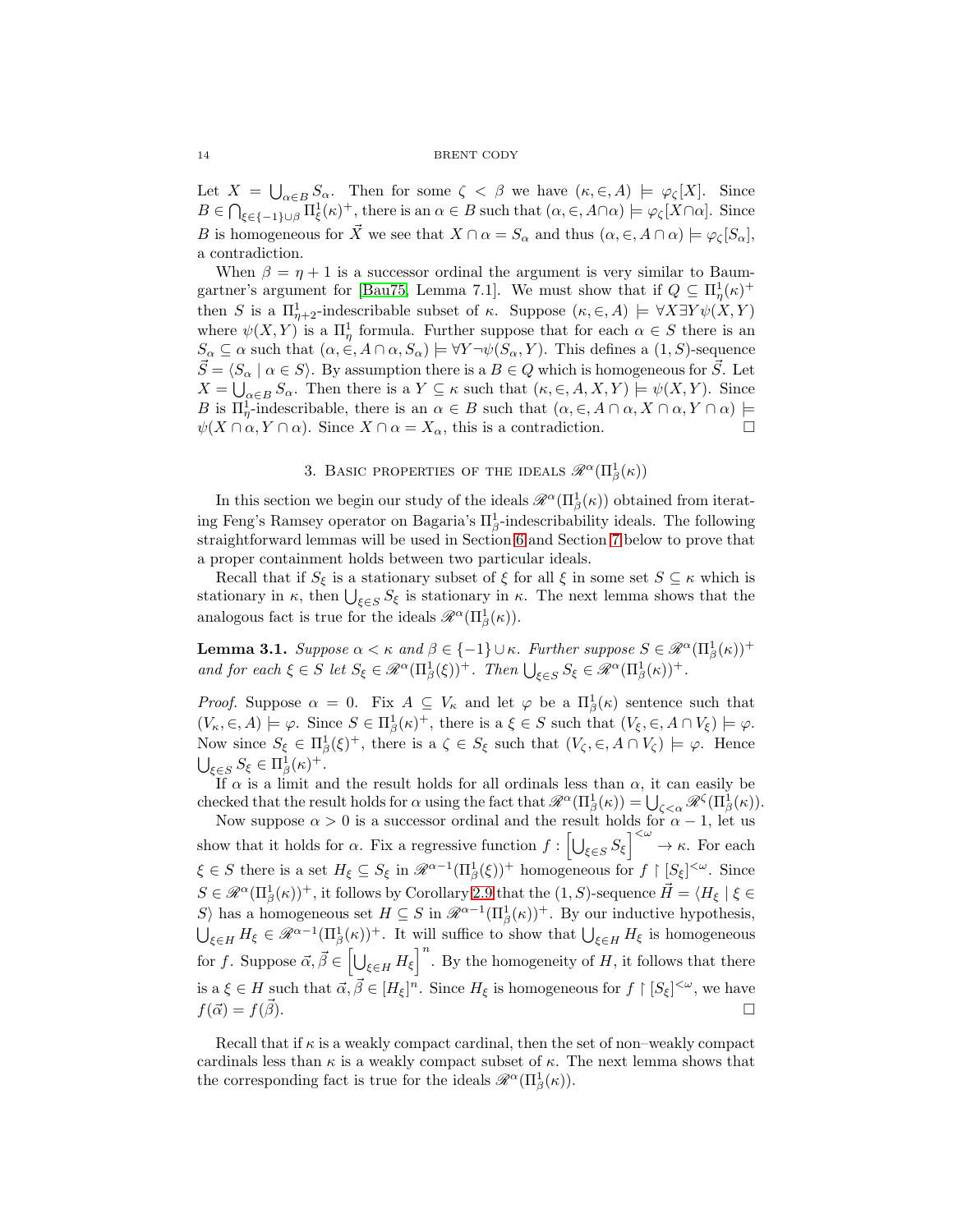<span id="page-14-3"></span>**Lemma 3.2.** For all  $\alpha < \kappa$  and all  $\beta \in \{-1\} \cup \kappa$ , if  $\kappa \in \mathcal{R}^{\alpha}(\Pi_{\beta}^{1}(\kappa))^{+}$  then the set

$$
S = \{\xi < \kappa \mid \xi \in \mathscr{R}^\alpha(\Pi_\beta^1(\xi))\}
$$

is in  $\mathscr{R}^{\alpha}(\Pi_{\beta}^{1}(\kappa))^{+}$ .

*Proof.* Let  $\kappa$  be the least counterexample. In other words,  $\kappa$  is the least cardinal such that  $\kappa \in \mathcal{R}^{\alpha}(\Pi_{\beta}^{1}(\kappa))^{+}$  and  $S = \{ \xi < \kappa \mid \xi \in \mathcal{R}^{\alpha}(\Pi_{\beta}^{1}(\xi)) \} \in \mathcal{R}^{\alpha}(\Pi_{\beta}^{1}(\kappa))$ . Then the set  $\kappa \setminus S$  is in  $\mathscr{R}^{\alpha}(\Pi_{\beta}^{1}(\kappa))^{*}$  and hence also in  $\mathscr{R}^{\alpha}(\Pi_{\beta}^{1}(\kappa))^{+}$ . For each  $\zeta \in \kappa \setminus S$ , by the minimality of  $\kappa$ , the set  $S_{\zeta} = S \cap \zeta$  is in  $\mathcal{R}^{\alpha}(\Pi_{\beta}^{1}(\zeta))^{+}$ . Thus, by Lemma [3.1,](#page-13-1) the set  $S = \bigcup_{\zeta \in \kappa \setminus S} S_{\zeta}$  is in  $\mathcal{R}^{\alpha}(\Pi_{\beta}^{1}(\kappa))^{+}$ , a contradiction.

## 4. A first reflection result

<span id="page-14-1"></span>Baumgartner showed [\[Bau75,](#page-31-0) Theorem 4.1] that if  $\kappa$  is a subtle cardinal then the set

$$
\{\xi < \kappa \mid (\forall n < \omega) \xi \in \Pi_n^1(\xi)^+ \}
$$

is in the subtle filter. Since Ramsey cardinals are subtle, Baumgartner's result shows that the existence of a Ramsey cardinal is strictly stronger than the existence of a cardinal that is  $\Pi_n^1$ -indescribable for every  $n < \omega$ . Our next goal will be to show that the existence of a Ramsey cardinal is strictly stronger than the existence of a cardinal  $\kappa$  which is  $\Pi_{\beta}^1$ -indescribable for all  $\beta < \kappa$ ; the proof is implicit in [\[Bag19\]](#page-31-1) and is obtained by combining the methods of [\[Bag19\]](#page-31-1), [\[Git11\]](#page-32-5) and [\[Jec03,](#page-32-13) Theorem 17.33 and Exercise 17.29]. In order to prove this result we will use the elementary embedding characterization of Ramseyness due to Mitchell [\[Mit79\]](#page-32-4) (see Theorem [2.11](#page-10-0) above) and further explored by Gitman [\[Git11\]](#page-32-5) and Sharpe-Welch [\[SW11\]](#page-32-0).

<span id="page-14-0"></span>**Theorem 4.1.** If  $S \in \mathcal{R}([\kappa]^{<\kappa})^+$ , then the set

$$
T = \{ \xi < \kappa \mid (\forall \beta < \xi) \ S \cap \xi \in \Pi_{\beta}^{1}(\xi)^{+} \}
$$

is in  $\mathscr{R}([\kappa]^{<\kappa})^*$ .

*Proof.* <sup>[15](#page-14-2)</sup> Suppose S is Ramsey. To show that  $T \in \mathcal{R}([\kappa]^{<\kappa})^*$  we must show that there is a set  $A \subseteq \kappa$  such that whenever M is a weak  $\kappa$ -model with  $A, T \in M$ and whenever  $j : M \to N$  is an elementary embedding satisfying properties  $(1)$ – $(4)$ from Theorem [2.11,](#page-10-0) then it must be the case that  $\kappa \in i(T)$ . Take  $A = S$ . Since S is Ramsey, by Theorem [2.11,](#page-10-0) we may let M be a weak  $\kappa$ -model with  $S, T \in M$  and suppose  $j: M \to N$  is an elementary embedding satisfying properties (1)–(4) from Theorem [2.11](#page-10-0) such that  $\kappa \in j(S)$ . To show that  $\kappa \in j(T)$  we must show that for every  $\beta < \kappa$  we have  $N \models S \in \Pi_{\beta}^1(\kappa)^+$ . Suppose not, that is, suppose that for some fixed  $\beta < \kappa$ , N thinks S is not a  $\Pi_{\beta}^1$ -indescribable subset of  $\kappa$ . Since N thinks  $\kappa$ is strongly inaccessible, it follows that N thinks S is not weakly  $\Pi_{\beta}^1$ -indescribable. Thus, there is an  $R \in P(\kappa)^N$  and a  $\Pi^1_\beta$  sentence  $\varphi$  such that

$$
N \models "(\kappa, \in, R) \models \varphi"
$$

and

$$
N \models "(\forall \xi \in S)(\xi, \in, R \cap \xi) \models \neg \varphi".
$$

<span id="page-14-2"></span><sup>15</sup>The author would like to thank Victoria Gitman for suggesting this proof.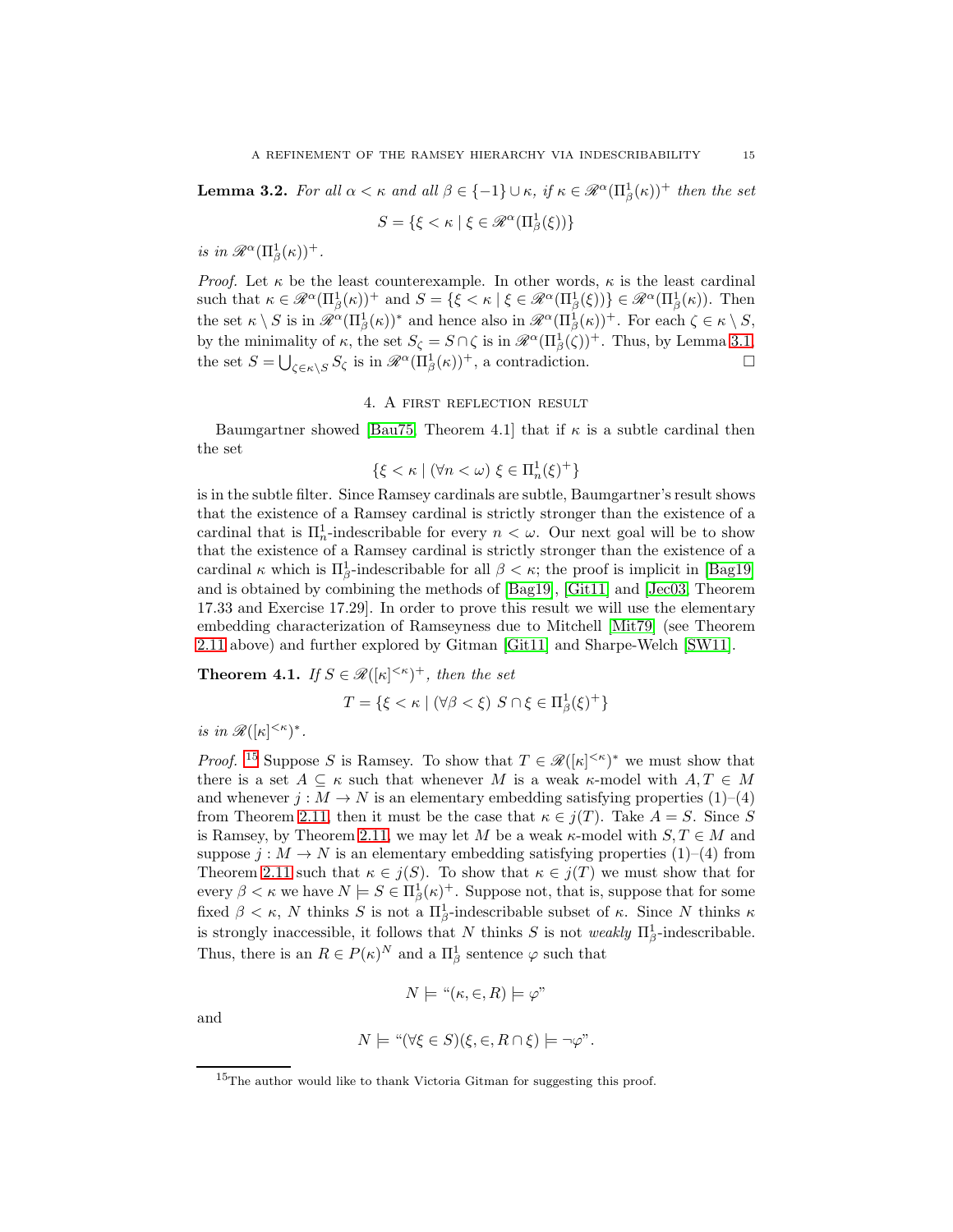Now, for each  $\xi < \kappa$  we have  $R \cap \xi \in M$  because  $P(\kappa)^M = P(\kappa)^N$ . Furthermore, since j is elementary and crit(j) =  $\kappa$ , it follows that for each  $\xi \in S$  we have  $M \models$ " $(\xi, \in, R \cap \xi) \models \neg \varphi$ ." Since  $S, R \in M$  we see that

$$
M \models "\forall \xi \in S)(\xi, \in, R \cap \xi) \models \neg \varphi".
$$

By elementarity

$$
N \models "(\forall \xi \in j(S))(\xi, \in, j(R) \cap \xi) \models \neg \varphi",
$$

but this is a contradiction since  $\kappa \in j(S)$ .

Next we show that Theorem [4.1](#page-14-0) can, in a sense, be pushed up the Ramsey hierarchy.

**Theorem 4.2.** For all ordinals  $\alpha < \kappa$ , if  $S \in \mathcal{R}^{\alpha+1}([\kappa]^{<\kappa})^+$  then the set

$$
T = \{ \xi < \kappa \mid (\forall \beta < \xi) \ S \cap \xi \in \mathcal{R}^{\alpha}(\Pi_{\beta}^{1}(\xi))^{+} \}
$$

is in  $\mathcal{R}^{\alpha+1}([\kappa]^{<\kappa})^*$ .

*Proof.* Let us proceed by induction on  $\alpha$ . If  $\alpha = 0$ , the result follows directly from Theorem [4.1.](#page-14-0)

Suppose  $\alpha = \alpha_0 + 1$  is a successor ordinal and the result holds for ordinals less than  $\alpha$ . Let us show it holds for  $\alpha$ . Suppose not. Then  $S \in \mathcal{R}^{\alpha_0+2}([\kappa]^{<\kappa})^+$  and the set

$$
\kappa \setminus T = \{ \xi < \kappa \mid (\exists \beta < \xi) \ S \cap \xi \in \mathcal{R}^{\alpha_0 + 1}(\Pi^1_\beta(\xi)) \}
$$

is in  $\mathscr{R}^{\alpha_0+2}([\kappa]^{<\kappa})^+$ . Since  $\mathscr{R}^{\alpha_0+2}([\kappa]^{<\kappa})$  is a normal ideal on  $\kappa$ , there is a fixed  $\beta_0 < \kappa$  such that the set

$$
E = \{ \xi < \kappa \mid S \cap \xi \in \mathcal{R}^{\alpha_0 + 1}(\Pi^1_{\beta_0}(\xi)) \land \xi > \beta_0 \} \subseteq \kappa \setminus T
$$

is in  $\mathscr{R}^{\alpha_0+2}(\kappa)^{<\kappa}$ . We will define a  $(1, E)$ -sequence  $\vec{S} = \langle E_{\xi} | \xi \in E \rangle$ . Without loss of generality, by intersecting with a club, we can assume that every element of E is closed under Gödel pairing. For each  $\xi \in E$ , let  $f_{\xi} : [S \cap \xi]^{<\omega} \to \xi$  be a regressive function such that no homogeneous set for  $f_{\xi}$  is in  $\mathscr{R}^{\alpha_0}(\Pi_{\beta_0}^1(\xi))^+$ . Let  $E_{\xi}$  code  $f_{\xi}$  as a subset of  $\xi$  in a sufficiently nice way. Since  $E \in \mathscr{R}^{\alpha_0+2}([\kappa]^{<\kappa})^+,$ there is a set  $X \in P(E) \cap \mathscr{R}^{\alpha_0+1}([\kappa]^{<\kappa})^+$  homogeneous for  $\vec{E}$ . Let  $F = \bigcup_{\xi \in X} f_{\xi}$ and notice that  $F: [S]^{<\omega} \to \kappa$  is a regressive function and  $F \restriction [S \cap \xi]^{<\omega} = f_{\xi}$  for all  $\xi \in X$ . Since  $S \in \mathscr{R}^{\alpha_0+2}([\kappa]^{<\kappa})^+$  there is an  $H \in \mathscr{R}^{\alpha_0+1}([\kappa]^{<\kappa})^+$  homogeneous for  $F$ . By our inductive assumption, the set

$$
C = \{ \xi < \kappa \mid H \cap \xi \in \mathcal{R}^{\alpha_0}(\Pi^1_{\beta_0}(\xi))^+ \}
$$

is in  $\mathscr{R}^{\alpha_0+1}([\kappa]^{<\kappa})^*$  and since  $X \in \mathscr{R}^{\alpha_0+1}([\kappa]^{<\kappa})^+$  it follows that  $X \cap C \in \mathscr{R}^{\alpha_0+1}([\kappa]^{<\kappa})^+$ . Choose an ordinal  $\xi \in X \cap C$ . Then  $H \cap \xi \in \mathscr{R}^{\alpha_0}(\Pi^1_{\beta_0}(\xi))^+$  and since H is homogeneous for F and  $\xi \in X$  we see that  $H \cap \xi$  is homogeneous for  $f_{\xi}$ . This contradicts the fact that  $f_{\xi}: [S \cap \xi]^{<\omega} \to \xi$  has no homogeneous set in  $\mathscr{R}^{\alpha_0}(\Pi^1_{\beta_0}(\xi))^+$ .

Suppose  $\alpha$  is a limit ordinal, the result holds for ordinals less than  $\alpha$  and, for the sake of contradiction, the result is false for  $\alpha$ . Suppose  $S \in \mathcal{R}^{\alpha+1}([\kappa]^{<\kappa})^+$  and the set

$$
\kappa \setminus T = \{ \xi < \kappa \mid (\exists \beta < \kappa) \ S \cap \xi \in \mathscr{R}^{\alpha}(\Pi_{\beta}^{1}(\xi)) \}
$$

is in  $\mathscr{R}^{\alpha+1}([\kappa]^{<\kappa})^+$ . Since  $\mathscr{R}^{\alpha+1}([\kappa]^{<\kappa})$  is a normal ideal and  $\alpha < \kappa$  is a limit ordinal, there are fixed  $\alpha_0 < \alpha$  and  $\beta_0 < \kappa$  such that the set

$$
E = \{ \xi < \kappa \mid S \cap \xi \in \mathcal{R}^{\alpha_0 + 1}(\Pi^1_{\beta_0}(\xi)) \}
$$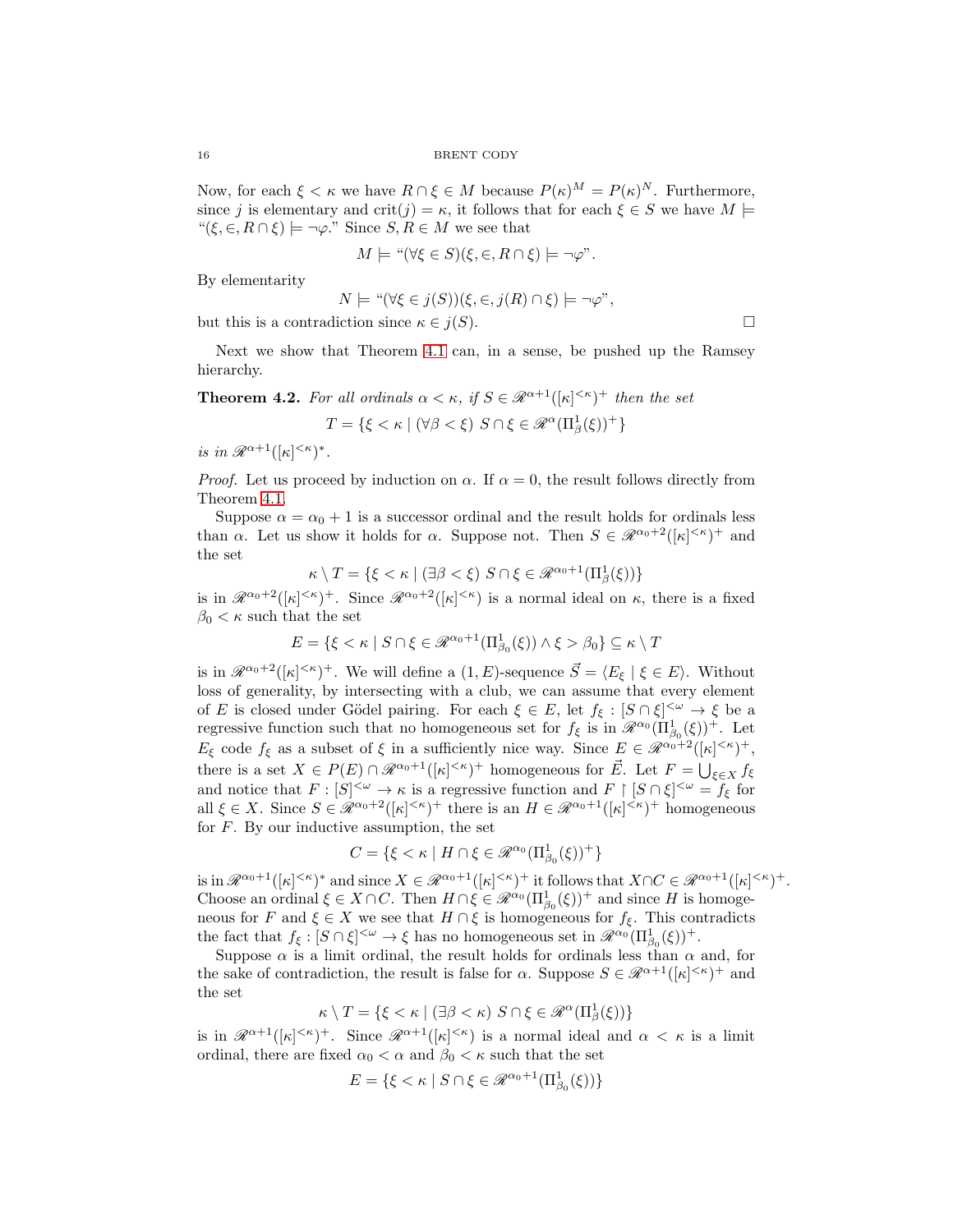is in  $\mathscr{R}^{\alpha+1}([\kappa]^{<\kappa})^+$ . The rest of the argument is essentially the same as that of the successor case.

Since we will refer to it later, let us state the following corollary which asserts that " $\exists \kappa \ \kappa \in \mathscr{R}^{\alpha+1}([\kappa]^{<\kappa})^{\dagger}$ " is strictly stronger than " $\exists \kappa \ (\forall \beta < \kappa) \ \kappa \in \mathscr{R}^{\alpha}(\Pi_{\beta}^{1}(\kappa))^{\dagger}$ ".

<span id="page-16-2"></span>**Corollary 4.3.** For all ordinals  $\alpha < \kappa$ , if  $\kappa \in \mathcal{R}^{\alpha+1}([\kappa]^{<\kappa})^+$  then the set

$$
\{\xi < \kappa \mid (\forall \beta < \xi) \xi \in \mathcal{R}^{\alpha}(\Pi_{\beta}^{1}(\xi))^{+}\}
$$

<span id="page-16-0"></span>is in  $\mathscr{R}^{\alpha+1}([\kappa]^{<\kappa})^*$ .

## 5. Describing degrees of Ramseyness

In order to prove that certain relationships hold between ideals of the form  $\mathscr{R}^{\alpha}(\Pi_{\beta}^{1}(\kappa))$ , we will need to know what  $\xi$  will suffice to be able to express the fact that a set  $S \subseteq \kappa$  is in  $\mathscr{R}^{\alpha}(\Pi_{\beta}^{1}(\kappa))^{+}$  using a  $\Pi_{\xi}^{1}$  sentence. The following lemma is a generalization of a result of Sharpe and Welch [\[SW11,](#page-32-0) Remark 3.17], which states that " $X \in \mathscr{R}^{\alpha}([\kappa]^{<\kappa})^{+\nu}$  is a  $\Pi^1_{2\cdot(1+\alpha)}$  property.

<span id="page-16-1"></span>**Lemma 5.1** (The case  $\beta = -1$  is due to Sharpe and Welch). Suppose  $\beta$  is an ordinal. For each ordinal  $\alpha$ , if  $\alpha > \omega$  let  $\alpha = \bar{\alpha} + m_{\alpha}$  where  $\bar{\alpha}$  is the greatest limit ordinal which is less or equal to  $\alpha$  and  $m_{\alpha} < \omega$ . Define an ordinal  $\gamma(\alpha, \beta)$  by

$$
\gamma(\alpha, \beta) = \begin{cases} \beta + 2\alpha + 1 & \text{if } \alpha < \omega \\ \beta + \alpha & \text{if } \alpha \text{ is a limit} \\ \beta + \bar{\alpha} + 2m_{\alpha} & \text{if } \alpha > \omega \text{ is a successor} \end{cases}
$$

Then, for all ordinals  $\alpha$ , there is a  $\Pi^1_{\gamma(\alpha,\beta)}$  sentence  $\varphi$  such that for all cardinals  $\delta$ with  $\max(\alpha, \beta) < \delta$  and all sets  $X \subseteq \delta$  we have

$$
X \in \mathcal{R}^{\alpha}(\Pi_{\beta}^{1}(\delta))^{+} \iff (V_{\delta}, \in, X) \models \varphi.
$$

*Proof.* First we consider the case in which  $\alpha < \omega$ . If  $\alpha = 0$  then the result holds because there is a  $\Pi_{\beta+1}^1$  sentence  $\varphi$  such that if  $\beta < \delta$  and  $X \subseteq \delta$  then  $X \in$  $\mathscr{R}^0(\Pi_\beta^1(\delta))^+ = \Pi_\beta^1(\delta)^+$  if and only if  $(V_\delta, \in, X) \models \varphi$  (see [\[Bag19\]](#page-31-1)). Assume 0 <  $\alpha < \omega$  and the result holds for the ordinal  $\alpha - 1 < \omega$ . Then there is a  $\Pi_{\beta+2\alpha-1}^1$ sentence  $\psi$  such that whenever  $\max(\alpha, \beta) < \delta$  and  $X \subseteq \delta$  we have  $X \in \mathcal{R}^{\alpha-1}(\Pi_{\beta}^1)^+$ if and only if  $(V_\delta, \in, X) \models \psi$ . By definition of the Ramsey operator, for any relevant  $\delta$  and  $X \subseteq \delta$ , we have  $X \in \mathscr{R}^{\alpha}(\Pi_{\beta}^1(\delta))^+$  if and only if for every regressive function  $f: [X]^{<\omega} \to \delta$  there is a set  $H \in \mathscr{R}^{\alpha-1}(\Pi_\beta^1(\delta))^+$  homogeneous for f. Thus there is a  $\Pi^1_{\beta+2\alpha+1}$  sentence  $\varphi$  (namely, the sentence " $\forall f \exists H \psi$ ") such that  $X \in \mathcal{R}^{\alpha}(\Pi^1_{\beta}(\delta))^+$ if and only if  $(V_\delta, \in, X) \models \varphi$ .

Suppose  $\alpha < \kappa$  is a limit ordinal and the result holds for all ordinals  $\eta < \alpha$ . By definition of the Ramsey hierarchy, for all relevant  $\delta$  we have  $\mathscr{R}^{\alpha}(\Pi_{\beta}^{1}(\delta))=$  $\bigcup_{\xi<\alpha}\mathscr{R}^{\xi}(\Pi^1_{\beta}(\delta)),$  and thus, for sets  $X\subseteq\delta$  we have

$$
X \in \mathscr{R}^{\alpha}(\Pi_{\beta}^{1}(\delta))^{+} \iff V_{\delta} \models \bigwedge_{\xi < \alpha} \left( X \in \mathscr{R}^{\xi}(\Pi_{\beta}^{1}(\delta))^{+} \right).
$$

For each  $\xi < \alpha$  there is a  $\Pi^1_{\gamma(\xi,\beta)}$  sentence  $\varphi_{\xi}$  such that  $X \in \mathscr{R}^{\xi}(\Pi^1_{\beta}(\delta))^+$  if and only if  $(V_\delta, \in, X) \models \varphi_\xi$ . Since the sequence  $\langle \gamma(\xi, \beta) | \xi < \alpha \rangle$  is strictly increasing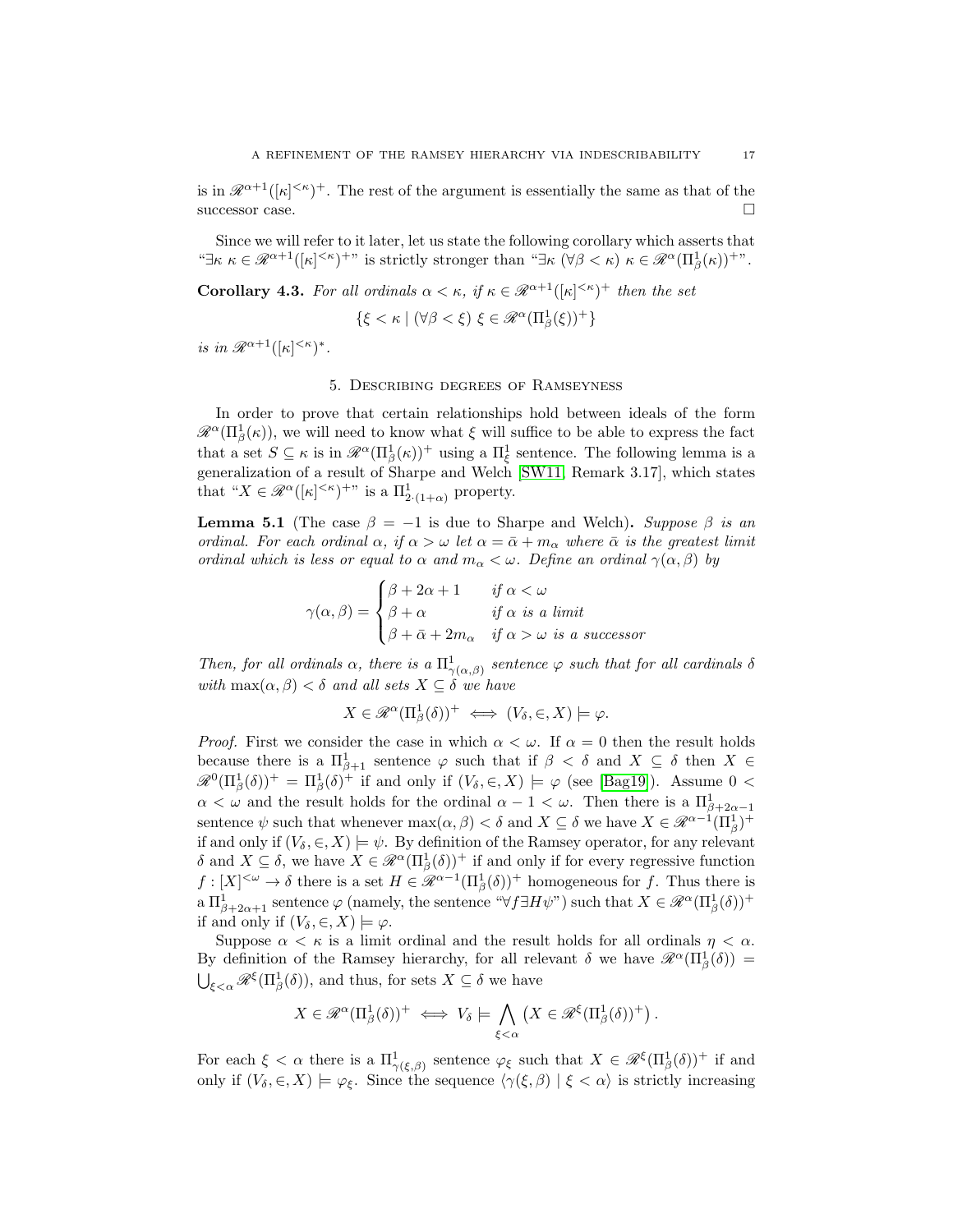and  $\gamma(\xi,\beta) < \beta + \alpha$  for all  $\xi < \alpha$ , it follows that there is a  $\Pi^1_{\beta+\alpha}$  sentence  $\varphi$  such that  $X \in \mathcal{R}^{\alpha}(\Pi_{\beta}^{1}(\delta))^{+}$  if and only if  $(V_{\delta}, \epsilon, X) \models \varphi$  for all relevant  $\delta$  and X.

Suppose  $\alpha = \bar{\alpha} + m_{\alpha} > \omega$  is a successor ordinal and the result holds for all ordinals less than  $\alpha$ . Notice that  $m_{\alpha} \geq 1$  since  $\bar{\alpha}$  is a limit ordinal. Suppose  $m_{\alpha} = 1$ . By our inductive hypothesis there is a  $\Pi_{\beta+\bar{\alpha}}^1$  sentence  $\psi$  such that for all relevant  $\delta$  and  $X \subseteq \delta$  we have  $X \in \mathscr{R}^{\bar{\alpha}}(\Pi_{\beta}^{1}(\delta))^{+}$  if and only if  $(V_{\delta}, \in, X) \models \psi$ . By definition of the Ramsey operator, for all relevant  $\delta$  and  $X \subseteq \delta$  we have  $X \in \mathscr{R}^{\bar{\alpha}+1}(\Pi^1_\beta(\delta))^+$  if and only if for every regressive function  $f: [X]^{<\omega} \to \kappa$  there is a set  $H \in \mathscr{R}^{\bar{\alpha}}(\Pi^1_\beta(\delta))^+$ homogeneous for f. This implies that there is a  $\Pi_{\beta+\bar{\alpha}+2}^1$  sentence  $\varphi$  such that for all relevant  $\delta$  and  $X \subseteq \delta$  we have  $X \in \mathscr{R}^{\bar{\alpha}+1}(\Pi_{\beta}^1(\delta))^+$  if and only if  $(V_{\delta}, \in, X) \models \varphi$ . Now, suppose  $m_{\alpha} > 1$  and assume the result holds for the ordinal  $\bar{\alpha} + m_{\alpha} - 1$ . Then for all relevant  $\delta$  and  $X \subseteq \delta$  there is a  $\Pi^1_{\beta+\bar{\alpha}+2(m_\alpha-1)}$  sentence  $\psi$  such that  $X \in \mathscr{R}^{\bar{\alpha}+m_{\alpha}-1}(\Pi_{\beta}^1(\delta))^+$  if and only if  $(V_{\delta},\in,X) \models \psi$ . For all relevant  $\delta$  and  $X \subseteq \delta$  we have  $X \in \mathscr{R}^{\bar{\alpha}+m_{\alpha}}(\Pi_{\beta}^{1}(\delta))^{+}$  if and only if for every regressive function  $f: [X]^{<\omega} \to \kappa$  there is a set  $H \in \mathscr{R}^{\bar{\alpha}+m_{\alpha}-1}(\Pi_{\beta}^1(\delta))^+$  homogeneous for f. Since  $H \in$  $\mathscr{R}^{\bar{\alpha}+m_{\alpha}-1}(\Pi_{\beta}^1(\delta))^+$  is expressible by a  $\Pi_{\beta+\bar{\alpha}+2(m_{\alpha}-1)}^1$  sentence  $\psi$  over  $(V_{\delta}, \in, H)$ , it follows that there is a  $\Pi_{\beta+\bar{\alpha}+2m_\alpha}^1$  sentence  $\varphi$  such that  $X \in \mathscr{R}^{\bar{\alpha}+m_\alpha}(\Pi_\beta^1(\delta))^+$  if and only if  $(V_\delta, \in, X) \models \varphi$ .

## 6. Indescribability in finite degrees of Ramseyness

<span id="page-17-0"></span>Next we prove that for  $0 < m < \omega$  and  $\beta < \kappa$ , the ideal  $\mathscr{R}^m(\Pi^1_\beta(\kappa))$  is obtained by using a generating set consisting of the pre-Ramsey operator applied to the ideal  $\mathscr{R}^{m-1}(\Pi_{\beta}^{1}(\kappa))$  one-level down in the Ramsey hierarchy together with the ideal  $\mathscr{R}^{m-1}(\Pi^1_{\beta+2}(\kappa))$ . This result also gives more information about the ideals  $\mathscr{R}^m([\kappa]^{<\kappa})$  considered by Feng [\[Fen90,](#page-32-1) Theorem 4.8].

<span id="page-17-1"></span>**Theorem 6.1.** For all  $0 < m < \omega$  and all  $\beta \in \{-1\} \cup \kappa$ , if  $\kappa \in \mathcal{R}^m(\Pi_\beta^1(\kappa))^+$  then

$$
\mathscr{R}^m(\Pi_\beta^1(\kappa)) = \overline{\mathscr{R}_0(\mathscr{R}^{m-1}(\Pi_\beta^1(\kappa))) \cup \mathscr{R}^{m-1}(\Pi_{\beta+2}^1(\kappa))}.
$$

*Proof.* We proceed by induction on m. For the base case of the induction in which  $m = 1$ , we will show that for all  $\beta \in \{-1\} \cup \kappa$  we have

$$
\mathscr{R}(\Pi^1_{\beta}(\kappa)) = \overline{\mathscr{R}_0(\Pi^1_{\beta}(\kappa)) \cup \Pi^1_{\beta+2}(\kappa)}.
$$

Fix  $\beta \in \{-1\} \cup \kappa$  and let  $I = \overline{\mathscr{R}_0(\Pi_\beta^1(\kappa)) \cup \Pi_{\beta+2}^1(\kappa)}$ . We will show that  $X \in I^+$  if and only if  $X \in \mathcal{R}(\Pi_{\beta}^1(\kappa))^+$ .

Suppose  $X \in I^+$  and  $X \in \mathcal{R}(\Pi_\beta^1(\kappa))$ . Let  $f : [X]^{<\omega} \to \kappa$  be a regressive function and suppose that every homogeneous set for f is not  $\Pi_{\beta}^1$ -indescribable. This can be expressed by a  $\Pi_{\beta+2}^1$  sentence  $\varphi$  over  $(V_\kappa,\in,X,f)$ , and thus the set

$$
C = \{ \xi < \kappa \mid (V_{\xi}, \in, X \cap V_{\xi}, f \cap V_{\xi}) \models \varphi \}
$$

is in  $\Pi_{\beta+2}^1(\kappa)^*$ . Since  $X \notin I$ , X is not the union of a set in  $\mathscr{R}_0(\Pi_\beta^1(\kappa))$  and a set in  $\Pi_{\beta+2}^1(\kappa)$ , and since  $X = (X \cap C) \cup (X \setminus C)$ , it follows that  $X \cap C \notin \mathcal{R}_0(\Pi_\beta^1(\kappa))$ . Thus, by definition of  $\mathscr{R}_0(\Pi_\beta^1(\kappa))$ , there is a  $\xi \in X \cap C$  with  $\xi > \beta$  such that there is a set  $H \subseteq X \cap C \cap \xi$  which is  $\Pi_{\beta}^1$ -indescribable in  $\xi$  and homogeneous for f. This contradicts  $\xi \in C$ .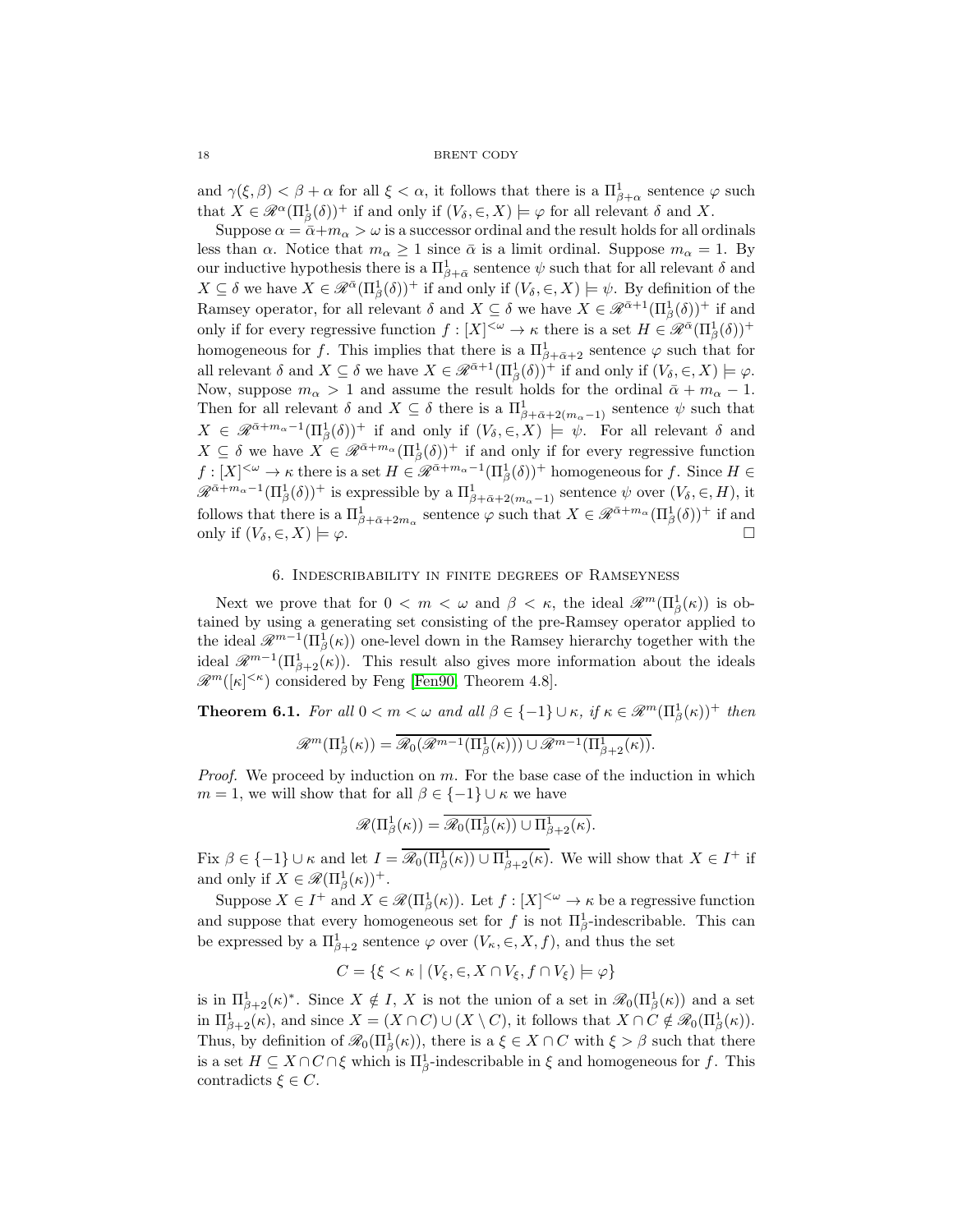Now suppose  $X \in \mathscr{R}(\Pi_{\beta}^{1}(\kappa))^{+}$ . By Remark [2.1,](#page-5-1) it suffices to show that  $X \in$  $\mathscr{R}_0(\Pi_\beta^1(\kappa))^+$  and  $X \in \Pi_{\beta+2}^1(\kappa)^+$ . To see that  $X \in \Pi_{\beta+2}^1(\kappa)^+$  notice that every  $(1, X)$ -sequence  $\vec{X} = \langle X_{\xi} | \xi \in X \rangle$  has a homogeneous set in  $\Pi_{\beta}^{1}(\kappa)^{+}$ , and thus by Lemma [2.20,](#page-12-0) X is  $\Pi_{\beta+2}^1$ -indescribable. Let us show  $X \in \mathscr{R}_0(\Pi_\beta^1(\kappa))^+$ . Fix a regressive function  $f : [X]^{<\omega} \to \kappa$  and a club  $C \subseteq \kappa$ . Since  $\mathscr{R}(\Pi_{\beta}^{1}(\kappa))$  is a normal ideal it follows that  $X \cap C \in \mathscr{R}(\Pi_{\beta}^1(\kappa))^+$  and thus there is a set  $H \subseteq X \cap C$  which is  $\Pi_{\beta}^1$ -indescribable in  $\kappa$  and homogeneous for f. The fact that H is  $\Pi_{\beta}^1$ -indescribable can be expressed by a  $\Pi_{\beta+1}^1$  sentence  $\varphi$  over  $(V_\kappa, \in, H)$ . Since  $X \cap C \in \Pi_{\beta+2}^1(\kappa)^+$ , it follows that there is a  $\xi \in X \cap C$  with  $\xi > \beta$  such that  $(V_{\xi}, \in, H \cap \xi) \models \varphi$  and hence  $H \cap \xi \subseteq X \cap C \cap \xi$  is  $\Pi_{\beta}^1$ -indescribable in  $\xi$  and homogeneous for f. Thus  $X \in \mathscr{R}_0(\Pi_\beta^1(\kappa))^+$ .

For the inductive step, suppose that for all  $k < m$  and all  $\beta \in \{-1\} \cup \kappa$  we have

$$
\mathscr{R}^k(\Pi^1_\beta(\kappa)) = \overline{\mathscr{R}_0(\mathscr{R}^{k-1}(\Pi^1_\beta(\kappa))) \cup \mathscr{R}^{k-1}(\Pi^1_{\beta+2}(\kappa))}.
$$

Fix  $\beta \in \{-1\} \cup \kappa$ . Let us argue that

$$
\mathscr{R}^m(\Pi^1_\beta(\kappa)) = \overline{\mathscr{R}_0(\mathscr{R}^{m-1}(\Pi^1_\beta(\kappa))) \cup \mathscr{R}^{m-1}(\Pi^1_{\beta+2}(\kappa))}.
$$

Let  $I = \mathcal{R}_0(\mathcal{R}^{m-1}(\Pi^1_{\beta}(\kappa))) \cup \mathcal{R}^{m-1}(\Pi^1_{\beta+2}(\kappa)).$  We will show that  $X \in I^+$  if and only if  $X \in \mathcal{R}^m(\Pi_\beta^1(\kappa))^+$ .

Suppose  $X \in I^+$ . For the sake of contradiction suppose that  $X \in \mathcal{R}^m(\Pi_\beta^1(\kappa))$ . Then there is a regressive function  $f : [X]^{<\omega} \to \kappa$  such that every homogeneous set for f is in  $\mathscr{R}^{m-1}(\Pi_{\beta}^1(\kappa))$ . By Lemma [5.1,](#page-16-1) the fact that every homogeneous set for f is in  $\mathscr{R}^{m-1}(\Pi_{\beta}^{1}(\kappa))$  can be expressed by a  $\Pi_{\beta+2m}^{1}$  sentence  $\varphi$  over  $(V_{\kappa}, \in, X, f)$ . Thus the set  $C = \{ \alpha < \kappa \mid (V_\alpha, \epsilon, X \cap \alpha, f \cap V_\alpha) \models \varphi \}$  is in  $\Pi^1_{\beta+2m}(\kappa)^*$ . Let us show that our inductive assumption implies that  $\Pi_{\beta+2m}^1(\kappa) \subseteq \mathscr{R}^{m-1}(\Pi_{\beta+2}^1(\kappa)).$ From our inductive assumption, it follows that

$$
\mathcal{R}^{m-1}(\Pi^1_{\beta+2}(\kappa)) = \overline{\mathcal{R}_0(\mathcal{R}^{m-2}(\Pi^1_{\beta+2}(\kappa))) \cup \mathcal{R}^{m-2}(\Pi^1_{\beta+4}(\kappa))}
$$
  
\n
$$
= \overline{\mathcal{R}_0(\mathcal{R}^{m-2}(\Pi^1_{\beta+2}(\kappa))) \cup \mathcal{R}_0(\mathcal{R}^{m-3}(\Pi^1_{\beta+4}(\kappa))) \cup \mathcal{R}^{m-3}(\Pi^1_{\beta+6}(\kappa))}
$$
  
\n
$$
\vdots
$$
  
\n
$$
= \overline{\left(\bigcup_{i=1}^{m-1} \mathcal{R}_0(\mathcal{R}^{m-(i+1)}(\Pi^1_{\beta+2i}(\kappa)))\right) \cup \Pi^1_{\beta+2m}(\kappa)}.
$$

Thus  $C \in \Pi_{\beta+2m}^1(\kappa)^* \subseteq \mathcal{R}^{m-1}(\Pi_{\beta+2}^1(\kappa))^*$ . Since  $X \in I^+$ , X is not the union of a set in  $\mathscr{R}_0(\mathscr{R}^{m-1}(\Pi^1_\beta(\kappa)))$  and a set in  $\mathscr{R}^{m-1}(\Pi^1_{\beta+2}(\kappa))$ , and since  $X = (X \cap$  $C \cup (X \setminus C)$ , it follows that  $X \cap C \notin \mathcal{R}_0(\mathcal{R}^{m-1}(\Pi_\beta^1(\kappa)))$ . Thus, by definition of  $\mathscr{R}_0(\mathscr{R}^{m-1}(\Pi^1_\beta(\kappa)))$ , there is a  $\xi \in X \cap C$  with  $\xi > \beta$  and an  $H \subseteq X \cap C \cap \xi$  in  $\mathscr{R}^{m-1}(\Pi_{\beta}^{1}(\xi))^{+}$  homogeneous for f. But, this contradicts  $\xi \in C$ .

Suppose  $X \in \mathcal{R}^m(\Pi_\beta^1(\kappa))^+$ . By Remark [2.1,](#page-5-1) it suffices to show that  $X \in$  $\mathscr{R}^{m-1}(\Pi_{\beta+2}^1(\kappa))^+$  and  $X \in \mathscr{R}_0(\mathscr{R}^{m-1}(\Pi_{\beta}^1(\kappa))^+$ . Since  $X \in \mathscr{R}^m(\Pi_{\beta}^1(\kappa))^+$ , every regressive function  $f: [X]^{<\omega} \to \kappa$  has a homogeneous set  $H \in \mathcal{R}^{m-1}(\Pi^1_\beta(\kappa))^+$ . From our inductive assumption it follows that

$$
\mathcal{R}^{m-1}(\Pi^1_\beta(\kappa)) = \overline{\mathcal{R}_0(\mathcal{R}^{m-2}(\Pi^1_\beta(\kappa)) \cup \mathcal{R}^{m-2}(\Pi^1_{\beta+2}(\kappa))}
$$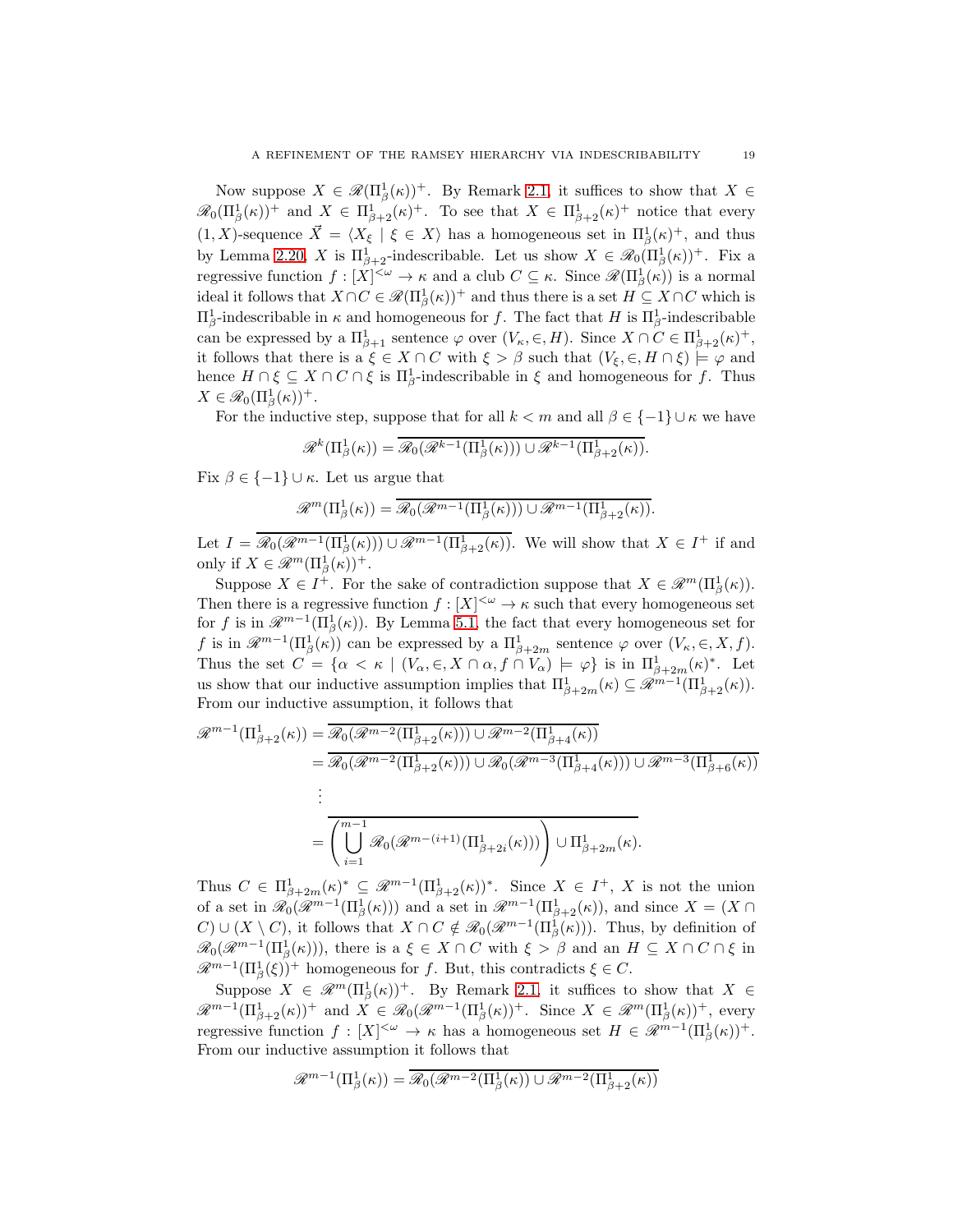

<span id="page-19-0"></span>FIGURE 1. Diagram of ideal containments of  $\mathscr{R}^m(\Pi_\beta^1(\kappa))$  for  $m < \omega$  and  $\beta < \kappa$ . The circled ideals are those in Feng's original hierarchy. Each arrow → indicates a containment ⊆ which is proper when the ideals are nontrivial by Theorem [6.7.](#page-21-0)

and thus, every regressive function  $f : [X]^{<\omega} \to \kappa$  has a homogeneous set  $H \in$  $\mathscr{R}^{m-2}(\Pi_{\beta+2}^1(\kappa))^+$ . In other words,  $X \in \mathscr{R}^{m-1}(\Pi_{\beta+2}^1(\kappa))^+$ . It remains to show that  $X \in \mathscr{R}_0(\mathscr{R}^{m-1}(\Pi^1_\beta(\kappa))^+$ . Fix a regressive function  $f : [X]^{<\omega} \to \kappa$  and a club  $C \subseteq \kappa$ . Since  $\mathscr{R}^m(\Pi_\beta^1(\kappa))$  is a normal ideal it follows that  $X \cap C \in \mathscr{R}^m(\Pi_\beta^1(\kappa))^+$  and thus every  $(1, X \cap C)$ -sequence has a homogeneous set in  $\mathscr{R}^{m-1}(\Pi_{\beta}^1(\kappa))$ <sup>+</sup> (by Theorem [2.10\)](#page-9-0). From our inductive assumption we see that every element of  $\mathscr{R}^{m-1}(\Pi^1_\beta(\kappa))^+$ is  $\Pi_{\beta+2m-2}^1$ -indescribable, and thus, by Lemma [2.20,](#page-12-0)  $X \cap C$  is  $\Pi_{\beta+2m}^1$ -indescribable. Since  $X \cap C \in \mathcal{R}^m(\Pi_\beta^1(\kappa))^+$  there is a set  $H \subseteq X \cap C$  in  $\mathcal{R}^{m-1}(\Pi_\beta^1(\kappa))^+$  which is homogeneous for f. By Lemma [5.1,](#page-16-1) the fact that  $H \in \mathscr{R}^{m-1}(\Pi^1_\beta(\kappa))^+$  can be expressed by a  $\Pi_{\beta+2m-1}^1$  sentence  $\varphi$  over  $(V_\kappa,\in,H)$ . Since  $X \cap C$  is  $\Pi_{\beta+2m}^1$ indescribable we see that there is a  $\xi \in X \cap C$  such that  $(V_{\xi}, \in, H \cap \xi) \models \varphi$ , in other words,  $H \cap \xi \subseteq X \cap C \cap \xi$  and  $H \cap \xi \in \mathcal{R}^{m-1}(\Pi_{\beta}^{1}(\xi))^{+}$ . Thus  $X \in$  $\mathscr{R}_0(\mathscr{R}^{m-1}(\Pi^1_\beta$  $(\kappa))$ <sup>+</sup>.

The next corollary generalizes a result of Feng [\[Fen90,](#page-32-1) Theorem 4.8] and indicates precisely the degree of indescribability that can be derived from a given finite degree of Ramseyness.

<span id="page-19-1"></span>Corollary 6.2. For all  $0 < m < \omega$  and all  $\beta \in \{-1\} \cup \kappa$ , if  $\kappa \in \mathscr{R}^m(\Pi_\beta^1(\kappa))^+$  then

$$
\mathscr{R}^m(\Pi^1_\beta(\kappa)) = \overline{\mathscr{R}_0(\mathscr{R}^{m-1}(\Pi^1_\beta(\kappa))) \cup \Pi^1_{\beta+2m}(\kappa)}.
$$

*Proof.* Fix  $\beta \in \{-1\} \cup \kappa$ . If  $m = 1$  the result follows directly from Theorem [6.1.](#page-17-1) Now suppose  $1 \leq m < \omega$  and the result holds for m, let us show that it holds for  $m + 1$ . By Theorem [6.1,](#page-17-1) we have

$$
\mathscr{R}^{m+1}(\Pi_{\beta}^1(\kappa)) = \overline{\mathscr{R}_0(\mathscr{R}^m(\Pi_{\beta}^1(\kappa))) \cup \mathscr{R}^m(\Pi_{\beta+2}^1(\kappa))}.
$$

By our inductive assumption we see that

$$
\mathscr{R}^{m+1}(\Pi_{\beta}^1(\kappa)) = \overline{\mathscr{R}_0(\mathscr{R}^m(\Pi_{\beta}^1(\kappa))) \cup \mathscr{R}_0(\mathscr{R}^{m-1}(\Pi_{\beta+2}^1(\kappa))) \cup \Pi_{\beta+2m+2}^1(\kappa)}.
$$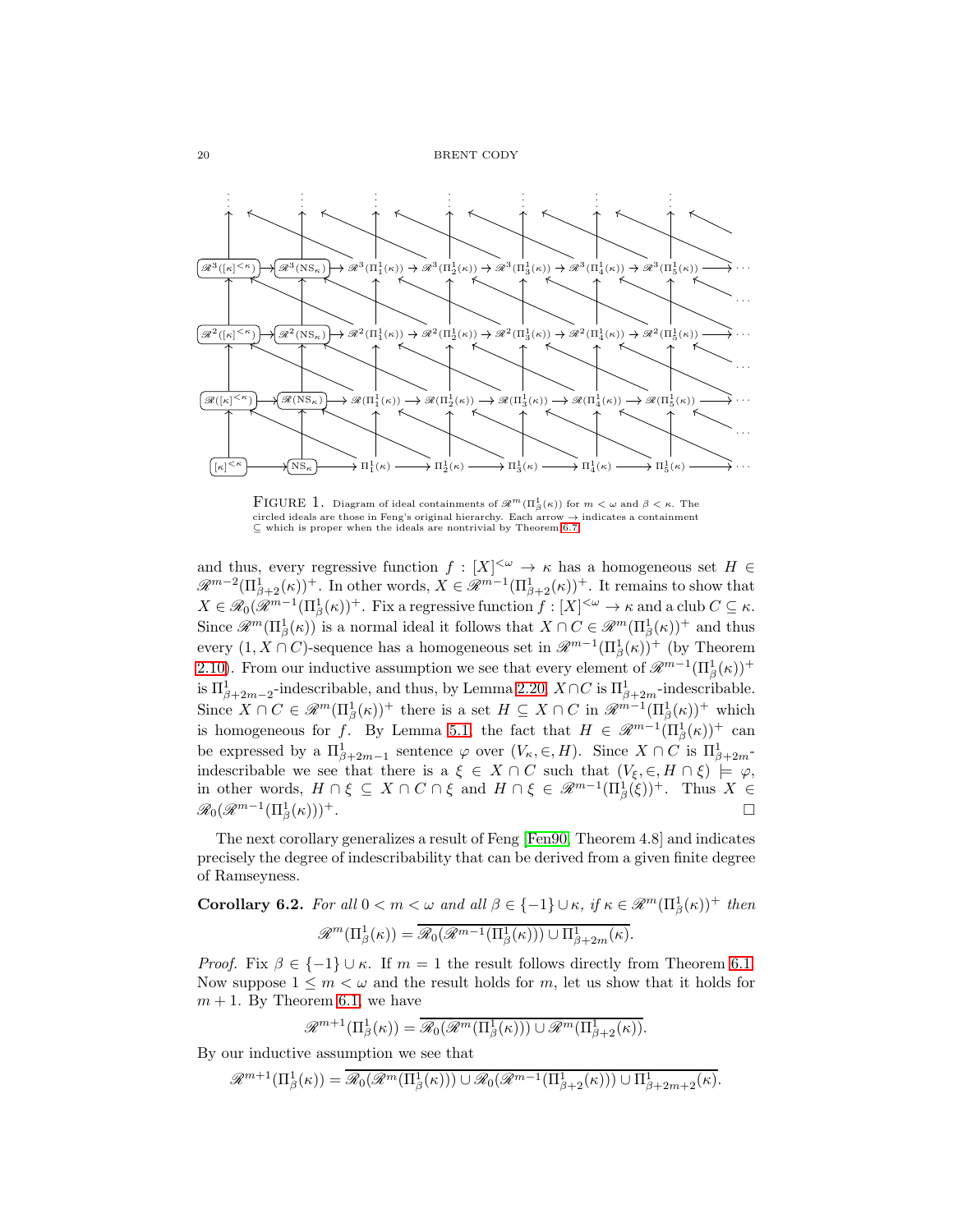From Theorem [6.1](#page-17-1) it follows that  $\mathscr{R}_0(\mathscr{R}^{m-1}(\Pi^1_{\beta+2}(\kappa))) \subseteq \mathscr{R}_0(\mathscr{R}^m(\Pi^1_{\beta}(\kappa)))$  and hence

$$
\mathscr{R}^{m+1}(\Pi_{\beta}^1(\kappa)) = \overline{\mathscr{R}_0}(\mathscr{R}^m(\Pi_{\beta}^1(\kappa))) \cup \Pi_{\beta+2(m+1)}^1(\kappa).
$$

Thus the result holds for  $m + 1$ .

As in Baumgartner's characterization of ineffability [\[Bau75,](#page-31-0) Section 7] in terms of the subtle ideal and the  $\Pi^1_2$ -indescribability ideal, and as in Baumgartner's characterization of Ramseyness [\[Bau77,](#page-31-6) Theorem 4.4 and Theorem 4.5] in terms of the pre-Ramsey and  $\Pi_1^1$ -indescribability ideals, the next corollary demonstrates that large cardinal ideals are, in a sense, necessary for certain results.

<span id="page-20-0"></span>**Corollary 6.3.** For all  $0 < m < \omega$  and all  $\beta \in \{-1\} \cup \kappa$  we have  $\kappa \in \mathscr{R}^m(\Pi_\beta^1(\kappa))^+$ if and only if both of the following properties hold.

- (1)  $\kappa \in \mathcal{R}_0(\mathcal{R}^{m-1}(\Pi^1_\beta(\kappa)))^+$  and  $\kappa \in \Pi^1_{\beta+2m}(\kappa)^+$ .
- (2) The ideal generated by  $\mathscr{R}_0(\mathscr{R}^{m-1}(\Pi^1_\beta(\kappa))) \cup \Pi^1_{\beta+2m}(\kappa)$  is nontrivial and equals  $\mathscr{R}^m(\Pi^1_\beta(\kappa)).$

Moreover, reference to the ideals in the above characterization cannot be removed because the least cardinal  $\kappa$  such that  $\kappa \in \mathcal{R}_0(\mathcal{R}^{m-1}(\Pi^1_\beta(\kappa)))^+$  and  $\kappa \in \Pi^1_{\beta+2m}(\kappa)^+$ is not in  $\mathscr{R}^m(\Pi^1_\beta(\kappa))^+$ .

*Proof.* The characterization of  $\kappa \in \mathcal{R}^m(\Pi_\beta^1(\kappa))^+$  follows directly from Corollary [6.2.](#page-19-1) For the additional statement, let us show that if  $\kappa \in \mathcal{R}^m(\Pi_\beta^1(\kappa))^+$  then there are many cardinals  $\xi < \kappa$  such that  $\xi \in \mathcal{R}_0(\mathcal{R}^{m-1}(\Pi_\beta^1(\xi)))^+$  and  $\xi \in \Pi_{\beta+2m}^1(\xi)^+$ . Suppose  $\kappa \in \mathcal{R}^m(\Pi_\beta^1(\kappa))^+$ . Since

$$
\mathscr{R}^m(\Pi_\beta^1(\kappa)) = \mathscr{R}_0(\mathscr{R}^{m-1}(\Pi_\beta^1(\kappa))) \cup \Pi_{\beta+2m}^1(\kappa),
$$

it follows that  $\kappa \in \mathcal{R}_0(\mathcal{R}^{m-1}(\Pi_\beta^1(\kappa)))^+$  and  $\kappa \in \Pi_{\beta+2m}^1(\kappa)^+$ . Now  $\kappa \in \mathcal{R}_0(\mathcal{R}^{m-1}(\Pi_\beta^1(\kappa)))^+$ is  $\Pi_1^1$ -expressible over  $V_\kappa$  and thus the set

$$
C_0 = \{ \xi < \kappa \mid \xi \in \mathcal{R}_0(\mathcal{R}^{m-1}(\Pi^1_\beta(\xi)))^+ \}
$$

is in  $\Pi_1^1(\kappa)^* \subseteq \Pi_{\beta+2m}^1(\kappa)^* \subseteq \mathscr{R}^m(\Pi_{\beta}^1(\kappa))^*$ . Furthermore, by Corollary [4.3,](#page-16-2) we see that the set

$$
C_1 = \{ \xi < \kappa \mid \xi \in \Pi_{\beta+2m}^1(\kappa)^+ \}
$$

is in  $\mathscr{R}^1([\kappa]^{<\kappa})^* \subseteq \mathscr{R}^m(\Pi_\beta^1(\kappa))^*$ . Therefore,  $C_0 \cap C_1 \in \mathscr{R}^m(\Pi_\beta^1(\kappa))^*$ 

In fact, essentially the same proof shows that the additional statement in Corollary [6.3](#page-20-0) can be improved.

**Corollary 6.4.** Suppose  $0 < m < \omega$  and  $\beta \in \{-1\} \cup \kappa$ . If  $\kappa \in \mathcal{R}^m(\Pi_\beta^1(\kappa))^+$  then the set

$$
\{\xi < \kappa \mid \xi \in \mathcal{R}_0(\mathcal{R}^{m-1}(\Pi^1_\beta(\kappa)))^+ \cap \mathcal{R}^{m-1}(\Pi^1_{\beta+2}(\kappa))^+ \}
$$

is in  $\mathscr{R}^m(\Pi^1_\beta(\kappa))^*$ .

The following two corollaries of Theorem [6.1](#page-17-1) show that the assumption " $\exists \kappa(\kappa \in \mathbb{R})$ "  $\mathscr{R}^m(\Pi_{\beta+1}^1(\kappa))^+$  is strictly stronger than " $\exists \kappa(\kappa \in \mathscr{R}^m(\Pi_{\beta}^1(\kappa))^+)$ ". In other words, each row of FIGURE [1](#page-19-0) yields a strict hierarchy of large cardinals assuming the ideals are nontrivial.

 $\Box$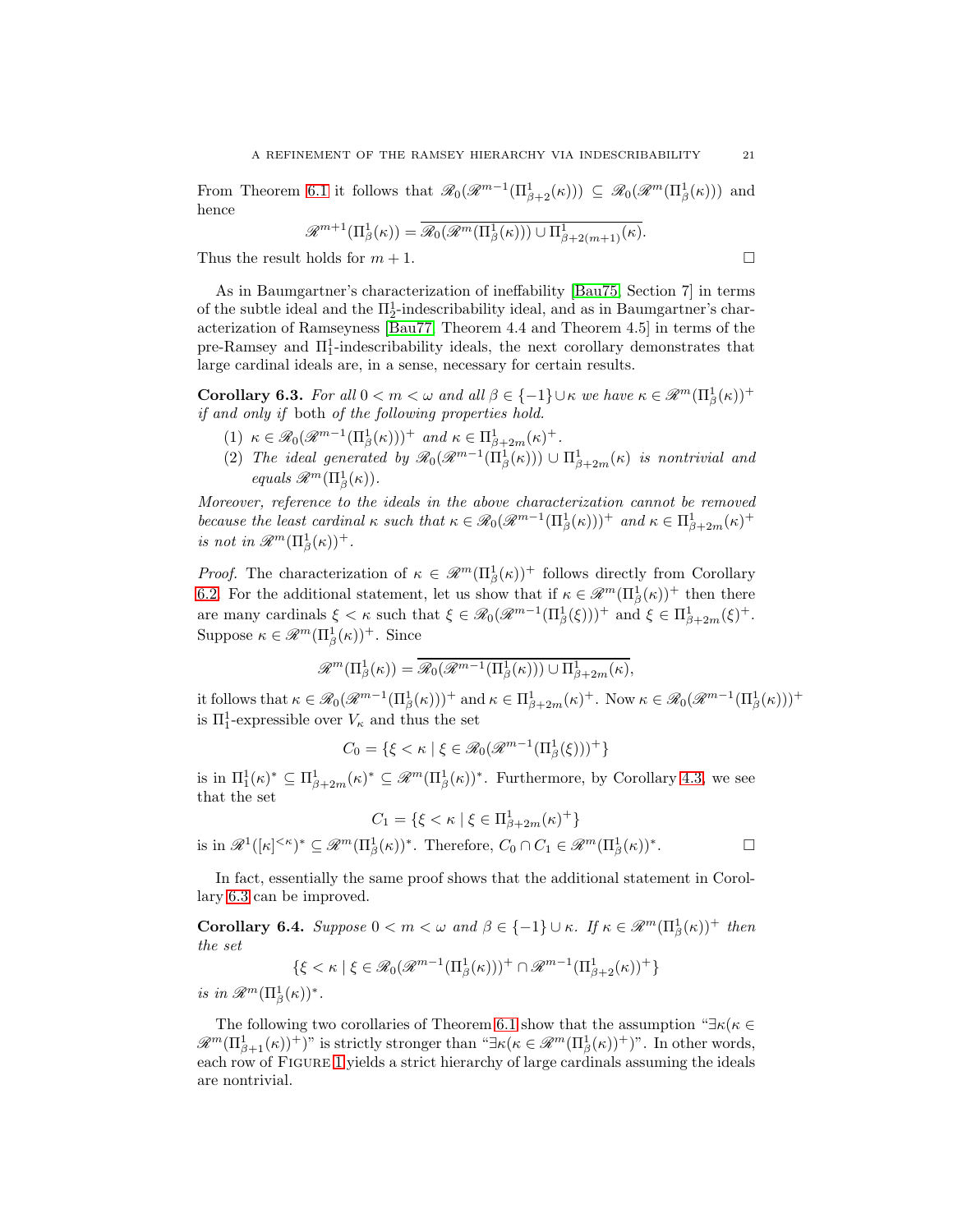Corollary 6.5. Suppose  $0 < m < \omega, \ \beta \in \{-1\} \cup \kappa \text{ and } \kappa \in \mathcal{R}^m(\Pi_\beta^1(\kappa))^+$ . If  $S \in \mathscr{R}^{\hat{m}}(\Pi^1_{\hat{\beta}}(\kappa))^+$  where  $\hat{\beta} + 2\hat{m} + 1 \leq \beta + 2m$  then the set

$$
T = \{ \xi < \kappa \mid S \cap \xi \in \mathcal{R}^{\hat{m}}(\Pi^1_{\hat{\beta}}(\xi))^+ \}
$$

is in  $\mathscr{R}^m(\Pi^1_\beta(\kappa))^*$ .

*Proof.* By Lemma [5.1,](#page-16-1) the fact that  $S \in \mathcal{R}^{\hat{m}}(\Pi^1_{\hat{\beta}}(\kappa))^+$  is expressible by a  $\Pi^1_{\hat{\beta}+2\hat{m}+1}$ sentence  $\varphi$  over  $(V_{\kappa}, \in, S)$ . Since  $\hat{\beta} + 2\hat{m} + 1 \leq \beta + 2m$  we have  $\Pi^1_{\hat{\beta} + 2\hat{m} + 1}(\kappa) \subseteq$  $\Pi_{\beta+2m}^1(\kappa)$ , and by Corollary [6.2,](#page-19-1) since  $\kappa \in \mathscr{R}^m(\Pi_{\beta}^1(\kappa))^+$  we have  $\Pi_{\beta+2m}^1(\kappa) \subseteq$  $\mathscr{R}^m(\Pi^1_\beta(\kappa))$ , and thus the set

$$
T = \{ \xi < \kappa \mid (V_{\xi}, \in, S \cap \xi) \models \varphi \} = \{ \xi < \kappa \mid S \cap \xi \in \mathcal{R}^{\hat{m}}(\Pi_{\hat{\beta}}^1(\xi))^+ \}
$$
\nis in  $\Pi_{\hat{\beta} + 2\hat{m} + 1}^1(\kappa)^* \subseteq \mathcal{R}^m(\Pi_{\beta}^1(\kappa))^*.$ 

<span id="page-21-1"></span>Corollary 6.6. For all  $0 < m < \omega$  and all  $\beta \in \{-1\} \cup \kappa$ , if  $\kappa \in \mathscr{R}^m(\Pi_{\beta+1}^1(\kappa))^+$ then the set

$$
T = \{ \xi < \kappa \mid \xi \in \mathcal{R}^m(\Pi^1_\beta(\xi))^+ \}
$$

is in  $\mathscr{R}^m(\Pi_{\beta+1}^1(\kappa))^*$ .

Now let us show that the containments of the ideals from Theorem [6.1](#page-17-1) as illustrated in Figure [1](#page-19-0) are proper when the ideals involved are nontrivial.

## <span id="page-21-0"></span>**Theorem 6.7.** Suppose  $0 < m < \omega$  and  $\beta < \kappa$ .

- (1) If  $\kappa \in \mathscr{R}^m(\Pi_{\beta+1}^1(\kappa))^+$  then  $\mathscr{R}^m(\Pi_{\beta}^1(\kappa)) \subsetneq \mathscr{R}^m(\Pi_{\beta+1}^1(\kappa)).$
- (2) If  $\kappa \in \mathscr{R}^m(\Pi_\beta^1(\kappa))^+$  then  $\mathscr{R}^{m-1}(\Pi_{\beta+2}^1(\kappa)) \subsetneq \mathscr{R}^m(\Pi_\beta^1(\kappa)).$

Proof. The containments follow from Theorem [6.1,](#page-17-1) so we only need to show the properness of the containments.

For (1), let  $S = \{ \xi < \kappa \mid \xi \in \mathcal{R}^m(\Pi_\beta^1(\xi)) \}.$  Then  $S \in \mathcal{R}^m(\Pi_\beta^1(\kappa))^+$  by Lemma [3.2.](#page-14-3) Furthermore, by Corollary [6.6,](#page-21-1)  $S \in \mathscr{R}^m(\Pi^1_{\beta+1}(\kappa))$ . Thus  $\mathscr{R}^m(\Pi^1_{\beta}(\kappa)) \subsetneq$  $\mathscr{R}^m(\Pi_{\beta+1}^1(\kappa)).$ 

For (2), let  $S = \{ \xi \le \kappa \mid \xi \in \mathcal{R}^{m-1}(\Pi^1_{\beta+2}(\xi)) \}.$  By Lemma [3.2](#page-14-3) we see that  $S \in \mathscr{R}^{m-1}(\Pi_{\beta+2}^1(\kappa))^+$ . From Corollary [4.3,](#page-16-2) it follows that  $\kappa \setminus S \in \mathscr{R}^m([\kappa]^{<\kappa})^*$  and since  $\mathscr{R}^m([\kappa]^{<\kappa}) \subseteq \mathscr{R}^m(\Pi_\beta^1(\kappa))$ , this implies  $S \in \mathscr{R}^m(\Pi_\beta^1(\kappa))$ .

The next corollary, which follows directly from Theorem [6.1,](#page-17-1) shows that iterating the Ramsey operator on an indescribability ideal  $\Pi_{\beta+n}^1(\kappa)$  infinitely many times leads to the same ideal, no matter what  $n < \omega$  was initially chosen (see FIGURE [2\)](#page-22-1).

<span id="page-21-2"></span>Corollary 6.8. The following hold.

- (1) If  $\kappa \in \mathbb{R}^{\omega}([\kappa]^{<\kappa})^+$ , then for all  $n < \omega$  we have  $\mathscr{R}^{\omega}([\kappa]^{<\kappa}) = \mathscr{R}^{\omega}(\Pi_n^1(\kappa)).$
- (2) For all limit ordinals  $\beta < \kappa$ , if  $\kappa \in \mathcal{R}^{\omega}(\Pi_{\beta}^{1}(\kappa))^{+}$ , then for all  $n < \omega$  we have

$$
\mathscr{R}^{\omega}(\Pi_{\beta}^1(\kappa))=\mathscr{R}^{\omega}(\Pi_{\beta+n}^1(\kappa)).
$$

Note that, although Corollary [6.8](#page-21-2) is an easy consequence of Theorem [6.1,](#page-17-1) its proof is substantially different from that of the observation  $\mathscr{R}^{\omega}([\kappa]^{<\kappa}) = \mathscr{R}^{\omega}(NS_{\kappa})$ made above in Remark [1.1,](#page-2-0) because the ideals involved do not fit into a chain.

$$
^{22}
$$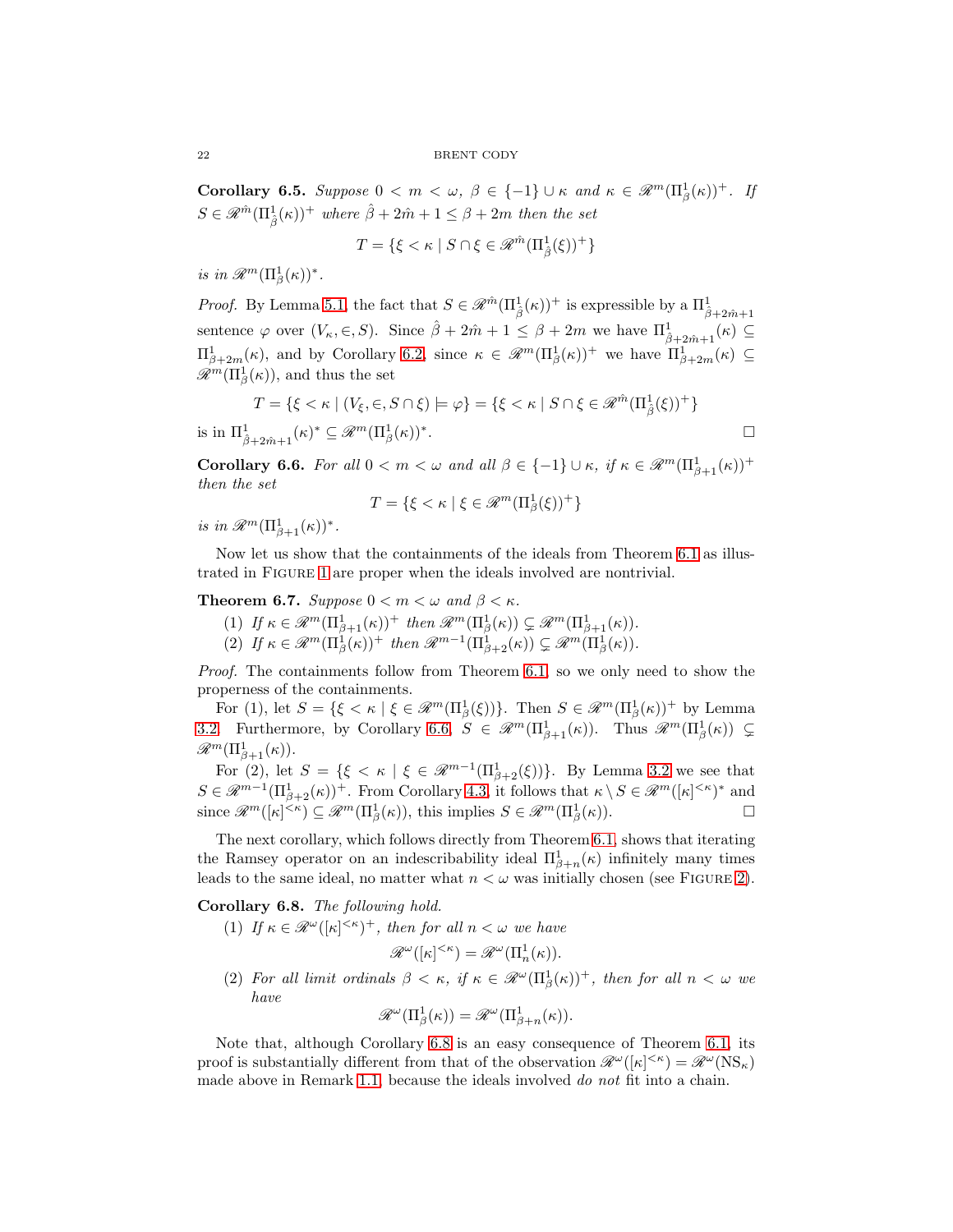

<span id="page-22-1"></span>FIGURE 2. Indescribability becomes redundant as one moves up the Ramsey hierarchy.

<span id="page-22-3"></span>Remark 6.9. Let us point out an easy consequence of Corollary [6.8](#page-21-2) which will serve as motivation for some of the results in Section [7](#page-22-0) (see Remark [7.3\)](#page-24-0). The previous corollary easily implies that when  $\omega \leq \alpha < \kappa$  and  $\beta < \kappa$ , the assertion  $\kappa \in \mathscr{R}^{\alpha}(\Pi_{\beta}^{1}(\kappa))^{+}$  is equivalent to  $\kappa \in \mathscr{R}^{\alpha}(\Pi_{\beta+n}^{1}(\kappa))^{+}$  for all  $n < \omega$ . In other words, for  $\omega \le \alpha < \kappa$ ,  $\kappa$  being  $\alpha$ - $\Pi_{\beta}^1$ -Ramsey is equivalent to  $\kappa$  being  $\alpha$ - $\Pi_{\beta+n}^1$ -Ramsey for all  $n < \omega$ .

### 7. Indescribability in infinite degrees of Ramseyness

<span id="page-22-0"></span>We now proceed to extend some of the results of Section [6](#page-17-0) to the ideals  $\mathscr{R}^{\alpha}(\Pi_{\beta}^{1}(\kappa))$ for  $\alpha > \omega$ .

<span id="page-22-2"></span>**Lemma 7.1.** For all ordinals  $\alpha, \beta \leq \kappa$  the following hold.

- (1) If  $\alpha$  is a successor ordinal then  $\Pi_{\beta+\alpha}^1(\kappa) \subseteq \mathscr{R}^{\alpha}(\Pi_{\beta}^1(\kappa)).$
- (2) If  $\alpha$  is a limit ordinal or if  $\alpha = 0$  then  $\bigcup_{\xi < \beta+\alpha} \Pi_{\xi}^{1}(\kappa) \subseteq \mathscr{R}^{\alpha}(\Pi_{\beta}^{1}(\kappa)).$

*Proof.* Fix an ordinal  $\beta < \kappa$ . We proceed by induction on  $\alpha$ . Clearly the result holds for  $\alpha = 0$ , since  $\bigcup_{\xi < \beta} \Pi_{\xi}^1(\kappa) \subseteq \Pi_{\beta}^1(\kappa)$ . The case in which  $\alpha$  is a limit is trivial.

For the successor step of the induction, let us argue that  $\mathscr{R}^{\alpha+1}(\Pi_{\beta}^1(\kappa))^+ \subseteq$  $\Pi_{\beta+\alpha+1}^1(\kappa)^+$ , assuming the result holds for  $\alpha$ . Suppose  $X \in \mathscr{R}^{\alpha+1}(\Pi_\beta^1(\kappa))^+$ . Then every regressive function  $f: [X]^{<\omega} \to \kappa$  has a homogeneous set  $H \in \mathscr{R}^{\alpha}(\Pi^1_{\beta}(\kappa))^+$ . By our inductive hypothesis,  $\mathscr{R}^{\alpha}(\Pi_{\beta}^{1}(\kappa))^{+} \subseteq \bigcap_{\xi < \beta+\alpha} \Pi_{\xi}^{1}(\kappa)^{+}$ . Thus, by Lemma [2.20,](#page-12-0) it follows that  $X \in \Pi^1_{\beta+\alpha+1}(\kappa)$ <sup>+</sup>.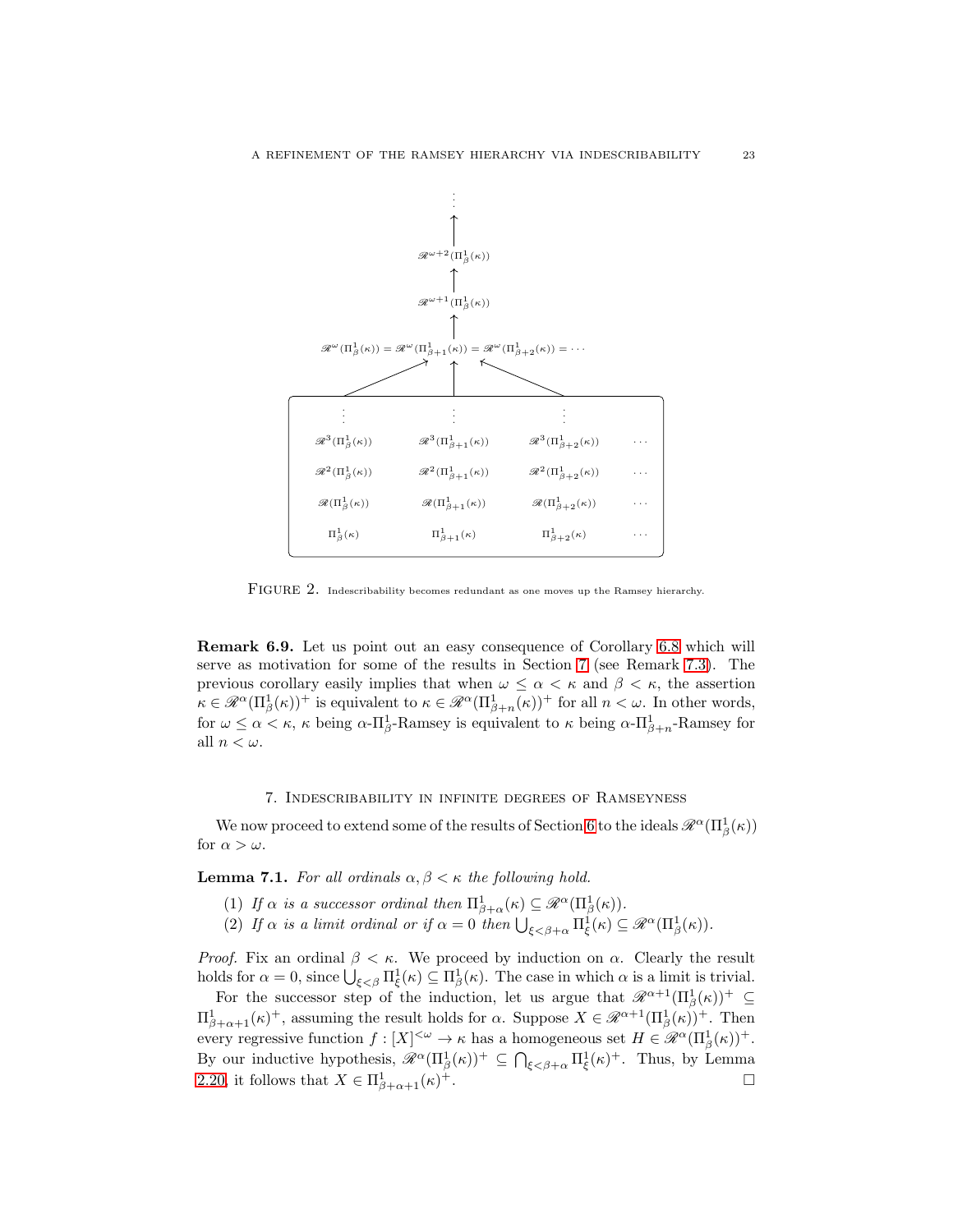24 BRENT CODY

Among other things, the next theorem shows that Lemma [7.1](#page-22-2) (1) can be improved when  $\alpha$  is a successor ordinal which is not an immediate successor of a limit ordinal.

<span id="page-23-0"></span>**Theorem 7.2.** Suppose  $\kappa$  is a cardinal,  $\alpha < \kappa$  is a limit ordinal and  $\beta \in \{-1\} \cup \kappa$ . For all  $m < \omega$ , if  $\kappa \in \mathcal{R}^{\alpha+m+1}(\Pi_{\beta}^1(\kappa))^+$  then

$$
\mathcal{R}^{\alpha+m+1}(\Pi_{\beta}^1(\kappa))=\overline{\mathcal{R}_0(\mathcal{R}^{\alpha+m}(\Pi_{\beta}^1(\kappa)))\cup \Pi_{\beta+\alpha+2m+1}^1(\kappa)}.
$$

*Proof.* For the base case, let  $m = 0$ . Let  $I = \overline{\mathscr{R}_0(\mathscr{R}^{\alpha}(\Pi^1_{\beta}(\kappa))) \cup \Pi^1_{\beta+\alpha+1}(\kappa)}$ . We will show that  $X \in \mathcal{R}^{\alpha+1}(\Pi_{\beta}^1(\kappa))^+$  if and only if  $X \in I^+$ .

Suppose  $X \in \mathscr{R}^{\alpha+1}(\Pi_{\beta}^1(\kappa))^+$ . By Remark [2.1,](#page-5-1) it suffices to show that  $X \in$  $\Pi_{\beta+\alpha+1}^1(\kappa)^+$  and  $X \in \mathscr{R}_0(\mathscr{R}^{\alpha}(\Pi_{\beta}^1(\kappa)))^+$ . By Lemma [7.1,](#page-22-2) we have  $X \in \Pi_{\beta+\alpha+1}^1(\kappa)^+$ . Let us show that  $X \in \mathcal{R}_0(\mathcal{R}^{\alpha}(\Pi^1_{\beta}(\kappa)))^+$ . Fix a regressive function  $f : [X]^{<\omega} \to \kappa$ and a club  $C \subseteq \kappa$ . By assumption there is a set  $H \in \mathcal{R}^{\alpha}(\Pi_{\beta}^{1}(\kappa))^{+}$  homogeneous for f. By Lemma [5.1,](#page-16-1) the fact that  $H \in \mathcal{R}^{\alpha}(\Pi_{\beta}^{1}(\kappa))^{+}$  can be expressed by a  $\Pi_{\beta+\alpha}^{1}$ sentence  $\varphi$  over  $(V_{\kappa}, \in, H)$ , and since  $X \cap C \in \Pi_{\beta+\alpha+1}^1(\kappa)^+$ , there is a  $\xi \in X \cap C$ with  $\xi > \alpha, \beta$  such that  $(V_{\xi}, \in, H \cap \xi) \models \varphi$ , and hence  $H \cap \xi \in \mathcal{R}^{\alpha}(\Pi_{\beta}^{1}(\xi))^{+}$ . Thus,  $X \in \mathcal{R}_0(\mathcal{R}^{\alpha}(\Pi^1_{\beta}(\kappa)))^+.$ 

Now suppose  $X \in I^+$ . We argue that  $X \in \mathcal{R}^{\alpha+1}(\Pi_\beta^1(\kappa))^+$ . Let  $f : [X]^{<\omega} \to \kappa$  be a regressive function. Suppose that every homogeneous set H for f is in  $\mathcal{R}^{\alpha}(\Pi_{\beta}^{1}(\kappa)).$ By Lemma [5.1,](#page-16-1) this can be expressed by a  $\Pi_{\beta+\alpha+1}^1$  sentence  $\varphi$  over  $(V_\kappa, \in, f)$ . This implies that the set  $C = \{ \xi < \kappa \mid (V_{\xi}, \epsilon, f \cap V_{\xi}) \models \varphi \}$  is in  $\Pi^1_{\beta + \alpha + 1}(\kappa)^*$ . Since  $X \in I^+$ , it follows that X is not the union of a set in  $\mathscr{R}_0(\mathscr{R}^{\alpha}(\Pi^1_{\beta}(\kappa)))$  and a set in  $\Pi^1_{\beta+\alpha+1}$ . Since  $X = (X \cap C) \cup (X \setminus C)$  and  $X \setminus C \in \Pi^1_{\beta+\alpha+1}(\kappa)$ , we see that  $X \cap C \in \mathscr{R}_0(\mathscr{R}^{\alpha}(\Pi^1_{\beta}(\kappa)))^+$ . Hence there is  $a \xi \in X \cap C$  with  $\xi > \alpha, \beta$  for which there is a set  $H \subseteq X \cap C \cap \xi$  in  $\mathcal{R}^{\alpha}(\Pi_{\beta}^{1}(\xi))^{+}$  homogeneous for f. This contradicts  $\xi \in C$ .

For the inductive step, we suppose

$$
\mathcal{R}^{\alpha+m}(\Pi_{\beta}^1(\kappa)) = \overline{\mathcal{R}_0(\mathcal{R}^{\alpha+m-1}(\Pi_{\beta}^1(\kappa))) \cup \Pi_{\beta+\alpha+2m-1}^1(\kappa)}
$$

and show

$$
\mathcal{R}^{\alpha+m+1}(\Pi_{\beta}^1(\kappa))=\overline{\mathcal{R}_0(\mathcal{R}^{\alpha+m}(\Pi_{\beta}^1(\kappa)))}\cup \Pi_{\beta+\alpha+2m+1}^1(\kappa).
$$

Let  $I = \overline{\mathscr{R}_0(\mathscr{R}^{\alpha+m}(\Pi^1_\beta(\kappa))) \cup \Pi^1_{\beta+\alpha+2m+1}(\kappa)}$ .

Suppose  $X \in \mathscr{R}^{\alpha+m+1}(\Pi_{\beta}^{1}(\kappa))^{+}$ . By Remark [2.1,](#page-5-1) it suffices to show that  $X \in \Pi_{\beta+\alpha+2m+1}^1(\kappa)^+$  and  $X \in \mathcal{R}_0(\mathcal{R}^{\alpha+m}(\Pi_\beta^1(\kappa)))^+$ . By our inductive hypothesis  $Q := \mathscr{R}^{\alpha+m}(\Pi_{\beta}^1(\kappa))^+ \subseteq \Pi_{\beta+\alpha+2m-1}^1(\kappa)^+$ , and thus by Lemma [2.20](#page-12-0) we have  $X \in \Pi_{\beta+\alpha+2m+1}^1(\kappa)^+$ . Let us show that  $X \in \mathcal{R}_0(\mathcal{R}^{\alpha+m}(\Pi_\beta^1(\kappa)))^+$ . Fix a regressive function  $f: [X]^{<\omega} \to \kappa$  and a club  $C \subseteq \kappa$ . Since  $X \in \mathcal{R}^{\alpha+m+1}(\Pi^1_{\beta}(\kappa))^+$  there is a set  $H \in \mathscr{R}^{\alpha+m}(\Pi_{\beta}^1(\kappa))^+$  homogeneous for f. By Lemma [5.1,](#page-16-1) the fact that  $H \in \mathcal{R}^{\alpha+m}(\Pi_{\beta}^1(\kappa))^+$  can be expressed by a  $\Pi_{\beta+\alpha+2m}^1$  sentence  $\varphi$  over  $(V_{\kappa}, \in, H)$ . Since  $X \cap C \in \Pi_{\beta+\alpha+2m+1}^1(\kappa)^+$ , there is  $a \xi \in X \cap C$  with  $\xi > \alpha+m, \beta$ , for which  $H \cap \xi \in \mathcal{R}^{\alpha+m}(\Pi_{\beta}^{1}(\xi))^{+}$ . Thus  $X \in \mathcal{R}_{0}(\mathcal{R}^{\alpha+m}(\Pi_{\beta}^{1}(\kappa)))^{+}$ .

Conversely, suppose  $X \in I^+$ . Let  $f : [X]^{<\omega} \to \kappa$  be a regressive function. Suppose that every set which is homogeneous for f is in  $\mathcal{R}^{\alpha+m}(\Pi_{\beta}^{1}(\kappa))$ . By Lemma [5.1,](#page-16-1) this can be expressed by a  $\Pi^1_{\beta+\alpha+2m+1}$  sentence  $\varphi$  over  $(V_\kappa,\in,f)$ . Thus the set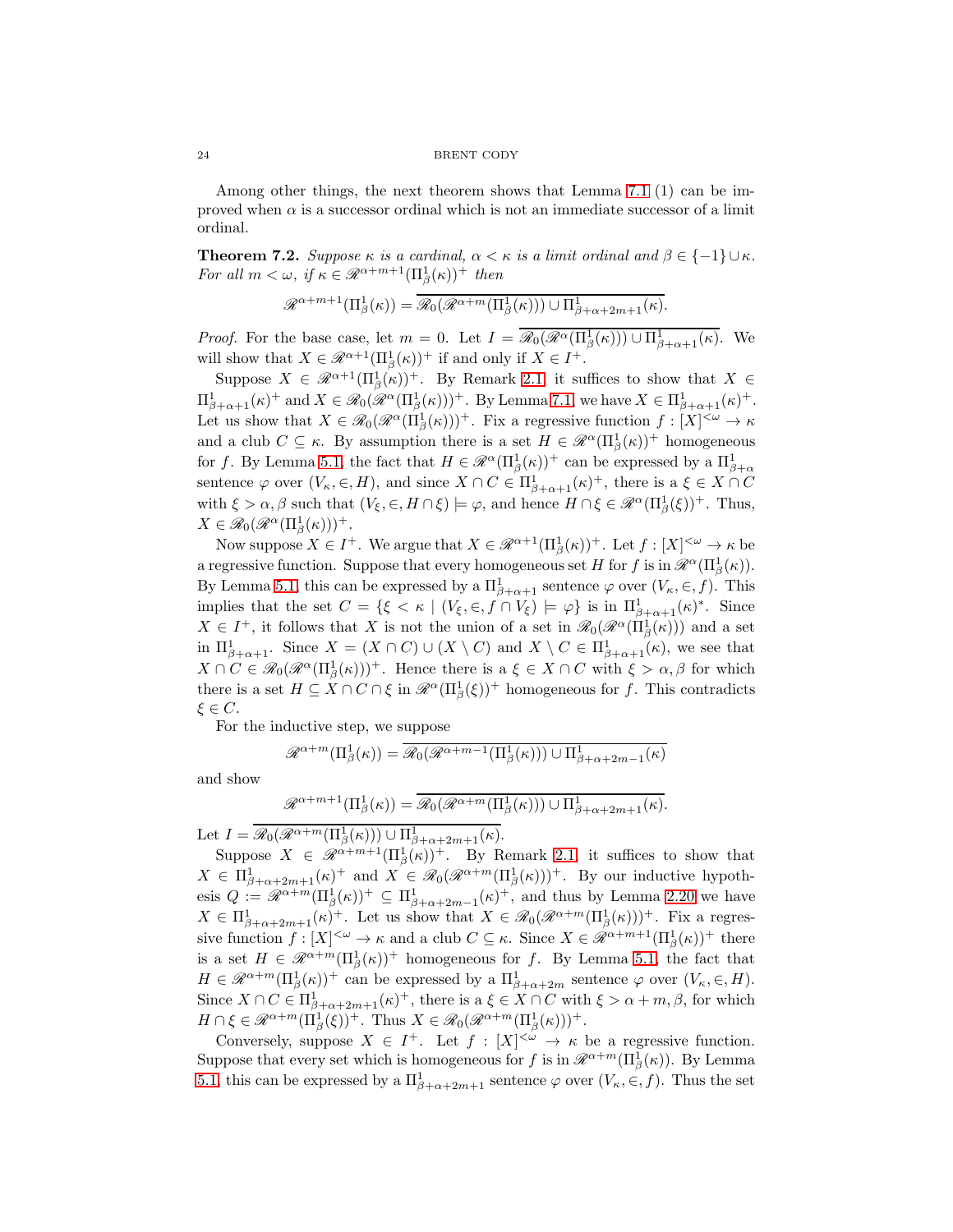$C = \{ \xi < \kappa \mid (V_{\xi}, \epsilon, f \cap V_{\xi}) \models \varphi \}$  is in  $\Pi^1_{\beta + \alpha + 2m + 1}(\kappa)^*$ . Since  $X \in I^+$ , it follows that X is not the union of a set in  $\mathscr{R}_0(\mathscr{R}^{\alpha+m}(\Pi^1_\beta(\kappa)))$  and a set in  $\Pi^1_{\beta+\alpha+2m+1}(\kappa)$ , and since  $X \setminus C \in \Pi_{\beta+\alpha+2m+1}^1(\kappa)$ , we see that  $X \cap C \in \mathcal{R}_0(\mathcal{R}^{\alpha+m}(\Pi_{\beta}^1(\kappa)))^+$ . Hence there is a  $\xi \in X \cap C$  with  $\xi > \alpha + m, \beta$  such that there is a set  $H \subseteq X \cap C \cap \xi$  in  $\mathscr{R}^{\alpha+m}(\Pi_{\beta}^{1}(\xi))^{+}$  homogeneous for f. This contradicts  $\xi \in C$ .

<span id="page-24-0"></span>Remark 7.3. We would like to use Theorem [7.2](#page-23-0) to prove an analogue of Corollary [6.6,](#page-21-1) which would say that the strength of the hypothesis " $\exists \kappa \kappa \in \mathcal{R}^{\alpha}(\Pi_{\beta}^{1}(\kappa))$ " increases as  $\beta$  increases. However, there is an added complication, as illustrated in Corollary [6.8](#page-21-2) and Remark [6.9,](#page-22-3) which is that even if  $\beta_0 < \beta_1 < \kappa$ , it may be that  $\kappa \in \mathcal{R}^{\alpha}(\Pi^1_{\beta_0}(\kappa))$  is equivalent to  $\kappa \in \mathcal{R}^{\alpha}(\Pi^1_{\beta_1}(\kappa))$ , if  $\alpha$  is large enough. Thus, in order to show that the hypotheses  $\kappa \in \mathcal{R}^{\alpha}(\Pi_{\beta}^{1}(\kappa))$  form a hierarchy as  $\beta$ increases, we will need to determine at what  $\alpha$  do the hypotheses  $\kappa \in \mathcal{R}^{\alpha}(\Pi^1_{\beta_0}(\kappa))$ and  $\kappa \in \mathcal{R}^{\alpha}(\Pi^1_{\beta_1}(\kappa))$  become equivalent.

Remark 7.4. Using Theorem [7.2,](#page-23-0) it is possible to formulate a characterization of  $\kappa \in \mathscr{R}^{\alpha+m+1}(\Pi_{\beta}^1(\kappa))$ <sup>+</sup> in terms of the relevant ideals along the lines of Corollary [6.3](#page-20-0) above. Moreover, one can show that reference to the ideals in such a characterization is, in fact, necessary. We leave the details to the reader.

Let us prove Theorem 1.2 mentioned in Section [1.](#page-0-0) That is, we will show that for any two ordinals  $\beta_0 < \beta_1 < \kappa$ , the two increasing chains of ideals  $\langle \mathcal{R}^{\alpha}(\Pi_{\beta_0}^1(\kappa)) |$  $\alpha < \kappa$  and  $\langle \mathcal{R}^{\alpha}(\Pi_{\beta_1}^1(\kappa)) | \alpha < \kappa \rangle$  are eventually equal, and we determine the precise index at which the equality begins (see Figure [3](#page-25-1) for an illustration of this result).

**Theorem 1.2.** Suppose  $\beta_0 < \beta_1$  are in  $\{-1\} \cup \kappa$  and let  $\sigma = \text{ot}(\beta_1 \setminus \beta_0)$ . Define  $\alpha = \sigma \cdot \omega$ . Suppose  $\kappa \in \mathscr{R}^{\alpha}(\Pi^1_{\beta_1}(\kappa))^+$  so that the ideals under consideration are nontrivial. Then  $\alpha$  is the least ordinal such that  $\mathscr{R}^{\alpha}(\Pi^{1}_{\beta_{0}}(\kappa)) = \mathscr{R}^{\alpha}(\Pi^{1}_{\beta_{1}}(\kappa)).$ 

*Proof.* First, let us show  $\mathcal{R}^{\alpha}(\Pi_{\beta_0}^1(\kappa)) = \mathcal{R}^{\alpha}(\Pi_{\beta_1}^1(\kappa))$ . Since  $\beta_0 < \beta_1$ , it is clear that  $\mathscr{R}^{\alpha}(\Pi^1_{\beta_0}(\kappa)) \subseteq \mathscr{R}^{\alpha}(\Pi^1_{\beta_1}(\kappa))$ . Let us show that  $\mathscr{R}^{\alpha}(\Pi^1_{\beta_0}(\kappa)) \supseteq \mathscr{R}^{\alpha}(\Pi^1_{\beta_1}(\kappa))$ . If  $\sigma = \text{ot}(\beta_1 \setminus \beta_0) = n$  is finite then  $\alpha = \omega$  and the result follows from Corollary [6.8](#page-21-2) since  $\mathscr{R}^{\omega}(\Pi_{\beta_{0}}^{1}(\kappa)) = \mathscr{R}^{\omega}(\Pi_{\beta_{0}+n}^{1}(\kappa))$ . Suppose  $\sigma = \text{ot}(\beta_{1} \setminus \beta_{0}) \geq \omega$ . Then  $\alpha = \sigma \cdot \omega$ is a limit of limits. Let us show that  $\mathscr{R}^{\xi}(\Pi^1_{\beta_1}(\kappa)) \subseteq \mathscr{R}^{\alpha}(\Pi^1_{\beta_0}(\kappa))$  for each limit  $\xi < \alpha$ . Fix a limit ordinal  $\xi < \alpha$ . For ordinals  $\zeta < \alpha$  we define  $i(\zeta)$  to be the least  $i < \omega$  such that  $\zeta < \sigma \cdot i$ . Notice that if we let  $\gamma$  be the greatest limit ordinal which is less than or equal to  $\sigma$  then  $\beta_1 = \beta_0 + \sigma \leq \beta_0 + \gamma + 2m + 1 < \beta_0 + \sigma \cdot 2$  for some odd natural number  $2m + 1 < \omega$ . Now, by Theorem [7.2,](#page-23-0) we have

$$
\Pi_{\beta_1}^1(\kappa) \subseteq \Pi_{\beta_0 + \gamma + 2m + 1}^1(\kappa) \subseteq \mathcal{R}^{\gamma + m + 1}(\Pi_{\beta_0}^1(\kappa)).
$$
\n(1)

Applying the Ramsey operator  $\xi$  times to [\(1\)](#page-24-1) yields

<span id="page-24-1"></span>
$$
\mathscr{R}^{\xi}(\Pi^1_{\beta_1}(\kappa)) \subseteq \mathscr{R}^{\gamma+m+1+\xi}(\Pi^1_{\beta_0}(\kappa))
$$

Since  $i(\gamma) + i(\xi) < \omega$  it follows that  $\gamma + m + 1 + \xi = \gamma + \xi < \sigma \cdot i(\gamma) + \sigma \cdot i(\xi)$  must be less than  $\alpha$ . Thus  $\mathscr{R}^{\xi}(\Pi^1_{\beta_1}(\kappa)) \subseteq \mathscr{R}^{\alpha}(\Pi^1_{\beta_0}(\kappa)).$ 

Next, let us show that if  $\hat{\alpha} < \alpha$  then  $\mathscr{R}^{\hat{\alpha}}(\Pi^1_{\beta_0}(\kappa)) \subsetneq \mathscr{R}^{\hat{\alpha}}(\Pi^1_{\beta_1}(\kappa))$ . If  $\sigma =$ ot( $\beta_1 \setminus \beta_0$ ) is finite, in which case  $\alpha = \omega$ , then the result follows from Theorem [6.7.](#page-21-0) On the other hand, if  $\sigma$  is infinite, then  $\alpha = \sigma \cdot \omega > \omega$  and  $\alpha$  is a limit of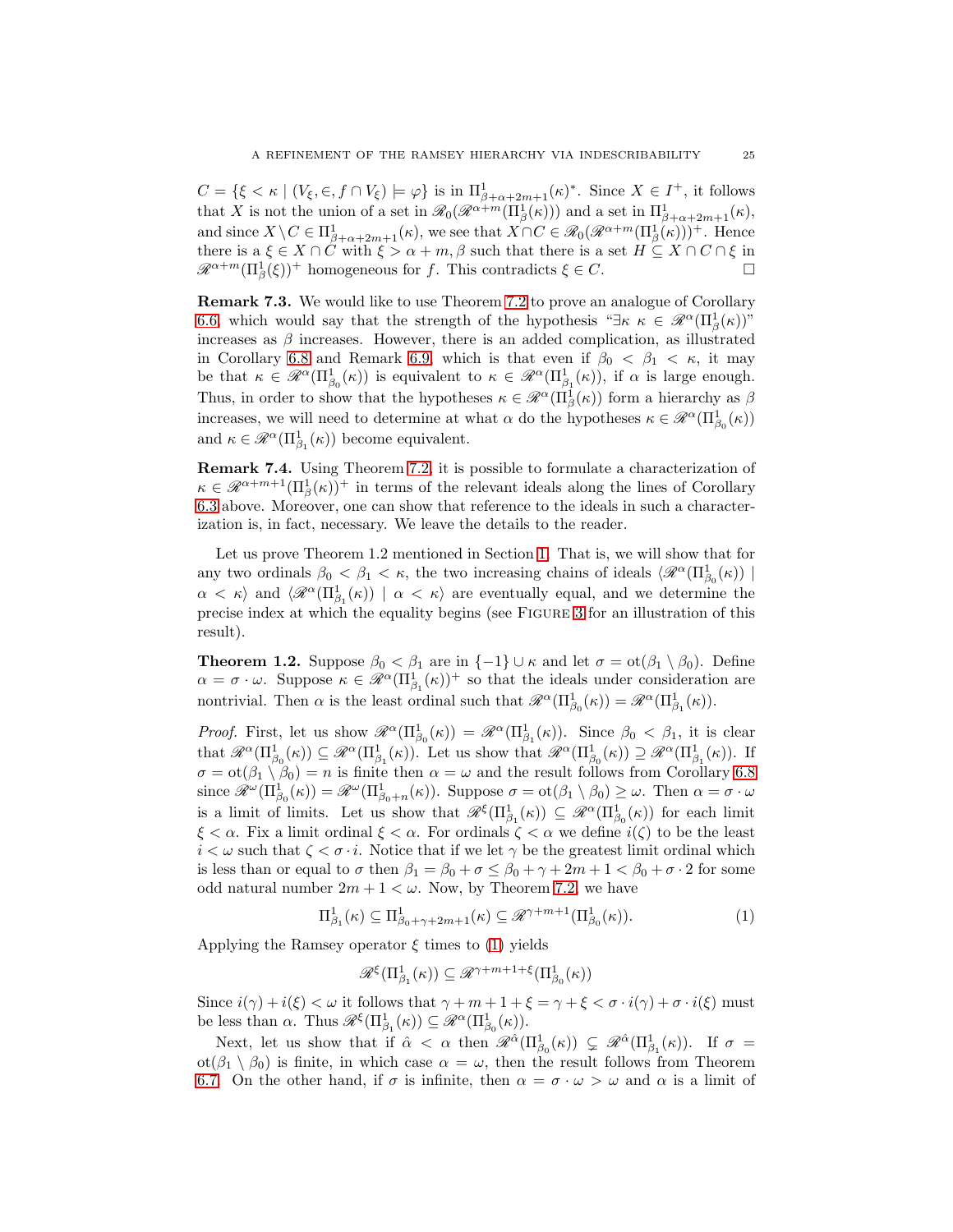

<span id="page-25-1"></span> $\text{FIGURE 3. For } \beta_0, \beta_1 < \kappa \text{ the ideal chains } \langle \mathscr{R}^\alpha(\Pi_{\beta_0}^1(\kappa)) \mid \alpha < \kappa \rangle \text{ and } \langle \mathscr{R}^\alpha(\Pi_{\beta_1}^1(\kappa)) \mid$  $\alpha < \kappa$ ) become equal at  $\alpha = \text{ot}(\beta_1 \setminus \beta_0) \cdot \omega$ .

limits. Let  $\bar{\alpha}$  be a limit ordinal with  $\hat{\alpha} < \bar{\alpha} + 1 < \alpha$ . It suffices to show that  $\mathscr{R}^{\bar{\alpha}+1}(\Pi^1_{\beta_0}(\kappa)) \subsetneq \mathscr{R}^{\bar{\alpha}+1}(\Pi^1_{\beta_1}(\kappa)).$  Let

$$
S = \{ \xi < \kappa \mid \xi \in \mathcal{R}^{\bar{\alpha}+1}(\Pi^1_{\beta_0}(\xi)) \}.
$$

Since  $\kappa \in \mathscr{R}^{\alpha}(\Pi^1_{\beta_1}(\kappa))^+$ , it follows from Lemma [3.2](#page-14-3) that  $S \notin \mathscr{R}^{\bar{\alpha}+1}(\Pi^1_{\beta_0}(\kappa))$ . Fur-thermore, by Lemma [5.1,](#page-16-1) the fact that  $S \notin \mathscr{R}^{\bar{\alpha}+1}(\Pi^1_{\beta_0}(\kappa))$  is  $\Pi^1_{\beta_0+\bar{\alpha}+2}$ -expressible over  $V_{\kappa}$  and so the set  $C = \kappa \backslash S$  is in  $\Pi^1_{\beta_0 + \bar{\alpha} + 2}(\kappa)^*$ . By Theorem [7.2,](#page-23-0)  $\Pi^1_{\beta_0 + \sigma + \bar{\alpha} + 1}(\kappa) \subseteq$  $\mathscr{R}^{\bar{\alpha}+1}(\Pi^1_{\beta_1}(\kappa)).$  Since  $\bar{\alpha} < \alpha = \sigma \cdot \omega$ , it follows that  $\beta_0 + \bar{\alpha} + 2 < \beta_0 + \sigma + \bar{\alpha} + 1$ and thus  $\Pi_{\beta_0+\bar{\alpha}+2}^1(\kappa) \subseteq \mathscr{R}^{\bar{\alpha}+1}(\Pi_{\beta_1}^1(\kappa))$ . This implies that  $C \in \mathscr{R}^{\bar{\alpha}+1}(\Pi_{\beta_1}^1(\kappa))^*$  and thus  $S \in \mathscr{R}^{\tilde{\alpha}+1}(\Pi^1_{\beta_1})$  $(\kappa)$ ).

<span id="page-25-0"></span>Corollary 7.5. If  $\kappa \in \mathcal{R}^{\kappa}([\kappa]^{<\kappa})^+$  then for all  $\beta_0, \beta_1 < \kappa$ , assuming the ideals involved are nontrivial, we have

$$
\mathscr{R}^{\kappa}(\Pi^1_{\beta_0}(\kappa)) = \mathscr{R}^{\kappa}(\Pi^1_{\beta_1}(\kappa)).
$$

As a direct corollary of Theorem [1.2](#page-4-0) we derive the following, which is the analogue of Theorem [6.7](#page-21-0) (1) for the ideals  $\mathscr{R}^{\alpha}(\Pi^1_{\beta}(\kappa))$  when  $\alpha > \omega$ .<sup>[16](#page-25-2)</sup>

**Corollary 7.6.** Suppose  $\beta_0 < \beta_1$  are in  $\{-1\} \cup \kappa$ . If  $\alpha < \text{ot}(\beta_1 \setminus \beta_0) \cdot \omega$  and  $\kappa \in \mathscr{R}^{\alpha}(\Pi^1_{\beta_1}(\kappa))^+$ , then  $\mathscr{R}^{\alpha}(\Pi^1_{\beta_0}(\kappa)) \subsetneq \mathscr{R}^{\alpha}(\Pi^1_{\beta_1}(\kappa)).$ 

Next, we show that for  $\omega \leq \alpha < \kappa$  and  $\beta_0 < \beta_1 < \kappa$ , the hypothesis  $\kappa \in$  $\mathscr{R}^{\alpha}(\Pi^1_{\beta_1}(\kappa))^+$  implies that there are many  $\xi < \kappa$  which satisfy  $\xi \in \mathscr{R}^{\alpha}(\Pi^1_{\beta_0}(\xi))^+$ ,

<span id="page-25-2"></span><sup>&</sup>lt;sup>16</sup>Below we will derive the analogue of Theorem [6.7](#page-21-0) (2) for  $\alpha > \omega$  as a consequence of Theorem [7.8.](#page-26-2)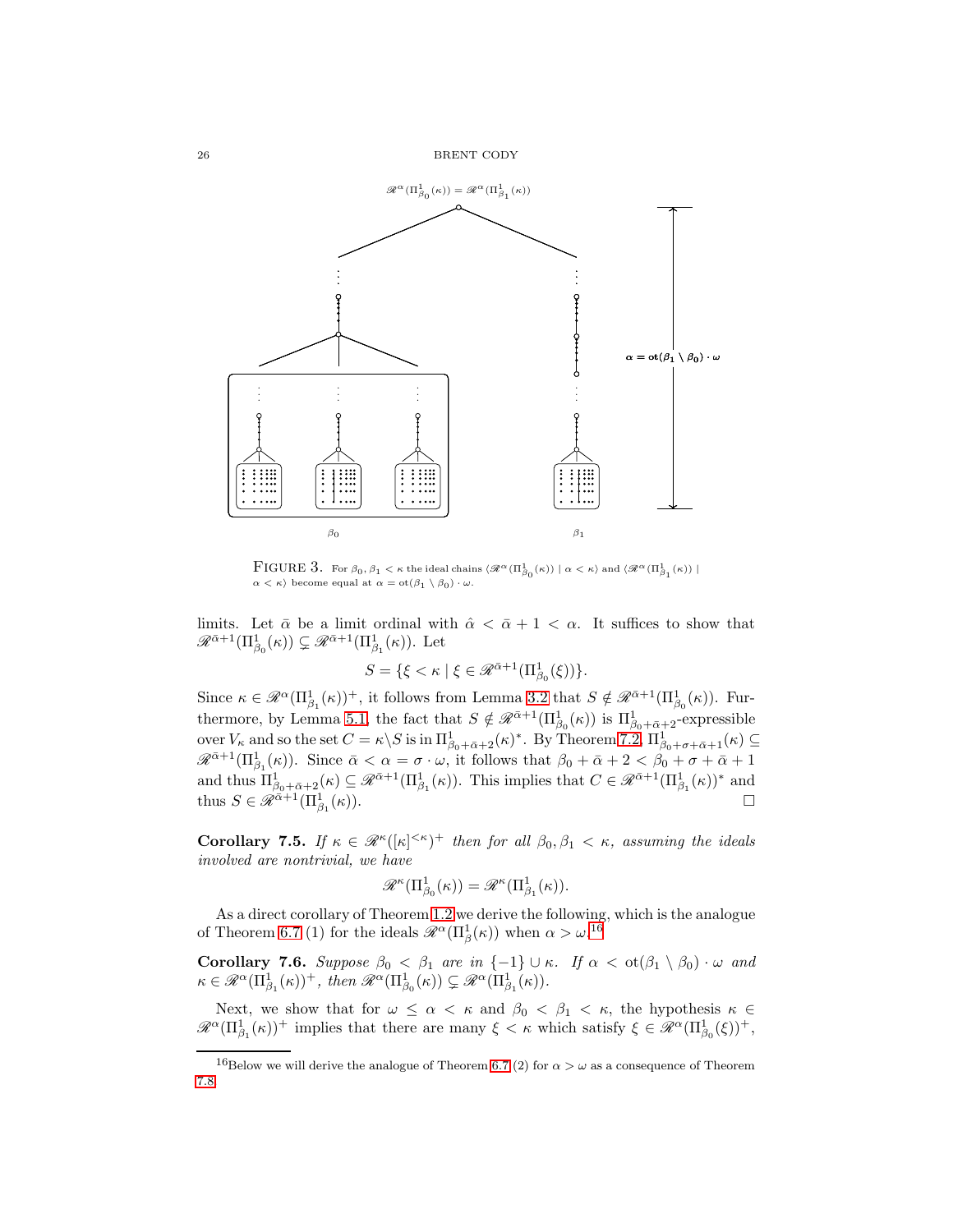

<span id="page-26-0"></span>FIGURE 4. If  $\omega \leq \alpha < \kappa$  or if  $\alpha < \omega$  is even, by choosing  $\beta$ 's appropriately, the  $\alpha$ - $\Pi^1_\beta$ -cardinals yield a hierarchy of hypotheses strictly between Feng's [\[Fen90\]](#page-32-1)  $\Pi_\alpha$ -Ramsey and  $\Pi_{\alpha+1}$ -Ramsey cardinals (see Theorem [7.7\)](#page-26-1).

assuming  $\beta_0$  and  $\beta_1$  are far enough apart. Thus, the hypotheses of the form  $\kappa \notin$  $\mathscr{R}^{\alpha}(\Pi_{\beta}^{1}(\kappa))$  provide a strictly increasing refinement of Feng's original hierarchy (see FIGURE [4\)](#page-26-0).

<span id="page-26-1"></span>**Theorem 7.7.** Suppose  $\beta_0 < \beta_1$  are in  $\{-1\} \cup \kappa$  and  $\alpha < \text{ot}(\beta_1 \setminus \beta_0) \cdot \omega$ . If  $\kappa \in \mathscr{R}^{\alpha}(\Pi^1_{\beta_1}(\kappa))^+$  then the set

$$
\{\xi<\kappa\mid \xi\in\mathscr{R}^\alpha(\Pi^1_{\beta_0}(\xi))^+\}
$$

is in  $\mathscr{R}^{\alpha}(\Pi_{\beta_1}^1(\kappa))^*$ .

*Proof.* Suppose  $\alpha$  is a successor. That is,  $\alpha = \bar{\alpha} + m + 1$  where  $\bar{\alpha}$  is a limit ordinal and  $m < \omega$ . Since  $\kappa \in \mathscr{R}^{\alpha}(\Pi^1_{\beta_1}(\kappa))^+$  and  $\beta_0 < \beta_1$  we have  $\kappa \in \mathscr{R}^{\alpha}(\Pi^1_{\beta_0}(\kappa))^+$ , which is expressible by a  $\Pi^1_{\beta_0+\bar{\alpha}+2(m+1)}$  sentence  $\varphi$  by Lemma [5.1.](#page-16-1) Since  $\alpha=\bar{\alpha}+m+1<\pi$  $\cot(\beta_1 \setminus \beta_0) \cdot \omega$  it follows that  $\beta_0 + \bar{\alpha} + 2(m+1) < \beta_1 + \bar{\alpha} + 2m + 1$ <sup>[17](#page-26-3)</sup> Now by Theorem [7.2,](#page-23-0) we see that  $\Pi_{\beta_1+\bar{\alpha}+2m+1}^1(\kappa) \subseteq \mathscr{R}^{\alpha}(\Pi_{\beta_1}^1(\kappa))$ , and thus, the set

$$
C = \{ \xi < \kappa \mid (V_{\xi}, \in) \models \varphi \} = \{ \xi < \kappa \mid \xi \in \mathcal{R}^{\alpha}(\Pi^1_{\beta_0}(\kappa)) \}
$$

is in  $\mathscr{R}^{\alpha}(\Pi^1_{\beta_1}(\kappa))^*$ .

The fact that the result holds for successors easily implies that it holds for  $\Box$ 

Next we use Theorem [7.2](#page-23-0) to show that, if substantial care is taken, Theorem [6.1](#page-17-1) can, in a sense, be extended to the ideals  $\mathscr{R}^{\alpha}(\Pi_{\beta}^{1}(\kappa))$  for  $\alpha > \omega$ .

<span id="page-26-2"></span>**Theorem 7.8.** Suppose  $\kappa$  is a cardinal,  $\omega < \alpha < \kappa$  is a successor ordinal and  $\beta < \kappa$ is an ordinal such that  $\kappa \in \mathscr{R}^{\alpha}(\Pi_{\beta}^{1}(\kappa))^{+}$ . Let  $\delta$  be the greatest ordinal such that  $\omega^\delta \leq \alpha$ , let  $m,n < \omega$  and  $\gamma < \omega^\delta$  be the unique ordinals such that  $\alpha = \omega^\delta m + \gamma + n + 1$ where  $\gamma$  is a limit ordinal.

(1) If  $m = 1$  and  $\gamma = 0$  then

$$
\mathscr{R}^{\alpha}(\Pi_{\beta}^{1}(\kappa)) = \mathscr{R}^{\omega^{\delta}+n+1}(\Pi_{\beta}^{1}(\kappa)) = \overline{\mathscr{R}_{0}(\mathscr{R}^{\omega^{\delta}+n}(\Pi_{\beta}^{1}(\kappa))) \cup \mathscr{R}^{n}(\Pi_{\beta+\omega^{\delta}+1}^{1}(\kappa))}.
$$

<span id="page-26-3"></span><sup>&</sup>lt;sup>17</sup>This is because ot $(\beta_1 \setminus \beta_0) \cdot \omega$  is a limit ordinal, and thus adding any finite number of copies of ot( $\beta_1 \setminus \beta_0$ ) to  $\beta_0 + \bar{\alpha} + 2(m+1)$  will produce an ordinal which is less than  $\beta_1$ .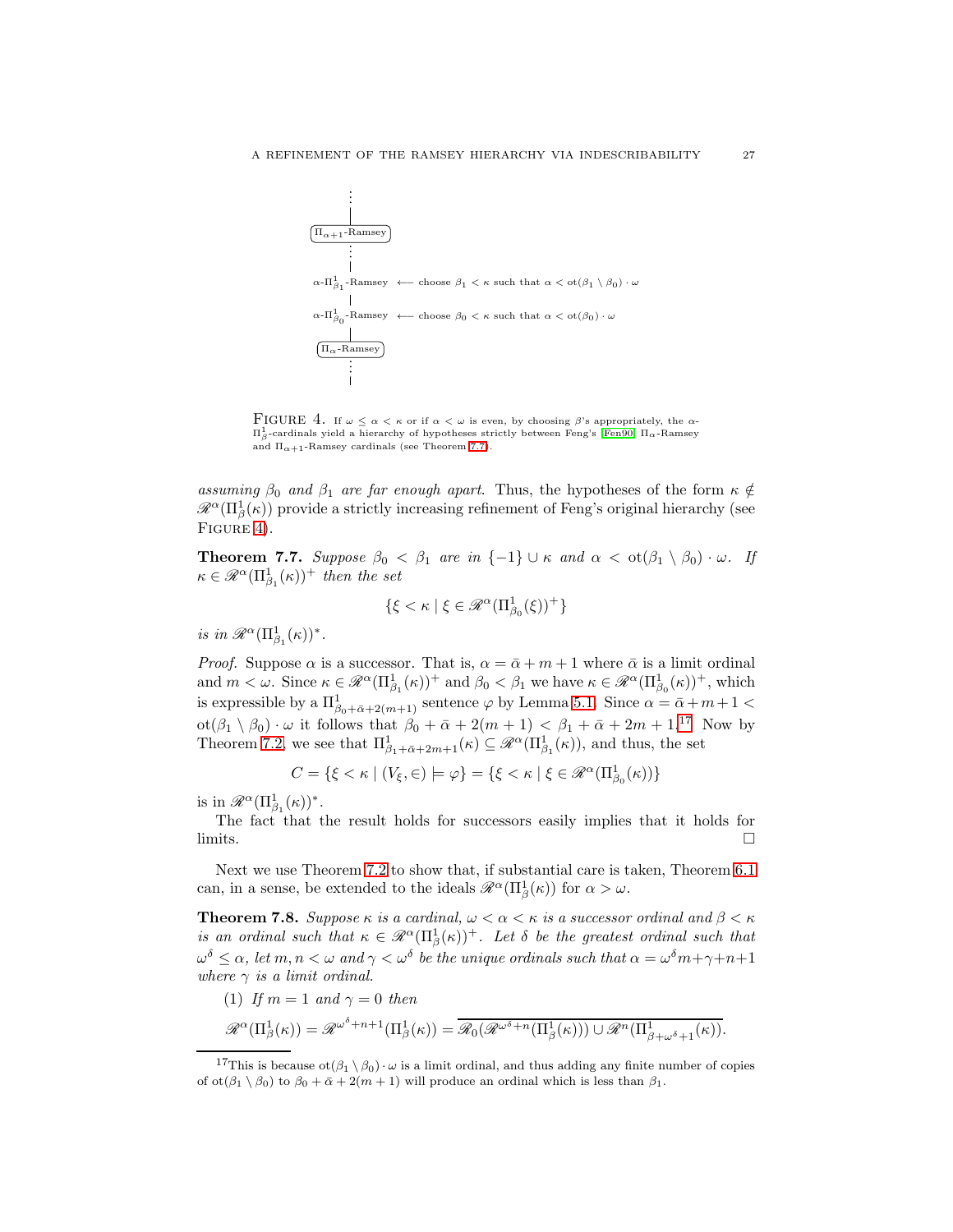(2) Otherwise, if 
$$
m > 1
$$
 or  $\gamma > 0$ , then

$$
\mathcal{R}^{\alpha}(\Pi_{\beta}^{1}(\kappa)) = \mathcal{R}^{\omega^{\delta}m + \gamma + n + 1}(\Pi_{\beta}^{1}(\kappa))
$$
  
= 
$$
\mathcal{R}_{0}(\mathcal{R}^{\omega^{\delta}m + \gamma + n}(\Pi_{\beta}^{1}(\kappa))) \cup \mathcal{R}^{\omega^{\delta}(m-1) + \gamma + n + 1}(\Pi_{\beta + \omega^{\delta}}^{1}(\kappa)).
$$

*Proof.* We proceed by induction on  $\alpha$ . The base case is  $\alpha = \omega + 1$ . In this case  $m = 1, \gamma = 0$  and  $n = 0$ , so it suffices to show that

$$
\mathscr{R}^{\omega+1}(\Pi^1_\beta(\kappa)) = \overline{\mathscr{R}_0}(\mathscr{R}^\omega(\Pi^1_\beta(\kappa))) \cup \Pi^1_{\beta+\omega+1}(\kappa),
$$

but this follows directly from Theorem [7.2.](#page-23-0)

We show that the result holds for  $\alpha$  assuming it holds for all smaller successor ordinals. Suppose  $\alpha = \omega^{\delta} m + \gamma + n + 1$  as in the statement of the theorem.

Let us show that (1) holds. Assume  $m = 1$  and  $\gamma = 0$ . If  $n = 0$  then the result follows directly from Theorem [7.2.](#page-23-0) Suppose  $n \geq 1$ . Let

$$
I = \overline{\mathscr{R}_0(\mathscr{R}^{\omega^\delta+n}(\Pi^1_\beta(\kappa))) \cup \mathscr{R}^n(\Pi^1_{\beta+\omega^\delta+1}(\kappa))}.
$$

To prove that (1) holds we will show that  $X \in \mathscr{R}^{\omega^{\delta}+n+1}(\Pi_{\beta}^{1}(\kappa))^{+}$  if and only if  $X \in I^+$ .

Suppose  $X \in \mathscr{R}^{\omega^{\delta}+n+1}(\Pi_{\beta}^1(\kappa))^+$ . By Remark [2.1,](#page-5-1) it will suffice to show that  $X \in \mathscr{R}_0(\mathscr{R}^{\omega^\delta+n}(\Pi_\beta^1(\kappa)))^+$  and  $X \in \mathscr{R}^n(\Pi_{\beta+\omega^\delta+1}^1(\kappa))^+$ . By assumption, every regressive function  $f: [X]^{<\omega} \to \kappa$  has a homogeneous set in  $\mathscr{R}^{\omega^\delta+n}(\Pi_\beta^1(\kappa))^+$ . By our inductive hypothesis we have

$$
\mathscr{R}^{\omega^{\delta}+n}(\Pi^{1}_{\beta}(\kappa))=\overline{\mathscr{R}_{0}(\mathscr{R}^{\omega^{\delta}+n-1}(\Pi^{1}_{\beta}(\kappa)))\cup \mathscr{R}^{n-1}(\Pi^{1}_{\beta+\omega^{\delta}+1}(\kappa))}.
$$

Thus every regressive function  $f: [X]^{<\omega} \to \kappa$  has a homogeneous set in  $\mathscr{R}^{n-1}(\Pi^1_{\beta+\omega^\delta+1}(\kappa))^+$ , in other words,  $X \in \mathscr{R}^n(\Pi_{\beta+\omega^\delta+1}^1(\kappa))^+$ . Now let us show that  $X \in \mathscr{R}_0(\mathscr{R}^{\omega^\delta+n}(\Pi_{\beta}^1(\kappa))^+$ . Fix a regressive function  $f: [X]^{<\omega} \to \kappa$  and a club  $C \subseteq \kappa$ . Since  $X \in \mathscr{R}^{\omega^\delta + n + 1}(\Pi_\beta^1(\kappa))^+,$ there is a set  $H \in \mathcal{R}^{\omega^{\delta}+n}(\Pi_{\beta}^1(\kappa))^+$  homogeneous for f. The fact that  $H \in$  $\mathscr{R}^{\omega^\delta+n}(\Pi_\beta^1(\kappa))^+$  is expressible over  $(V_\kappa,\in,H)$  by a  $\Pi_{\beta+\omega^\delta+2n}^1$  sentence  $\varphi$ . Since  $X\cap$  $C \in \mathcal{R}^{\omega^{\delta}+n+1}(\Pi_{\beta}^{1}(\kappa))^{+}$  and, by Theorem [7.2,](#page-23-0)  $\mathcal{R}^{\omega^{\delta}+n+1}(\Pi_{\beta}^{1}(\kappa))^{+} \subseteq \Pi_{\beta+\omega^{\delta}+2n+1}^{1}(\kappa)^{+}$ , it follows that there is a  $\xi \in X \cap C$  such that  $H \cap \xi \in \mathcal{R}^{\omega^{\delta}+n}(\Pi_{\beta}^{1}(\xi))^{+}$ . Hence  $X \in \mathscr{R}_0(\mathscr{R}^{\omega^\delta+n}(\Pi^1_\beta(\kappa)))^+.$ 

Conversely, suppose  $X \in I^+$ . Let  $f : [X]^{<\omega} \to \kappa$  be a regressive function. For the sake of contradiction, let us assume that every homogeneous set for  $f$ is in  $\mathscr{R}^{\omega^{\delta}+n}(\Pi_{\beta}^{1}(\kappa))$ . By Lemma [5.1,](#page-16-1) this is expressible over  $(V_{\kappa}, \in, X, f)$  by a  $\Pi^1_{\beta+\omega^\delta+2n+1}$  sentence  $\varphi$ . Hence the set

$$
C = \{ \xi < \kappa \mid (f \restriction \xi = f \cap V_{\xi}) \land (V_{\xi}, \in, X \cap V_{\xi}, f \cap V_{\xi}) \models \varphi \}
$$

is in  $\Pi^1_{\beta+\omega^\delta+2n+1}(\kappa)^*$ . By Corollary [6.2,](#page-19-1) we have  $\Pi^1_{\beta+\omega^\delta+2n+1}(\kappa)^* \subseteq \mathscr{R}^n(\Pi^1_{\beta+\omega^\delta+1}(\kappa))^*,$ and so  $C \in \mathscr{R}^n(\Pi^1_{\beta+\omega^\delta+1}(\kappa))^*$ . Since  $X \in I^+$  it follows that X is not the union of a set in  $\mathscr{R}_0(\mathscr{R}^{\omega^{\delta}+n}(\Pi^1_{\beta}(\kappa))$  and a set in  $\mathscr{R}^n(\Pi^1_{\beta+\omega^{\delta}+1}(\kappa))$ . Furthermore, since  $X = (X \cap C) \cup (X \setminus C)$  and  $X \setminus C \in \mathcal{R}^n(\Pi^1_{\beta+\omega^\delta+1}(\kappa))$ , it follows that  $X \cap C \in \mathscr{R}_0(\mathscr{R}^{\omega^{\delta}+n}(\Pi_{\beta}^1(\kappa))^+$ . This implies that there is a  $\xi \in X \cap C$  for which there is a set  $H \subseteq X \cap C \cap \xi$  in  $\mathscr{R}^{\omega^{\delta}+n}(\Pi_{\beta}^{1}(\xi))^{+}$  homogeneous for f. This contradicts the fact that  $\xi \in C$ . This establishes that (1) holds.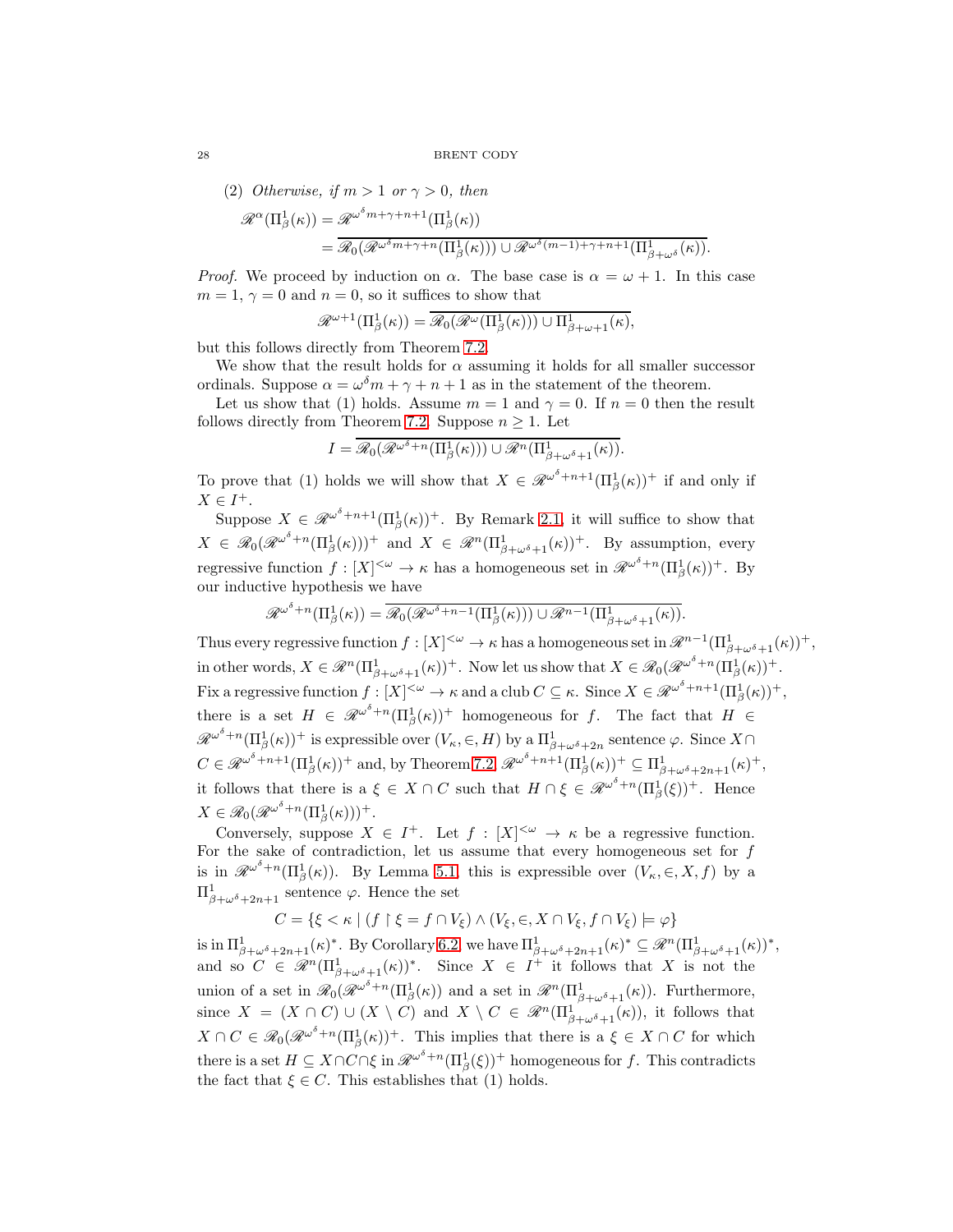To show that (2) holds, suppose  $m > 1$  or  $\gamma > 0$ . Let

$$
I = \overline{\mathscr{R}_0(\mathscr{R}^{\omega^{\delta} m + \gamma + n}(\Pi^1_{\beta}(\kappa))) \cup \mathscr{R}^{\omega^{\delta} (m-1) + \gamma + n + 1}(\Pi^1_{\beta + \omega^{\delta}}(\kappa))}.
$$

We will prove that  $X \in \mathcal{R}^{\omega^{\delta} m + \gamma + n + 1}(\Pi_{\beta}^1(\kappa))^{+}$  if and only if  $X \in I^+$ .

Suppose  $X \in \mathscr{R}^{\omega^{\delta} m + \gamma + n + 1}(\Pi_{\beta}^1(\kappa))$ <sup>+</sup>. This implies that every regressive function  $f: [X]^{<\omega} \to \kappa$  has a homogeneous set in  $\mathscr{R}^{\omega^{\delta}m + \gamma + n}(\Pi^1_\beta(\kappa))^+$ . We will show that

$$
\mathcal{R}^{\omega^{\delta}m+\gamma+n}(\Pi_{\beta}^{1}(\kappa))^{+} \subseteq \mathcal{R}^{\omega^{\delta}(m-1)+\gamma+n}(\Pi_{\beta+\omega^{\delta}}^{1}(\kappa))^{+}.
$$
 (\*)

If  $n \geq 1$  then by applying our inductive hypothesis to the successor ordinal  $\alpha' =$  $\omega^{\delta} m + \gamma + n < \alpha$ , we obtain

$$
\mathscr{R}^{\omega^{\delta} m + \gamma + n}(\Pi_{\beta}^{1}(\kappa)) = \overline{\mathscr{R}_{0}(\mathscr{R}^{\omega^{\delta} m + \gamma + n - 1}(\Pi_{\beta}^{1}(\kappa))) \cup \mathscr{R}^{\omega^{\delta} (m - 1) + \gamma + n}(\Pi_{\beta}^{1}(\kappa))}
$$

and thus  $(*)$  holds. If  $n = 0$ , to prove  $(*)$  we must show that

$$
\mathscr{R}^{\omega^{\delta} m + \gamma}(\Pi_{\beta}^{1}(\kappa)) \supseteq \mathscr{R}^{\omega^{\delta} (m-1) + \gamma}(\Pi_{\beta + \omega^{\delta}}^{1}(\kappa)).
$$

Choose  $Z \in \mathscr{R}^{\omega^{\delta}(m-1)+\gamma}(\Pi_{\beta}^1(\kappa))$ . Then there is a successor ordinal  $\eta + k + 1 < \gamma$ , where  $\eta$  is a limit ordinal and  $k < \omega$ , such that  $Z \in \mathcal{R}^{\omega^{\delta}(m-1)+\eta+k+1}(\Pi^1_{\beta+\omega^{\delta}}(\kappa)).$ By our inductive hypothesis applied to the successor ordinal  $\alpha' = \omega^{\delta} m + \eta + k + 1$  $\alpha$ , we have

$$
\mathscr{R}^{\omega^{\delta} m + \eta + k + 1}(\Pi_{\beta}^{1}(\kappa)) = \overline{\mathscr{R}_{0}(\mathscr{R}^{\omega^{\delta} m + \eta + k}(\Pi_{\beta}^{1}(\kappa)))} \cup \mathscr{R}^{\omega^{\delta}(m-1) + \eta + k + 1}(\Pi_{\beta}^{1}(\kappa))
$$

and thus  $Z \in \mathscr{R}^{\omega^{\delta}(m-1)+\eta+k+1}(\Pi_{\beta}^{1}(\kappa)) \subseteq \mathscr{R}^{\omega^{\delta}m+\gamma}(\Pi_{\beta}^{1}(\kappa))$ . This establishes  $(*)$ , which implies that every regressive function  $f : [X]^{<\omega} \to \kappa$  has a homogeneous set in  $\mathscr{R}^{\omega^{\delta}(m-1)+\gamma+n}(\Pi_{\beta+\omega^{\delta}}^1(\kappa))^+$ , and hence  $X \in \mathscr{R}^{\omega^{\delta}(m-1)+\gamma+n+1}(\Pi_{\beta}^1(\kappa))^+$ .

Next, let us show that  $X \in \mathcal{R}_0(\mathcal{R}^{\omega^{\delta}m + \gamma + n}(\Pi^1_{\beta}(\kappa)))^+$ . Fix a regressive function  $f:[X]^{<\omega}\to\kappa$  and a club  $C\subseteq\kappa$ . Since  $X\in\mathscr{R}^{\omega^{\delta}m+\gamma+n+1}(\Pi^1_\beta(\kappa))^+$ , there is a set  $H \in \mathscr{R}^{\omega^{\delta} m + \gamma + n}(\Pi_{\beta}^{1}(\kappa))^{+}$  homogeneous for f. By Lemma [5.1,](#page-16-1) the fact that  $H \in$  $\mathscr{R}^{\omega^{\delta}m+\gamma+n}(\Pi_{\beta}^1(\kappa))^+$  can be expressed over  $(V_{\kappa},\in, X,f,H)$  by a  $\Pi_{\beta+\omega^{\delta}m+\gamma+2n+1}^1$ sentence  $\varphi$ . Since  $X \cap C \in \mathcal{R}^{\omega^{\delta} m + \gamma + n + 1}(\Pi_{\beta}^{1}(\kappa))^{+}$  and, by Theorem [7.2,](#page-23-0)

$$
\mathscr{R}^{\omega^{\delta} m + \gamma + n + 1}(\Pi_{\beta}^{1}(\kappa))^{+} \subseteq \Pi_{\beta + \omega^{\delta} m + \gamma + 2n + 1}^{1}(\kappa)^{+},
$$

it follows that there is a  $\xi \in X \cap C$  such that  $H \cap \xi \in \mathcal{R}^{\omega^{\delta} m + \gamma + n}(\Pi_{\beta}^{1}(\xi))^{+}$ . This implies that  $X \in \mathscr{R}_0(\mathscr{R}^{\omega^{\delta} m + \gamma + n}(\Pi_{\beta}^1(\kappa)))^+$ . By Remark [2.1,](#page-5-1) this suffices to show that  $X \in I^+$ .

Conversely, suppose  $X \in I^+$ . Fix a regressive function  $f : [X]^{<\omega} \to \kappa$ . For the sake of contradiction, suppose every homogeneous set for f is in  $\mathscr{R}^{\omega^{\delta} m + \gamma + n}(\Pi_{\beta}^{1}(\kappa)).$ This can be expressed over  $(V_\kappa, \in, X, f)$  by a  $\Pi^1_{\beta+\omega^\delta m+\gamma+2n+1}$  sentence  $\varphi$ . Hence, the set

$$
C = \{ \xi < \kappa \mid (f \restriction \xi = f \cap V_{\xi}) \land (V_{\xi}, \in, X \cap V_{\xi}, f \cap V_{\xi}) \models \varphi \}
$$

is in  $\Pi^1_{\beta+\omega^{\delta}m+\gamma+2n+1}(\kappa)^*$ . Since, by Theorem [7.2,](#page-23-0) it follows that  $\Pi^1_{\beta+\omega^{\delta}m+\gamma+2n+1}(\kappa) \subseteq$  $\mathscr{R}^{\omega^{\delta}(m-1)+\gamma+n+1}(\Pi_{\beta+\omega^{\delta}}^{1}(\kappa)),$  it follows that  $C \in \mathscr{R}^{\omega^{\delta}(m-1)+\gamma+n+1}(\Pi_{\beta+\omega^{\delta}}^{1}(\kappa))^{*}.$ Since  $X = (X \cap C) \cup (X \setminus C)$  is not the union of a set in  $\mathscr{R}_0(\mathscr{R}^{\omega^{\delta} m + \gamma + n}(\Pi^1_\beta(\kappa)))$  and a set in  $\mathscr{R}^{\omega^{\delta}(m-1)+\gamma+n+1}(\Pi^1_{\beta+\omega^{\delta}}(\kappa))$ , it follows that  $X\cap C\in\mathscr{R}_0(\mathscr{R}^{\omega^{\delta}m+\gamma+n}(\Pi^1_{\beta}(\kappa)))^+.$ 

<span id="page-28-0"></span>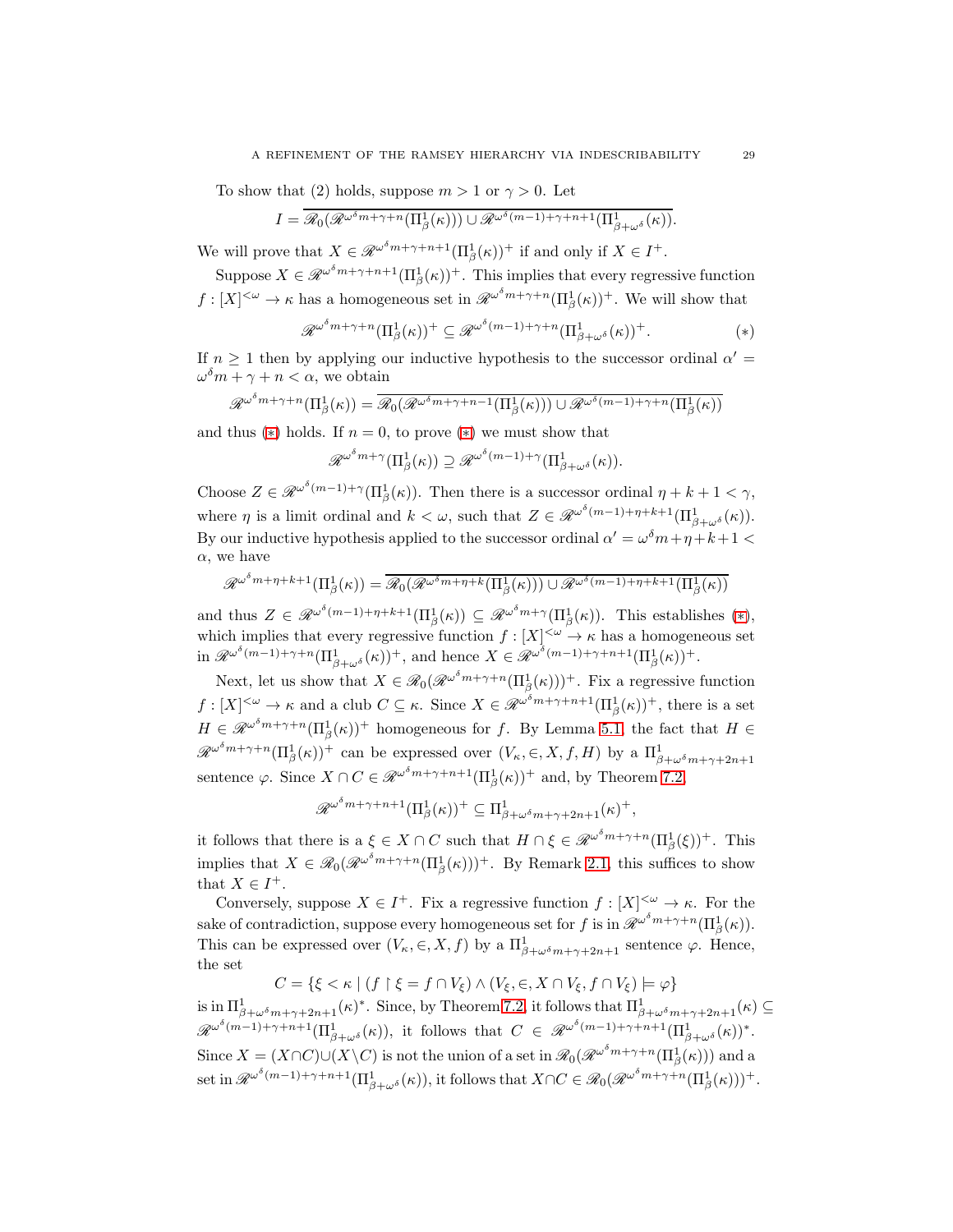This implies that there is a  $\xi \in X \cap C$  for which there is a set  $H \subseteq X \cap C \cap \xi$  in  $\mathscr{R}^{\omega^{\delta}m+\gamma+n}(\Pi_{\beta}^{1}(\xi))^{+}$  homogeneous for f. This contradicts  $\xi \in C$ . This establishes (2).

An argument similar to that of Theorem [6.7](#page-21-0) can be used to show that the ideal containments suggested by the statement of Theorem [7.8](#page-26-2) are proper.

Theorem 7.9. Under the hypotheses of Theorem [7.8,](#page-26-2) the following hold.

(1) If  $m = 1$  and  $\gamma = 0$  then

$$
\mathscr{R}^n(\Pi^1_{\beta+\omega^\delta+1}(\kappa))\subsetneq \mathscr{R}^{\omega^\delta+n+1}(\Pi^1_{\beta}(\kappa)).
$$

(2) If  $m > 0$  or  $\gamma > 0$  then

$$
\mathscr{R}^{\omega^{\delta}(m-1)+\gamma+n+1}(\Pi^1_{\beta+\omega^{\delta}}(\kappa)) \subsetneq \mathscr{R}^{\omega^{\delta}m+\gamma+n+1}(\Pi^1_{\beta}(\kappa)).
$$

Proof. Since the containment follow easily from Theorem [7.8,](#page-26-2) it remains to show the properness of the containments.

For (1), let  $S = \{ \xi \le \kappa \mid \xi \in \mathcal{R}^n(\Pi^1_{\beta+\omega^\delta+1}(\kappa)) \}.$  By Lemma [3.2,](#page-14-3)  $S \in$  $\mathscr{R}^n(\Pi_{\beta+\omega^\delta+1}^1(\kappa))^+$ . By Corollary [4.3,](#page-16-2) it follows that  $\kappa \setminus S \in \mathscr{R}^{n+1}([\kappa]^{<\kappa})^* \subseteq$  $\mathscr{R}^{\omega^{\delta}+n+1}([\kappa]^{<\kappa})^* \subseteq \mathscr{R}^{\omega^{\delta}+n+1}(\Pi_{\beta}^1(\kappa))^*$ . Thus  $S \in \mathscr{R}^{\omega^{\delta}+n+1}(\Pi_{\beta}^1(\kappa))\setminus \mathscr{R}^n(\Pi_{\beta+\omega^{\delta}+1}^1(\kappa))$ . The argument for (2) is similar.

<span id="page-29-0"></span>

## 8. Generic embeddings

By considering properties of generic ultrapowers obtained by forcing with large cardinal ideals, we obtain characterizations of such ideals in terms of generic elementary embeddings. In what follows we obtain generic embedding characterizations of  $\Pi_{\beta}^1$ -indescribable as well as Ramsey subsets of cardinals. It should not be hard to find *small embedding* [\[HLN19\]](#page-32-12) characterizations of  $\Pi_{\beta}^1$ -indescribable sets which resemble our generic embeddings. However, it is not clear whether the characterization of Ramsey sets in Theorem [8.4](#page-30-0) below can be rephrased in terms of small embeddings. Thus, the following question of [\[HLN19\]](#page-32-12) remains open: can one characterize Ramsey cardinals using small embeddings?

Before providing a motivating example, let us recall a few basic facts about generic ultrapowers. If  $\kappa$  is a regular uncountable cardinal and I is an ideal on  $\kappa$ and  $S \in I^+$  then  $I \upharpoonright S = \{ X \subseteq \kappa \mid X \cap S \in I \}$  is an ideal on  $\kappa$  extending I and notice that  $S \in (I \upharpoonright S)^*$ . We write  $P(\kappa)/I$  to denote the usual atomless<sup>[18](#page-29-1)</sup> boolean algebra obtained from I. If G is  $(V, P(\kappa)/I)$ -generic then we let  $U_G$  be the canonical V-ultrafilter obtained from  $G$  extending the dual filter  $I^*$ . The appropriate version of Los's Theorem can be easily verified, and thus we obtain a canonical generic elementary embedding  $j: V \to V^{\kappa}/U_G$  in  $V[G]$  where  $j(x) = [\alpha \mapsto x]_U$ . If I is a normal ideal then the generic ultrafilter  $U_G$  is V-normal and the critical point of the corresponding, possibly illfounded, generic ultrapower  $j: V \to V^{\kappa}/U_G \subseteq V[G]$ is  $\kappa$ . When I is a normal ideal, the corresponding generic ultrapower embedding j is wellfounded on the ordinals up to  $\kappa^+$ . See [\[Jec03,](#page-32-13) Lemma 22.14] or [\[For10,](#page-32-14) Section 2] for more details.

<span id="page-29-1"></span><sup>&</sup>lt;sup>18</sup>We write  $P(\kappa)/I$  when we really mean  $P(\kappa)/I - \{[\emptyset]\}.$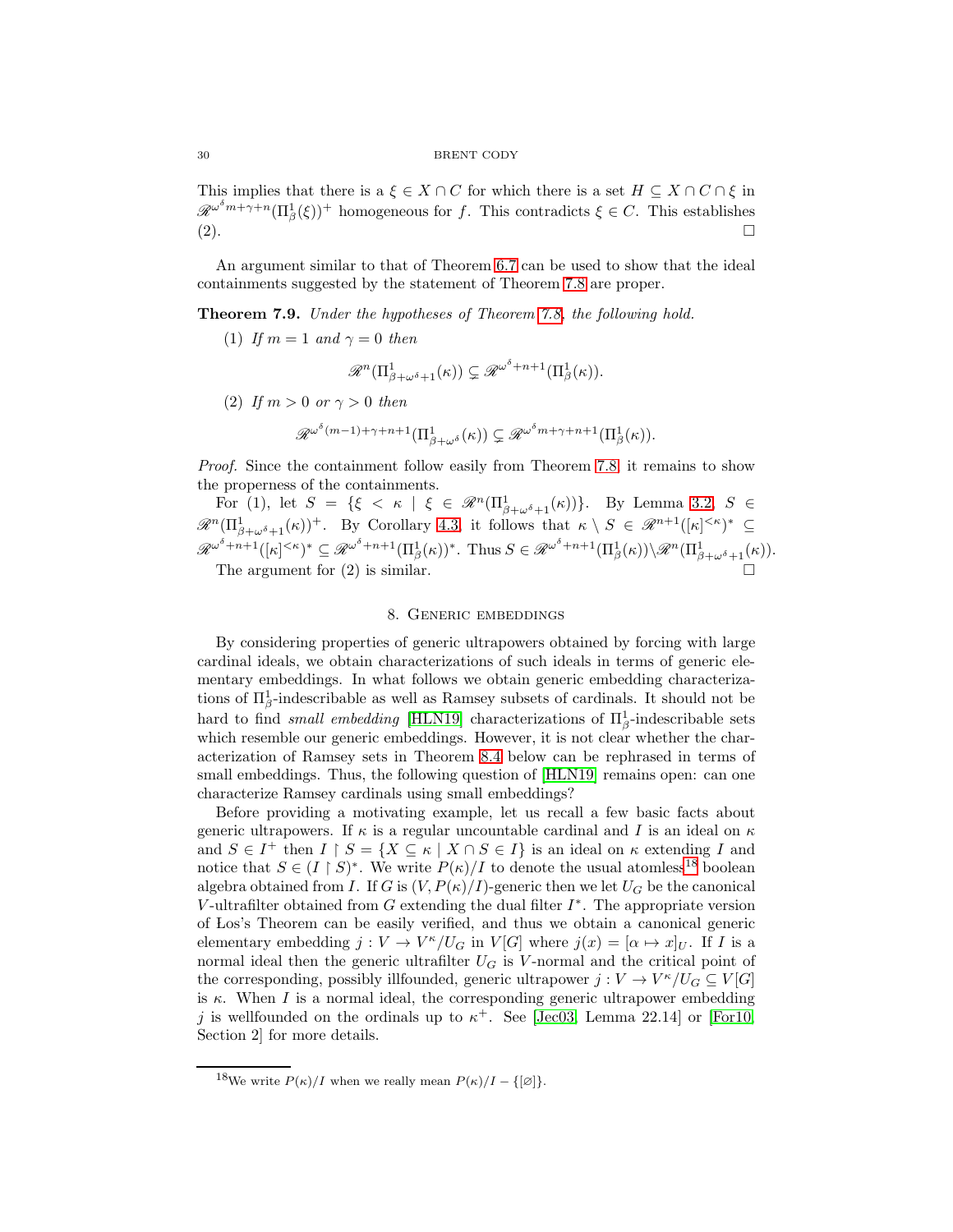**Definition 8.1.** When we say there is a generic elementary embedding  $j: V \rightarrow$  $M \subseteq V[G]$  we mean that there is some forcing poset  $\mathbb P$  such that whenever G is  $(V, \mathbb{P})$ -generic then, in  $V[G]$ , there are definable classes M, E and j such that  $j:(V, \in) \to (M, E) \subseteq V[G]$  is an elementary embedding, where  $(M, E)$  is possibly not wellfounded.

The following proposition is an easy application of generic ultrapowers obtained by forcing with  $P(\kappa)/\text{NS}_{\kappa}$ .

<span id="page-30-1"></span>**Proposition 8.2** (Folklore). Suppose  $\kappa > \omega$  is a regular cardinal. The following are equivalent.

- (1)  $S \subseteq \kappa$  is stationary.
- (2) There is a generic elementary embedding  $j: V \to M \subseteq V[G]$  with critical point  $\kappa$  such that  $\kappa \in j(S)$ .

It is natural to wonder: to what extent can Proposition [8.2](#page-30-1) be generalized from the nonstationary ideal to other natural ideals, such as ideals associated to certain large cardinals?

<span id="page-30-2"></span>**Proposition 8.3.** Suppose  $\kappa$  is a cardinal,  $\beta < \kappa$  is an ordinal and  $S \subseteq \kappa$ . The following are equivalent.

- (1) S is  $\Pi^1_\beta$ -indescribable.
- (2) There is a generic elementary embedding  $j: V \to M \subseteq V[G]$  with critical point  $\kappa$  such that  $\kappa \in j(S)$  and for all  $A \in V^V_{\kappa+1}$  and all  $\Pi^1_\beta$  sentences  $\varphi$  we have

$$
((V_{\kappa}, \in, A) \models \varphi)^{V} \implies ((V_{\kappa}, \in, A) \models \varphi)^{M}.
$$

*Proof.* Suppose S is  $\Pi_{\beta}^1$ -indescribable. Let  $G \subseteq P(\kappa)/(\Pi_{\beta}^1(\kappa) \restriction S)$  be generic over V and let  $j: V \to M := V^{\kappa}/G$  be the corresponding generic ultrapower embedding. Since  $S \in G$  we have  $\kappa \in j(S)$ . Fix  $A \in V^V_{\kappa+1}$  and fix a  $\Pi^1_{\beta}$  sentence  $\varphi$  such that  $((V_{\kappa}, \in, A) \models \varphi)^V$ . Since the set

$$
C := \{ \xi < \kappa \mid (V_{\xi}, \in, A \cap V_{\xi}) \models \varphi \}
$$

is in the filter  $\Pi_{\beta}^1(\kappa)^*$ , it follows that  $S \cap C \in (\Pi_{\beta}^1(\kappa) \restriction S)^* \subseteq G$ , and thus  $\kappa \in j(C)$ . This implies  $((V_{\kappa}, \in, A) \models \varphi)^M$ .

Conversely, suppose  $j: V \to M$  is a generic elementary embedding satisfying (2). Let us show that S is  $\Pi_{\beta}^1$ -indescribable. Fix an  $A \in V^V_{\kappa+1}$  and a  $\Pi_{\beta}^1$  sentence  $\varphi$ such that  $((V_{\kappa}, \in, A) \models \varphi)^{V}$ . By elementarity and by (2), there is some  $\xi \in S$  such that  $((V_{\xi}, \in, A \cap V_{\xi}) \models \varphi)^{V}$ , thus S is  $\Pi_{\beta}^{1}$ -indescribable.

Let us show that the ideals  $\mathscr{R}^m(\Pi_\beta^1(\kappa))$  can be characterized in terms of generic elementary embeddings. Taking  $m = 1$  and  $\beta = -1$  in the following theorem yields a characterization of the Ramsey ideal and of Ramsey cardinals.

<span id="page-30-0"></span>**Theorem 8.4.** Suppose  $\kappa$  is a cardinal,  $1 \leq m < \omega$ ,  $\beta \in \{-1\} \cup \kappa$  and  $S \subseteq \kappa$ . The following are equivalent.

- (1)  $S \in \mathscr{R}^m(\Pi^1_\beta(\kappa))^+$
- (2) There is a generic elementary embedding  $j: V \to M$  with critical point  $\kappa$ such that  $\kappa \in j(S)$  and the following properties hold.
	- (a) For all  $A \in V^V_{\kappa+1}$  and all  $\Pi^1_{\beta+2m}$  sentences  $\varphi$  we have

$$
((V_{\kappa}, \in, A) \models \varphi)^{V} \implies ((V_{\kappa}, \in, A) \models \varphi)^{M}.
$$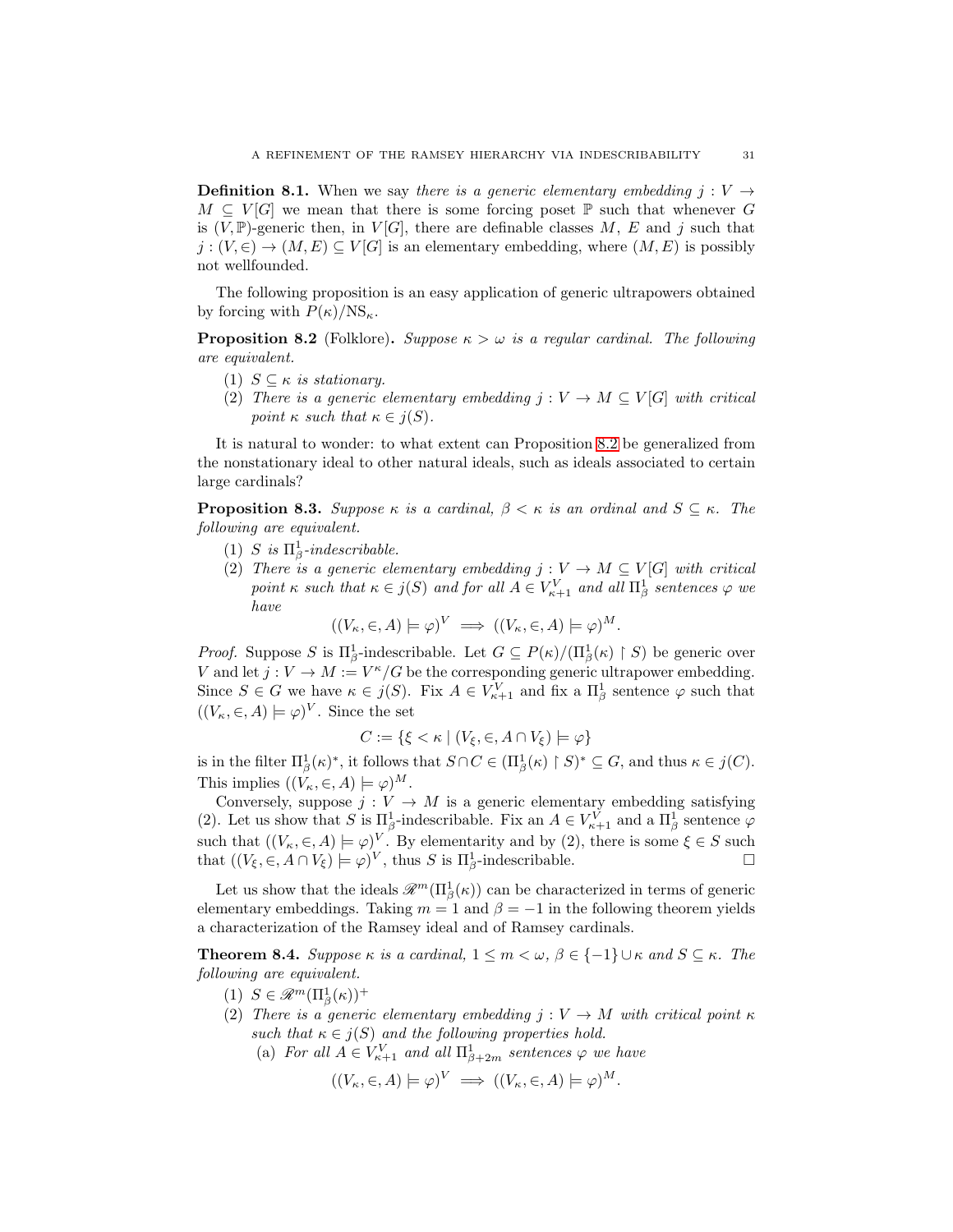#### 32 BRENT CODY

(b) For all regressive functions 
$$
f : [S]^{<\omega} \to \kappa
$$
 in V we have  
\n
$$
M \models (\exists H \in \mathcal{R}^{m-1}(\Pi_{\beta}^1(\kappa))^+)(H \text{ is homogeneous for } f).
$$

*Proof.* Suppose  $S \in \mathcal{R}^m(\Pi_\beta^1(\kappa))^+$ . Let  $G \subseteq P(\kappa)/(\mathcal{R}^m(\Pi_\beta^1(\kappa)) \restriction S)$  be generic over V and let  $j: V \to M := V^{\kappa}/G$  be the corresponding generic ultrapower. Since  $S \in G$  we have  $\kappa \in j(S)$ . By Corollary [6.2,](#page-19-1) we have

$$
\mathscr{R}^m(\Pi^1_\beta(\kappa)) = \overline{\mathscr{R}_0(\mathscr{R}^{m-1}(\Pi^1_\beta(\kappa))) \cup \Pi^1_{\beta+2m}(\kappa)}.
$$

Since  $\Pi_{\beta+2m}^1(\kappa)^* \subseteq \mathcal{R}^m(\Pi_\beta^1(\kappa))^* \subseteq G$  it follows, by an argument similar to that in the proof of Proposition [8.3,](#page-30-2) that (a) holds. Fix a regressive function  $f : [S]^{<\omega} \to \kappa$ in V. Since  $S \in \mathscr{R}^m(\Pi_\beta^1(\kappa))^+$  there is a set  $H \in P(S) \cap \mathscr{R}^{m-1}(\Pi_\beta^1(\kappa))^+ \cap V$ which is homogeneous for f. Clearly  $H = j(H) \cap \kappa$  and  $f = j(f) \cap (\kappa \times \kappa)$  are in  $M$ , and  $M$  thinks that  $H$  is homogeneous for  $f$ . By Lemma [5.1](#page-16-1) the fact that  $H \in \mathcal{R}^{m-1}(\Pi^1_\beta(\kappa))^+$  is expressible by a  $\Pi^1_{\beta+2m}$  sentence over  $V_\kappa$ , and thus by (a) we see that  $M \models "H \in \mathscr{R}^{m-1}(\Pi_{\beta}^1(\kappa))^{+\nu}$ .

Conversely, suppose (2) holds. Fix a regressive function  $f : [S]^{<\omega} \to \kappa$  in V. For the sake of contradiction suppose that in  $V$ , every subset of  $S$  which is homogeneous for f is in the ideal  $\mathscr{R}^{m-1}(\Pi_{\beta}^{\overline{1}}(\kappa))$ . By Lemma [5.1,](#page-16-1) this can be expressed by a  $\Pi_{\beta+2m}^1$ sentence over  $V_{\kappa}$ , thus by (2)(a), M thinks that every homogeneous set for f is in the ideal  $\mathscr{R}^{m-1}(\Pi_{\beta}^{1}(\kappa))$ . This contradicts (2)(b). □

Using Lemma [5.1](#page-16-1) and Theorem [7.2,](#page-23-0) an argument similar to that of Theorem [8.4](#page-30-0) gives a generic embedding characterization of certain ideals of the form  $\mathscr{R}^{\alpha}(\Pi_{\beta}^{1}(\kappa))$ for  $\alpha > \omega$ .

#### **REFERENCES**

- [AHKZ77] F. G. Abramson, L. A. Harrington, E. M. Kleinberg, and W. S. Zwicker. Flipping properties: a unifying thread in the theory of large cardinals. Ann. Math. Logic, 12(1):25– 58, 1977.
- <span id="page-31-1"></span>[Bag19] Joan Bagaria. Derived topologies on ordinals and stationary reflection. Trans. Amer. Math. Soc., 371(3):1981–2002, 2019.
- <span id="page-31-0"></span>[Bau75] J. E. Baumgartner. Ineffability properties of cardinals. I. pages 109–130. Colloq. Math. Soc. János Bolyai, Vol. 10, 1975.
- <span id="page-31-6"></span>[Bau77] James E. Baumgartner. Ineffability properties of cardinals. II. In Logic, foundations of mathematics and computability theory (Proc. Fifth Internat. Congr. Logic, Methodology and Philos. of Sci., Univ. Western Ontario, London, Ont., 1975), Part I, pages 87–106. Univ. Western Ontario Ser. Philos. Sci., Vol. 9. Reidel, Dordrecht, 1977.
- <span id="page-31-10"></span>[Bri] Hazel Brickhill. Generalising the Notions of Closed Unbounded and Stationary Set. Thesis (Ph.D.)–University of Bristol.
- <span id="page-31-9"></span>[BW] Hazel Brickhill and Philip D. Welch. Generalisations of stationarity, closed and unboundedness and of Jensen's  $\Box$ . (*preprint*).
- <span id="page-31-7"></span>[CG15] Brent Cody and Victoria Gitman. Easton's theorem for Ramsey and strongly Ramsey cardinals. Ann. Pure Appl. Logic, 166(9):934–952, 2015.
- <span id="page-31-8"></span>[CGH] Erin Carmody, Victoria Gitman, and Miha Habič. A Mitchell-like order for Ramsey and Ramsey-like cardinals. (to appear in Fundamenta Mathematicae).
- <span id="page-31-5"></span>[EH58] P. Erdős and A. Hajnal. On the structure of set-mappings. Acta Math. Acad. Sci. Hungar., 9:111–131, 1958.
- <span id="page-31-3"></span>[ER52] P. Erdős and R. Rado. Combinatorial theorems on classifications of subsets of a given set. Proc. London Math. Soc. (3), 2:417–439, 1952.
- <span id="page-31-4"></span>[ER56] P. Erdős and R. Rado. A partition calculus in set theory. Bull. Amer. Math. Soc., 62:427–489, 1956.
- <span id="page-31-2"></span>[ET43] P. Erdős and A. Tarski. On families of mutually exclusive sets. Ann. of Math. (2), 44:315–329, 1943.